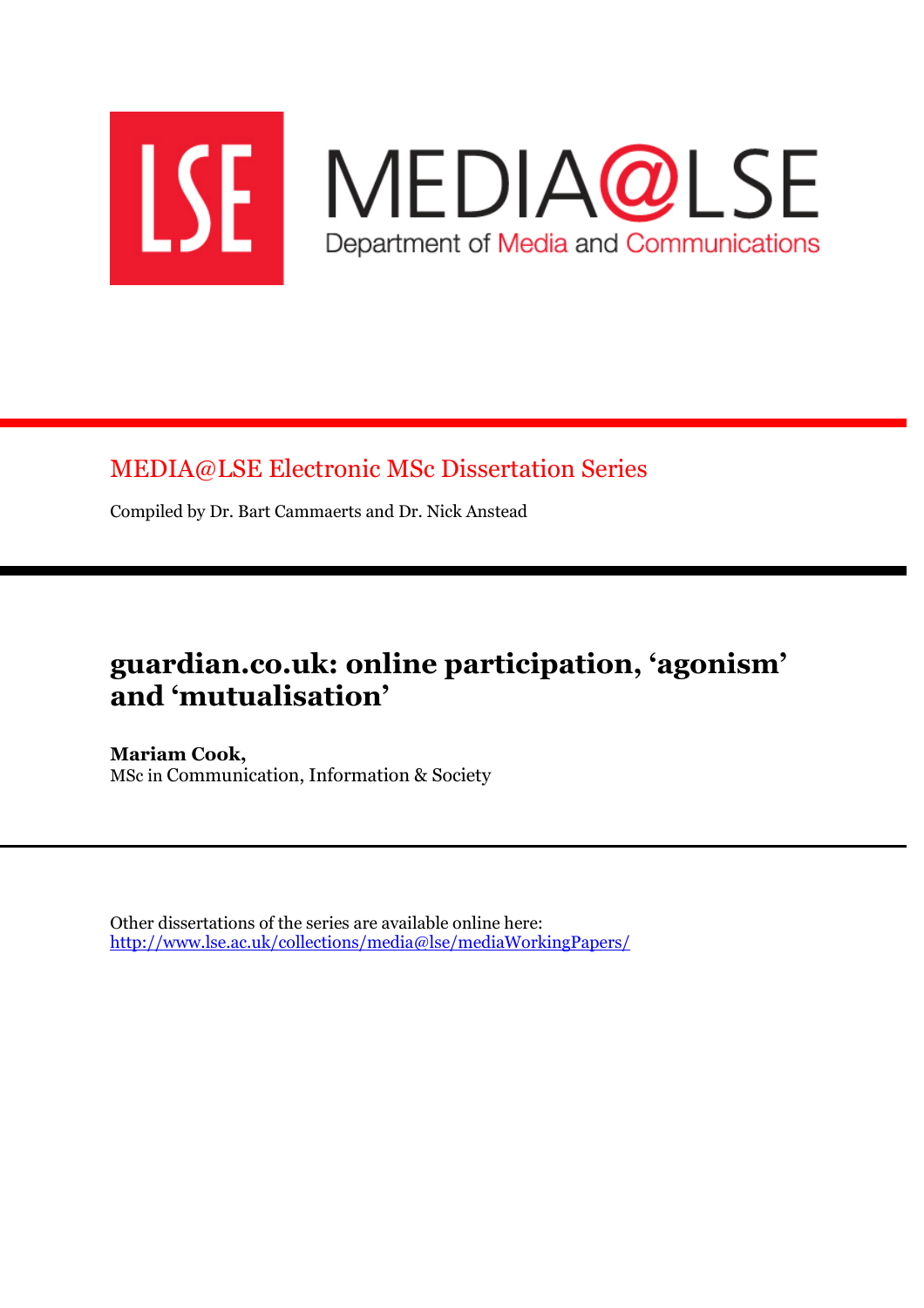Dissertation submitted to the Department of Media and Communications, London School of Economics and Political Science, August 2010, in partial fulfilment of the requirements for the MSc in Communication, Information & Society. Supervised by Dr Ellen Helsper.

Published by Media@LSE, London School of Economics and Political Science ("LSE"), Houghton Street, London WC2A 2AE. The LSE is a School of the University of London. It is a Charity and is incorporated in England as a company limited by guarantee under the Companies Act (Reg number 70527).

Copyright in editorial matter, LSE © 2011

Copyright, Mariam Cook © 2011. The authors have asserted their moral rights.

All rights reserved. No part of this publication may be reproduced, stored in a retrieval system or transmitted in any form or by any means without the prior permission in writing of the publisher nor be issued to the public or circulated in any form of binding or cover other than that in which it is published. In the interests of providing a free flow of debate, views expressed in this dissertation are not necessarily those of the compilers or the LSE.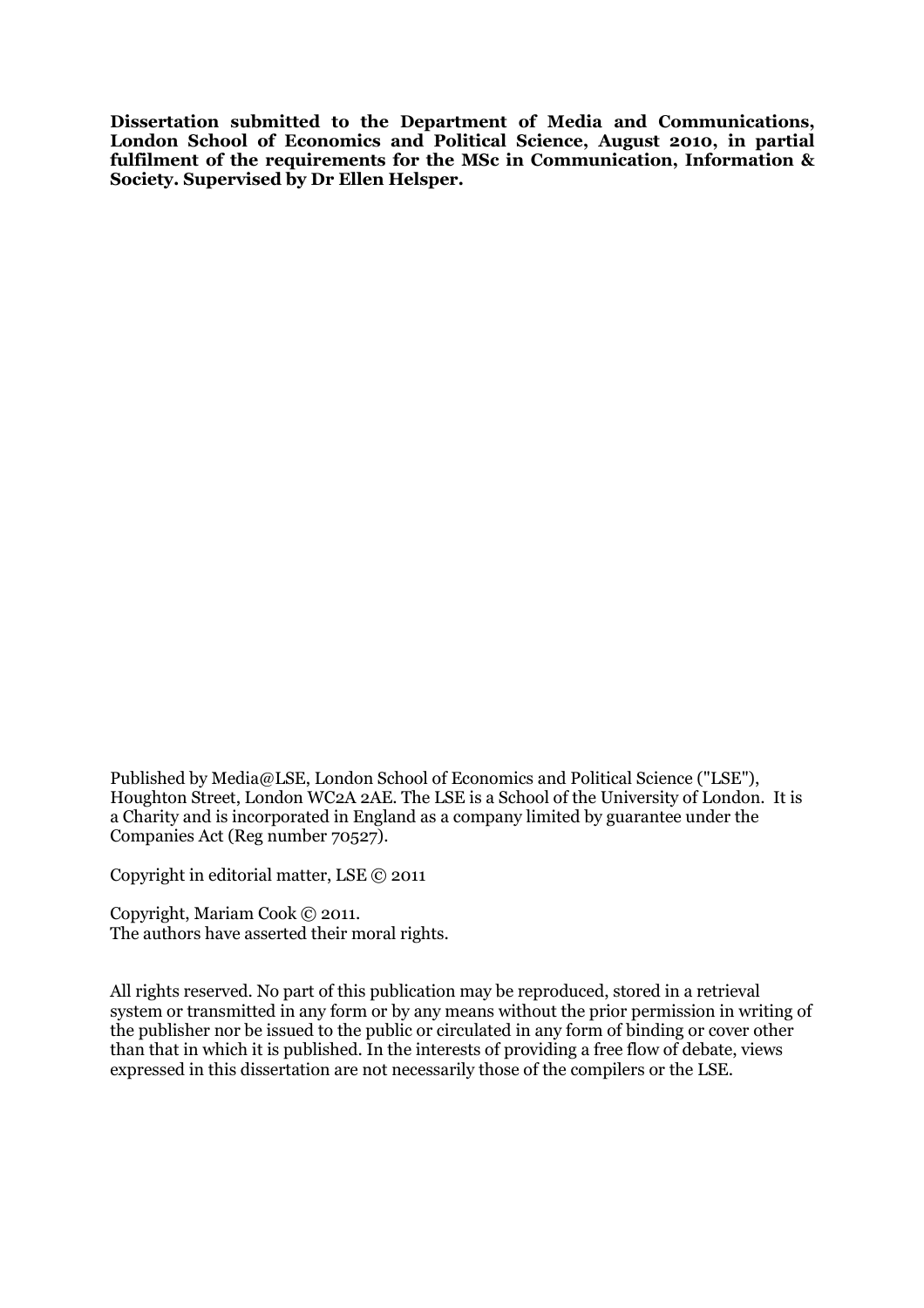This study is dedicated to the memory of my beautiful little sister Sarah, whose death was avoidable but whose voice could not be heard; and to all those whose voices are unheard and face injustice as a result.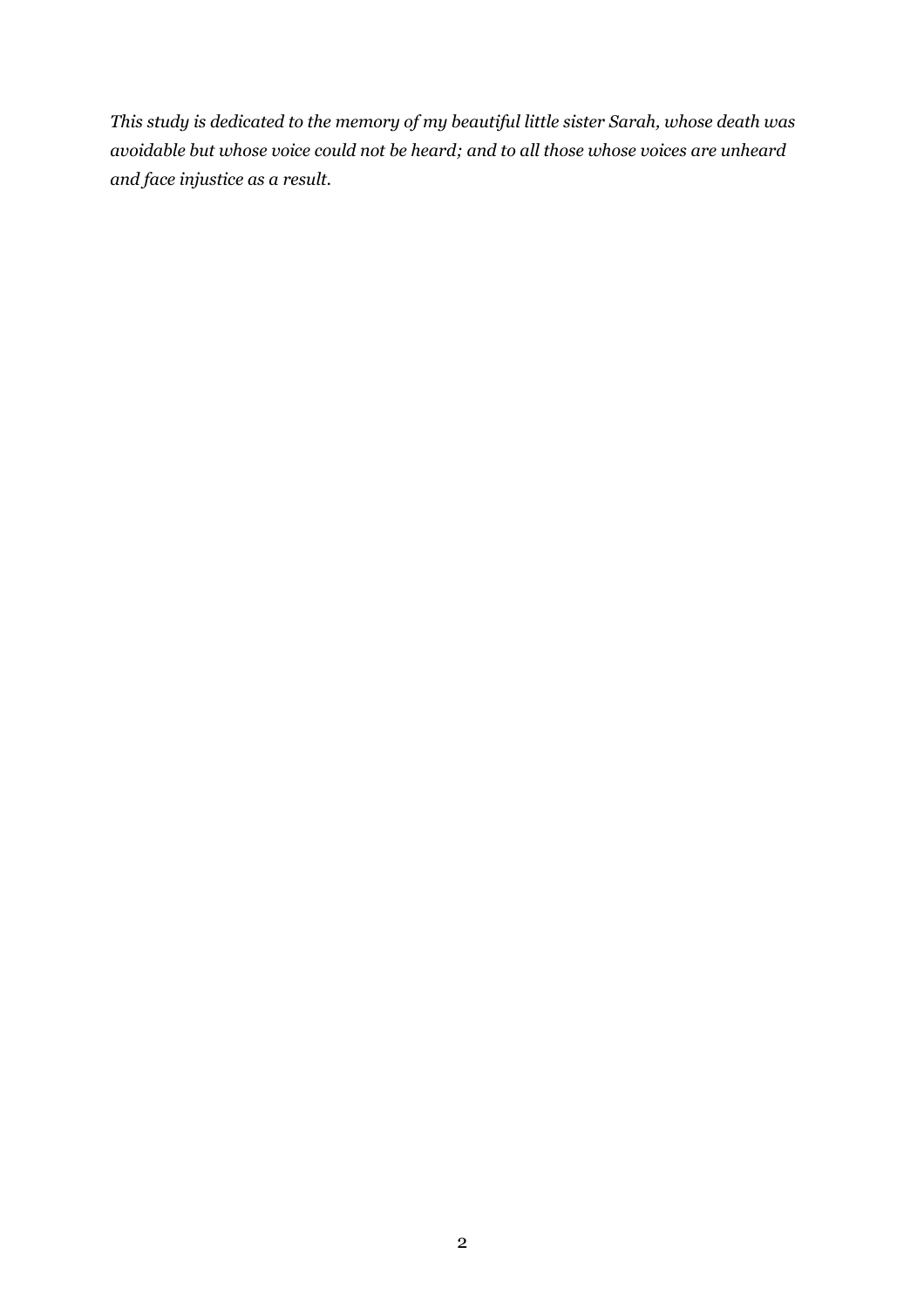## guardian.co.uk: online participation, 'agonism' and 'mutualisation'

## Mariam Cook

### ABSTRACT

This dissertation considers guardian.co.uk as a participatory media platform and potential host for 'agonistic pluralism' online. Using a conceptual framework drawn from critical media theory (Habermas, 1989 [1962]; Mouffe, 1999, 2000, 2005; Benkler, 2006; Dahlgren, 2005; 2009) and information science (Marres, 2006; Lin & Silva, 2005) I position guardian.co.uk as a potentially important player in hosting and amplifying the views of citizens via its website: combining observation on and offline to develop an ethnographic account.

Having worked on The Guardian's editorial floor during the time editor Alan Rusbridger's 'mutualisation' strategy was announced, my account includes the description and analysis of social and technical enablers and barriers to participation and tensions relative to them. This includes the consideration of complex questions around digital interaction such as how former newspaper gate-keepers may become gate-openers, accountability and anonymity, and how to encourage, administer and present vast volumes of user-generated content and conversations.

Positioned 'on the line,' this account draws on observations of various actors including 'above the line' Guardian writers and 'below the line' 'commenters' (active online participants): revealing animosity, frustration, ingenuity, uncertainty and hope – and pointing to tensions between notions of editorial judgement and media 'mutualisation' that seeks to enable outsiders to determine what is interesting enough to publish. From the perspective of participants I describe disengagement by those who feel unheard, but highlight the new Comment is free 'You Tell Us' series as beginning to remedy this.

My socio-technical analysis encompasses journalists' job insecurity, information overload, the power invested in the editor, writers and their motivations, the crowd and theirs, the transformative information economy meeting established industrial media practices and the technological artefacts that simultaneously join and divide all these actors. I conclude with reflection on philosophical, technical and procedural shifts which may enable media to become more 'mutualised,' meaning agonistic discourse can be hosted, encouraged, elevated and taken account of by those with political decision-making power.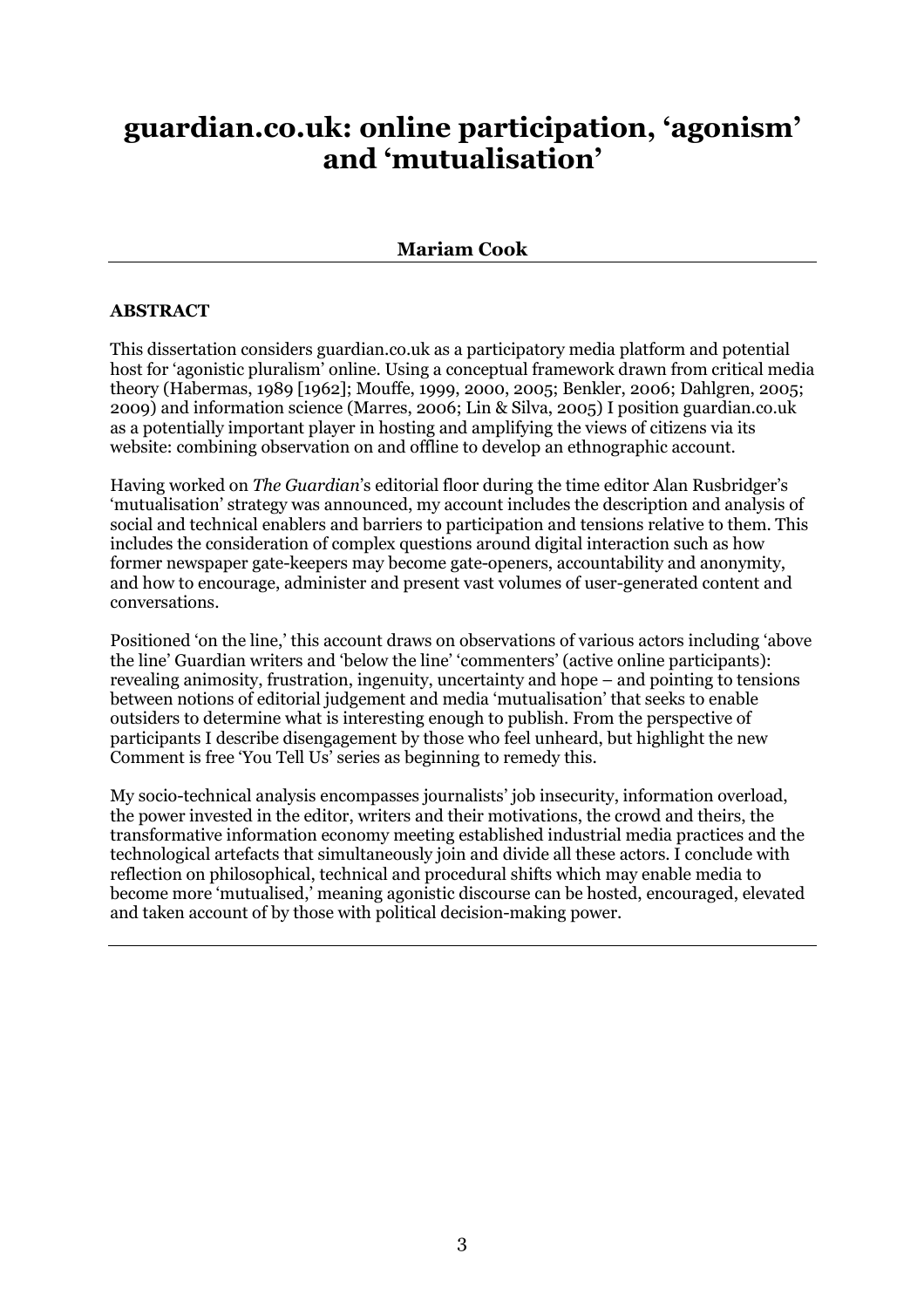#### INTRODUCTION

Ten years into the twenty-first century over a quarter of the world are online, with seventy percent of UK citizens connected (Internet World Stats, 2010; Helsper, Dutton & Gerber, 2008). Some scholars (for example Manuel Castells, 2001; Yochai Benkler, 2006) have argued that online media can be more empowering for citizens than offline media was before it. They suggest that digital communication can facilitate more direct democracy and contribute to a re-distribution of power among state, non-governmental institutions, private organisations and individuals.

Not all concerned are enthusiastic about this technological advance; the current changes to media production and distribution technology which enable citizen to citizen communication and creation have severe implications for existing industrial media. At newspaper organisations falling paper sales combined with the transferral of advertising budgets online (a space saturated with freely accessible content from new and old competitors) means commercial revenues are severely reduced (Ives, 2010). This has led to a substantive contraction of newspaper employment in the US and UK – for example this year both the UK Guardian and the group behind The Daily Mirror announced large-scale redundancies (c. f. Wallace, Weaver & Embley 2010). The digital revolution is thus very painful for many media professionals.

In addition to the implications of web diffusion for established media organisations and their staff this industrial turmoil is accompanied by a concern which straddles political and academic circles that the contraction of modern journalism threatens democratic discourse. Such commentary warns of losses to society in the absence of professional journalists, said to have historically harnessed the resources of large media organisations to serve as watchdog over governments, and conducted investigations that would not otherwise have taken place.

This evolution has prompted much academic debate on the civic potential of 'the social web' in comparison to older 'mass media' – throwing up a vast array of utopian and dystopian views on the potential for a public sphere online, and for heteroglossia (many voices and views) to enter public discourse. However there is a dearth of empirical work considering online newspapers as hosts for 'agonistic' spaces online, particularly from the view of participants. This account meets this gap by centring in upon the participatory experience offered by a popular British newspaper: The Guardian - the most purchased 'left-wing' or 'liberal' (non-tabloid) newspaper in England – whose current attempt to embrace the digital age is described by those inside as 'mutualistion'.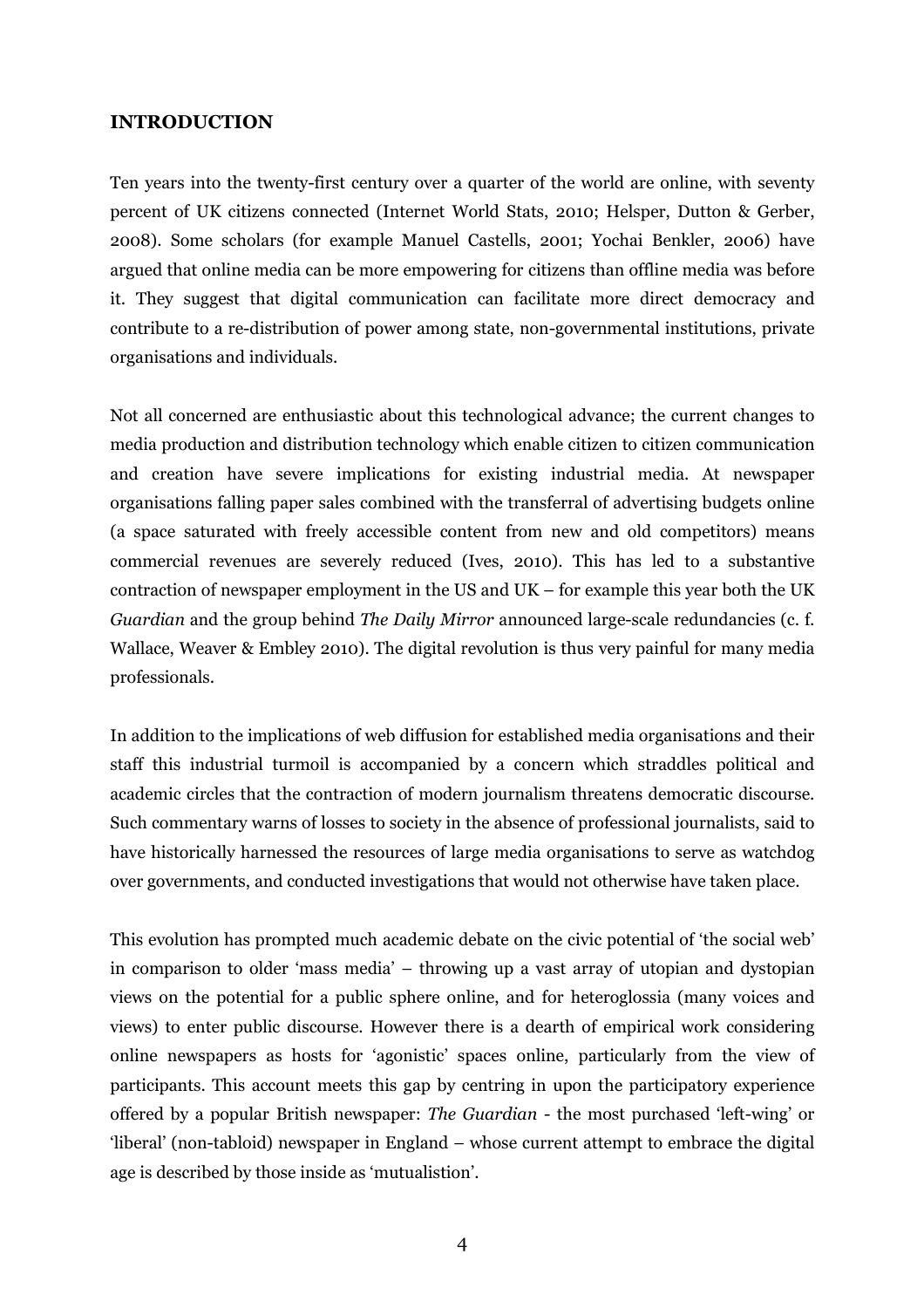guardian.co.uk currently attracts around thirty-two million unique users a month (Sweney, 2010) and has confirmed that it is securing a yearly revenue of £40 million from its website (Gibson, 2010); however as a whole Guardian Media Group is operating at a loss of £53.9 million (Burrell, 2010). According to its own figures, newspaper circulation continues to fall (Robinson, 2010) and The Guardian along with many newspapers across the world, faces what has been described as the terminal decline of print (Schmidt, 2010).<sup>1</sup>

This ethnographic account considers guardian.co.uk, a website that attracts a global audience, as a potentially important player in hosting and amplifying agonistic discourse. It focuses upon comments made beneath articles as this is currently the most widespread participation opportunity available to its users. As a contracted employee between October 2009 and March 2010 I was able to explore participation from inside the organisation, during a time when it was moving toward the implementation of Alan Rusbridger's 'mutualisation' strategy.

 $\overline{a}$ 

<sup>&</sup>lt;sup>1</sup> The Guardian wished to state that the wider GMG portfolio sustains it so it "doesn't have to make a profit to survive and indeed thrive". They added "It's about keeping losses at levels that can be sustained by the wider group."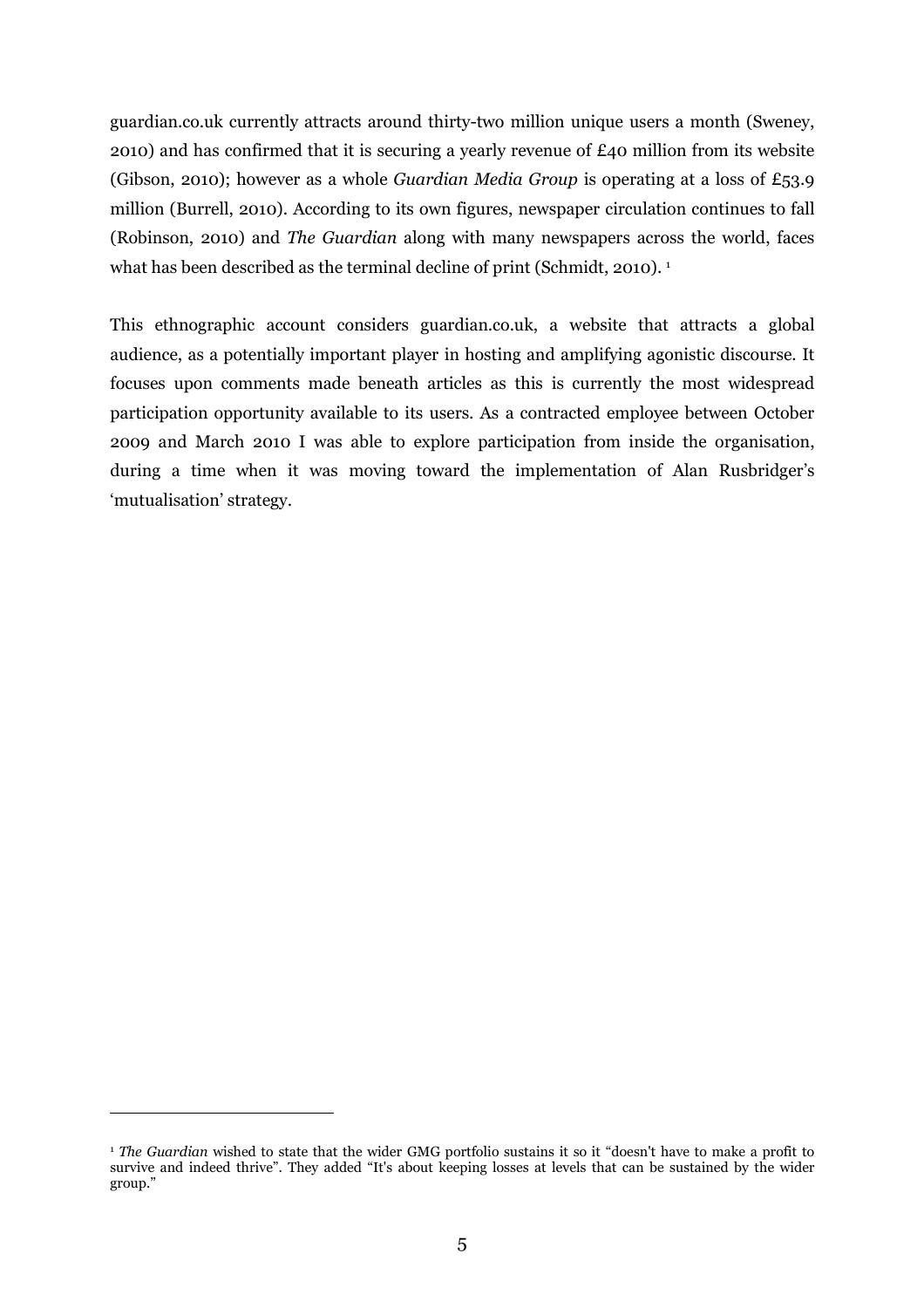## CHAPTER ONE: LITERATURE REVIEW AND RESEARCH QUESTION

#### Literature review

This inter-disciplinary literature review is drawn broadly from critical communications research, and managerial and information science. I first of all review arguments on mass media and democratic discourse. I then consider newer commentary on participatory online media, including its potential to host citizen deliberation and influence public policy. Leading from this I assess literature to position newspapers and journalists within this information landscape.

#### What's right with mass media?

Criticisms of mass media include its tendency to support political and economic elites, set agendas and restrict and manipulate news and information (referred to by Bennett, 1990 as 'indexing'). Jurgen Habermas's (1989 [1962]) damning account, The Structural Transformation of the Public Sphere, informed us that in the 1830s the transition began from, 'a journalism of conviction to one of commerce.' He criticised the development of mass media in direct connection with the rise of a market economy, "less as organs of public information and debate than as technologies for managing consensus and promoting popular culture" (Habermas, 1989 [1962], pxii). Overall his description, and those of critical scholars who have taken up his ideas, have pointed to mass media's detrimental effects on desirable democratic discourse and civic understanding. Yochai Benkler (2006, p197) elaborates on these criticisms:

1. Limited intake: too many views entirely unexplored and unrepresented.

2. Media owners have too much power over what is said and how it is evaluated.

3. The need to attract large audiences leads away from the politically important and even when political matters are covered there is an emphasis on spectacle over substantive conversation of issues.

However Benkler (2006, p197-198) also highlights three 'defenses or advantages' of mass media: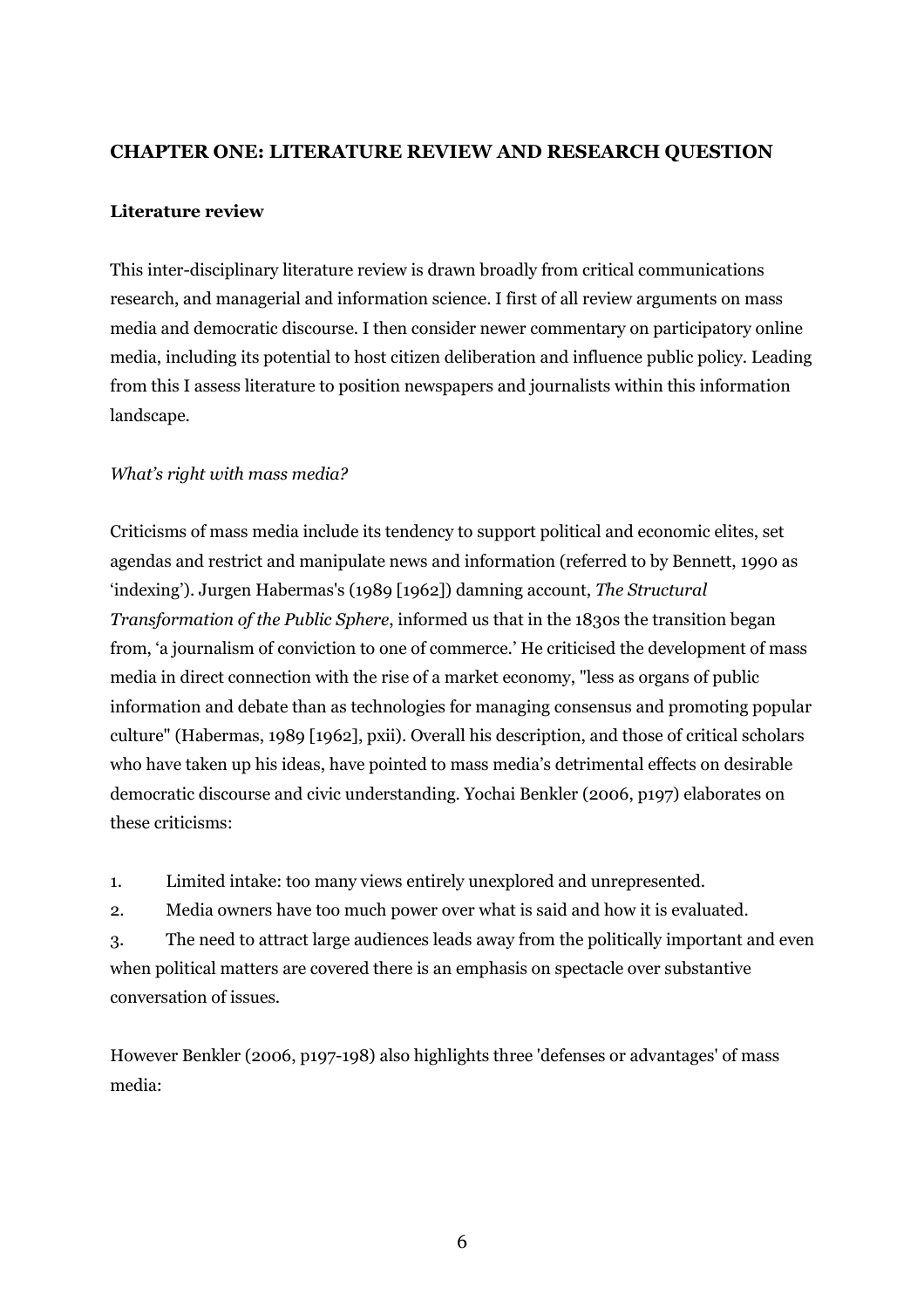1. Independence from government, party, or upper-class largesse... given the high cost of production and communication, it has been seen as necessary to create a public sphere grounded outside government.

2. The watchdog function it can afford to support: professionalism, large newsrooms, well-researched observations that citizens would not otherwise have made.

3. Near-universal visibility and independence enables the identification of important issues and provides a platform to put them on the public agenda. They can express, filter, and accredit statements about these issues, so that they become well-specified subjects and feasible objects for public debate among informed citizens.

With these two sides of the argument in hand Benkler, although strongly supportive of newer, collaborative information flows, does not see this replacing 'traditional media' altogether. Instead his work on the 'social production of information' argues that the 'networked information economy' provides individuals with a platform to cooperate and communicate alongside mass media. His case suggests a need for retaining the value journalism brings to society, whilst enabling new media to counter some of the problems associated with 'massification.'

## The agonistic model for public deliberation

As mentioned above, Habermas's critical account of mass media gave rise to the normative ideal of a 'public sphere,' where 'public opinion' is formed (Habermas, 1989 [1962]). Access to this sphere should be guaranteed to all citizens within a democracy, who are free to associate and express their opinions. However Habermas's prescription for 'ideal speech' has left many scholars unconvinced – as they argue it is the powerful that set acceptable modes of discourse in any 'public sphere'.

Chantal Mouffe's (1999) argument for 'agonistic pluralism' has criticised Habermas's normative public sphere along these lines. She determines its primary goal of rational argumentation lacks, 'the dimension of the political.' Her point is that relations of power are constitutive of the social, (i.e. all public life) so we must ask not, "how to eliminate power but how to constitute forms of power that are compatible with democratic values." Her case for pluralist discourse asks that we accept passion and conflict as inevitable and indeed desirable within civic discourse, for only by driving for homogeneity and / or suppressing the true will of the people could we entirely remove it.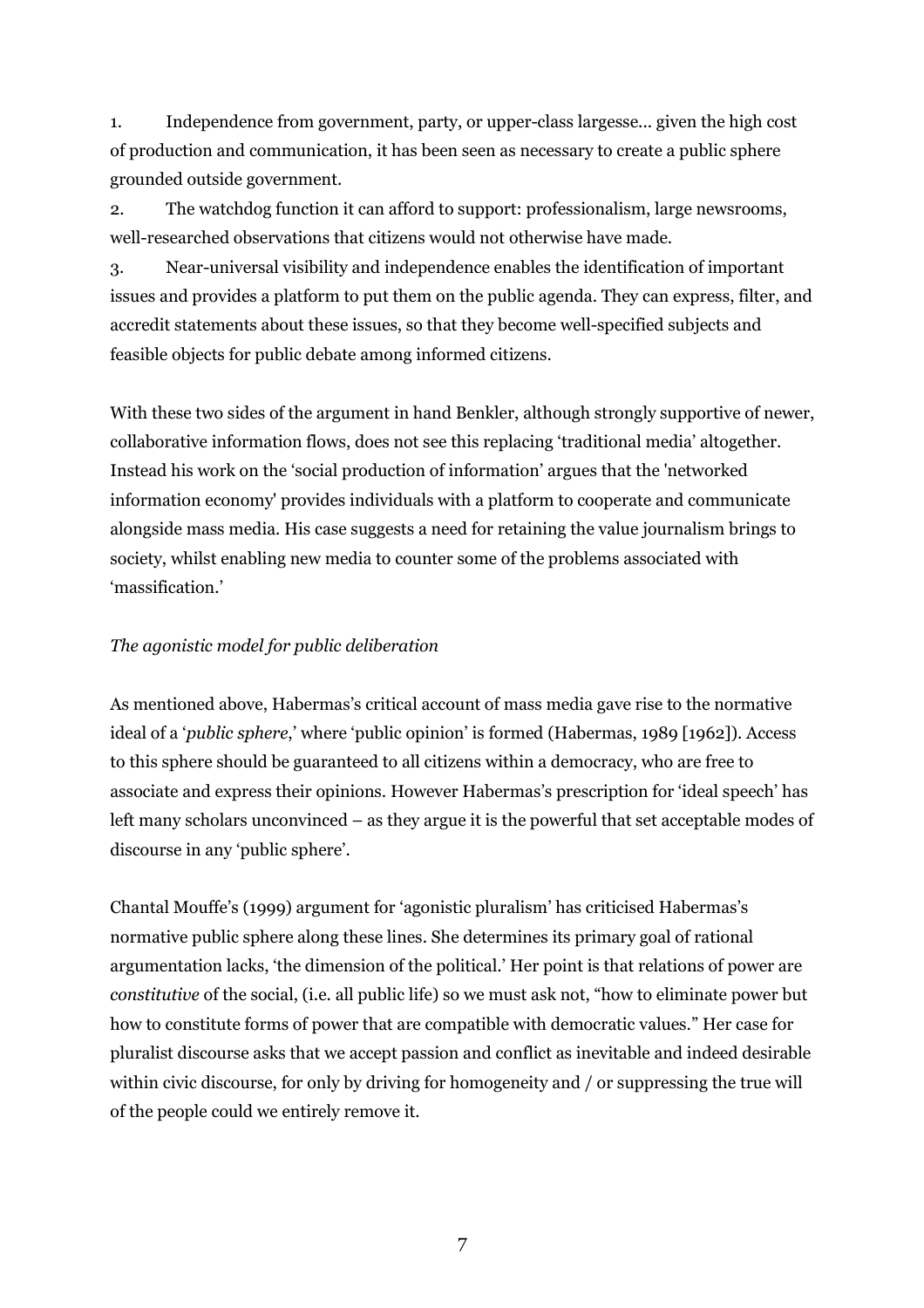Her case for transforming antagonisms into tenable 'agonisms' is that sustainable political consensuses are impossible and undesirable, and therefore democratic civil society must be underpinned by a willingness to take account of multiple preferences and interests. Such a standpoint indicates the need for critical awareness of those who have the power to physically structure debates and set 'ideal' modes of discourse within them.

## Agonism in the digital realm

Taking the agonism debate online, Peter Dahlgren (2005) also emphasises criticisms levelled at Habermas's public sphere (particularly its 'ideal speech conditions' and focus upon 'rational deliberation'). He draws upon both Margaret Kohn (2000, cited by Dahlgren, 2005 p157) and Mouffe (1999), stating that the difficulties presented by the inherent rational bias of the public sphere are that firstly: it risks discounting communicative modes that can be of importance for democracy including the affective, the poetic, the humorous, the ironic, and so forth; secondly, that it "risks downplaying relations of power… built into communicative situations" (Dahlgren, 2005 p157).

However, although Dahlgren (2005 p151) is cognizant of pluralism and power relations, he too complains that political discussion online "does not always promote the civic ideal; much of it is isolated (and at times unpleasant)." His argument is somewhat circular, and symptomatic of what Mouffe (2000) has termed 'The Democratic Paradox'- admitting it is contradictory to set boundaries around discourse – for it is the powerful who will always determine what is 'civil' - but yet striving towards determining 'ideal' civic deliberation. Eventually, however, Dahlgren arrives at a position that acknowledges (even) uncivil discourse can be an important part of political deliberation and,

"what is more important is the reciprocal dynamics that it can generate, reinforcing the parameters of civic culture and the impact this may have on the larger political situation…"

Having established that messy online debate may have value for democratic discourse after all and that disruption to traditional mass media power may be desirable, Dahlgren states that, "democracy resides, ultimately, with citizens who engage in talk with each other" (Dahlgren, 2005 p149). Considering the role of media, in later work he complains "most people, most of the time, are not following current affairs." But he argues that a shared public culture is necessary for democracy and sustained by people being 'civically prepared.'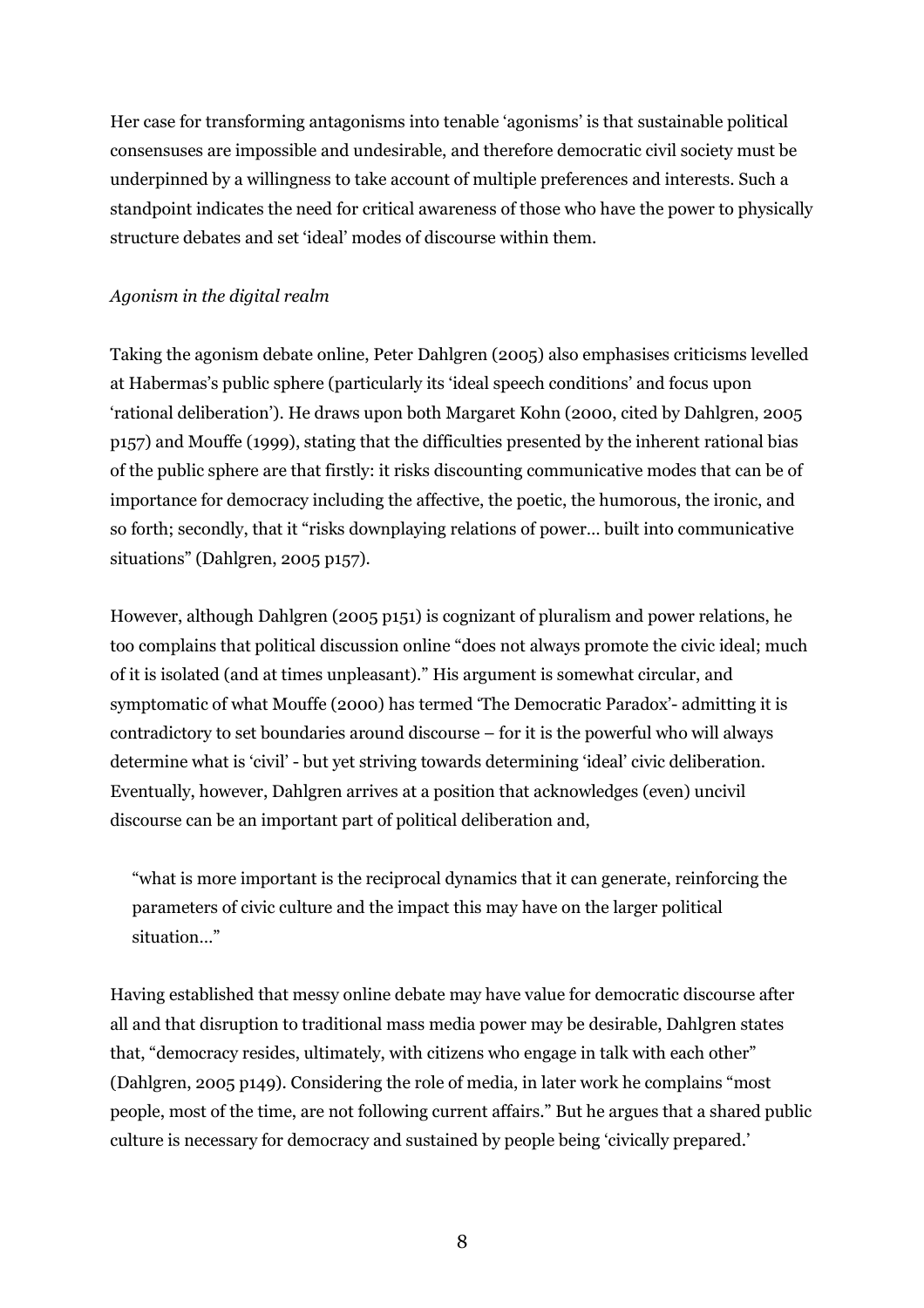#### Encountering difference online

In a 2006 interview Chantal Mouffe is sceptical about agonistic pluralism online: her core complaint is a web made up of political echo-chambers– inhabited by groups of people who agree. But Magdalena Wojcieszak and Diana Mutz (2009, p42) have highlighted a lack of convincing empirical evidence regarding pluralism online because researchers, due to the need for manageable samples, have tended to choose those that reinforce their own predilections about open-mindedness or homogenous discourse. They found against Mouffe's assertion of homogeneity in online deliberation. Similar to her, they believe, "political conversation that exposes people to dissimilar political views is most beneficial for effective democracy." But their review of online participation in the US finds people in online forums often encounter different views: most frequently in 'non-political' settings.

It could be charged that Wojcieszak and Mutz (2009)'s quantitative research asked its subjects to judge for themselves whether they have encountered opposing political views, throwing up the obvious methodological question as to whether participants can be deemed reliable judges in this. Yet their study is strong because it draws people from a large random sample of (almost 40,000) surveyed US web users, and also because its conclusions are described convincingly as conservative. However having illuminated the wider agonistic public space online where others have failed, Wojcieszak and Mutz (2009) do not consider how encountering different views effects individuals. The introduction of Stromer-Galley and Muhlberger, (2009)'s experimental study is encouraging here: they report that participants found deliberation highly satisfying, and encountering disagreement with others did not generally alter this evaluation, indicating against the inevitability of online echo-chambers. Taken together these two empirical studies are highly relevant for agonistic theory: suggesting a civic benefit to exposing people online to different views in non-political settings.

Noortje Marres (2006) combines Mouffe's agonistic pluralism with socio-technical 'Actor Network Theory' (ANT). This blending of social science with network theory allows her to conceptualise how connections form online between various passive and active, powerful and less powerful political actors, who may or may not agree. Crucially, her analysis leads to what she calls 'issue networks' – around subject areas – linking what people say online to their influence of political decisions. Here, finally, we find a theoretical and practical fusion of notions of online deliberation, social networks, and the potential for citizens to influence political elites. Bringing this together with research on encountering difference, if agonistic online deliberation is a normative goal, its potential lies in connecting 'issue networks'

9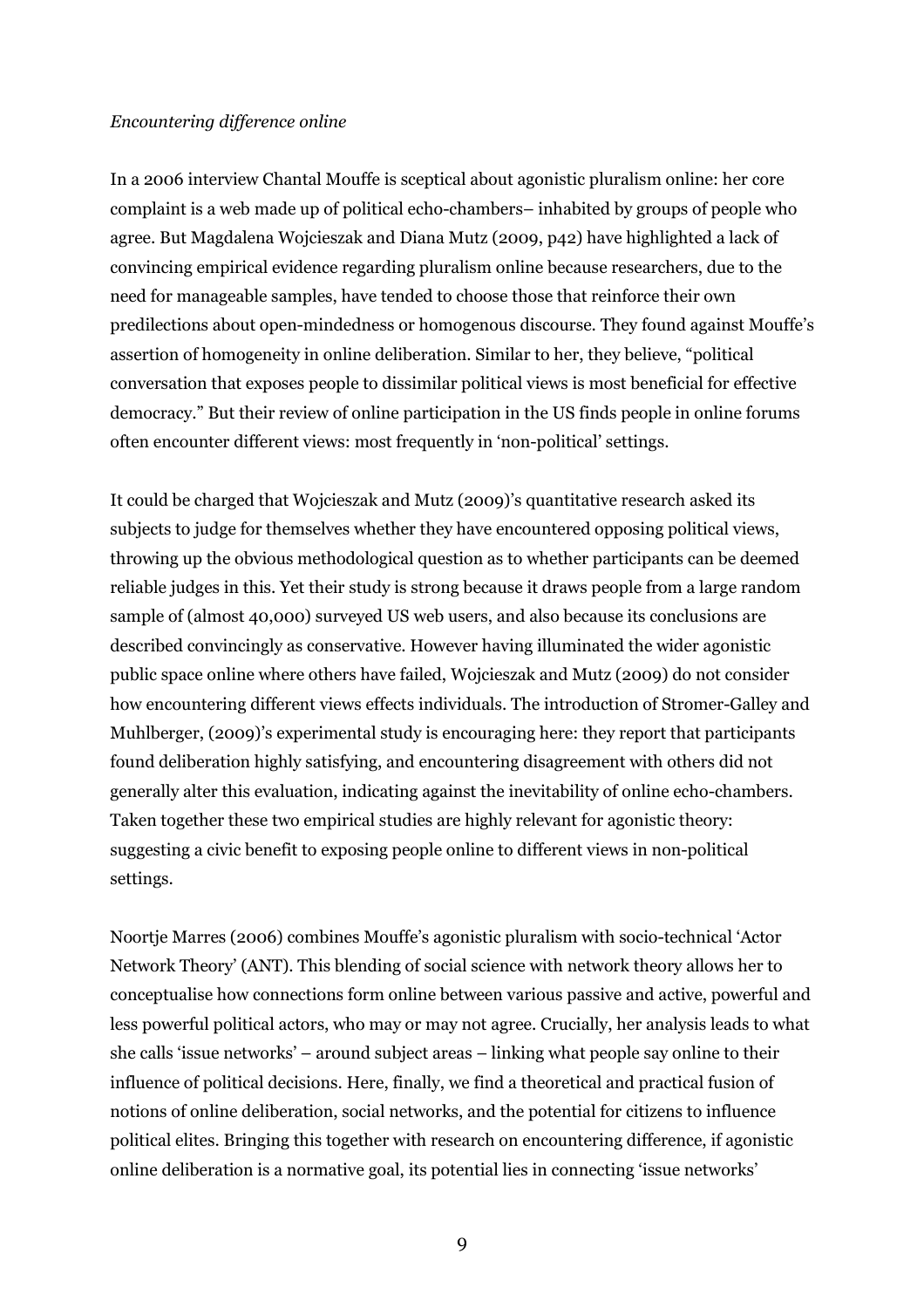through political and 'non-political' forums: exposing citizens to alternate views in various settings.

### Participation on newspaper websites

Many 'online newspapers' now facilitate user comments on their websites, creating the potential for them to be part of digital 'issue networks' and host agonistic deliberation. However, although various studies have looked at the materialisation of newspapers online, few have considered the perspective of their users and active participants, nor considered the civic function of this participation (see Mitchelstein and Boczkowski's 2009 global review of nine years research into online news). A rare example is Deborah Chung's (2008) study, which has explored use of interactive features on US online newspapers. Her online survey found they were used infrequently, but that usage was heavily related to offline political engagement (this correlates with Bennett's 2003 findings). She also found perceived credibility of online news and users' own Internet skill level were significant predictors of usage of interactive features. Chung suggests online newspapers focus on providing quality content and consider educating users so they feel confident enough to interact online. This prescription is echoed in Jeremy Rose and Øystein Saebo (2010)'s study of government-run deliberation systems, which argued, "engagement of citizens presupposes a critical and deliberative background political culture… Education may therefore play an important role" (Rose & Saebo, 2010 p229).

These findings are useful in scrutinizing the online interface, however Chung's (2008 p663) stated aim to understand the, "attitudes and behaviors of news consumers" appears largely impossible via a prescriptive quantitative method that does not allow that behaviour to be observed. Furthermore, Chung does not consider the nature of participation referred to in her survey, for example how user experience might explain low take-up. Chung also takes an amoral stance: matching levels of interaction with users' characteristics and perceptions but failing to consider any potential benefits of online participation to society. Underpinned by a prevailing administrative rationality, the study omits any normative judgement on whether sites should encourage online participation.

## 'Carnage' in the media industry

When Emily Bell (at that time Director of digital content at The Guardian) let the word 'carnage' slip from her lips during a lengthy LSE lecture in 2008 this was picked up and elevated to headlines the next day (see Brook, 2008). She was predicting savage job cuts at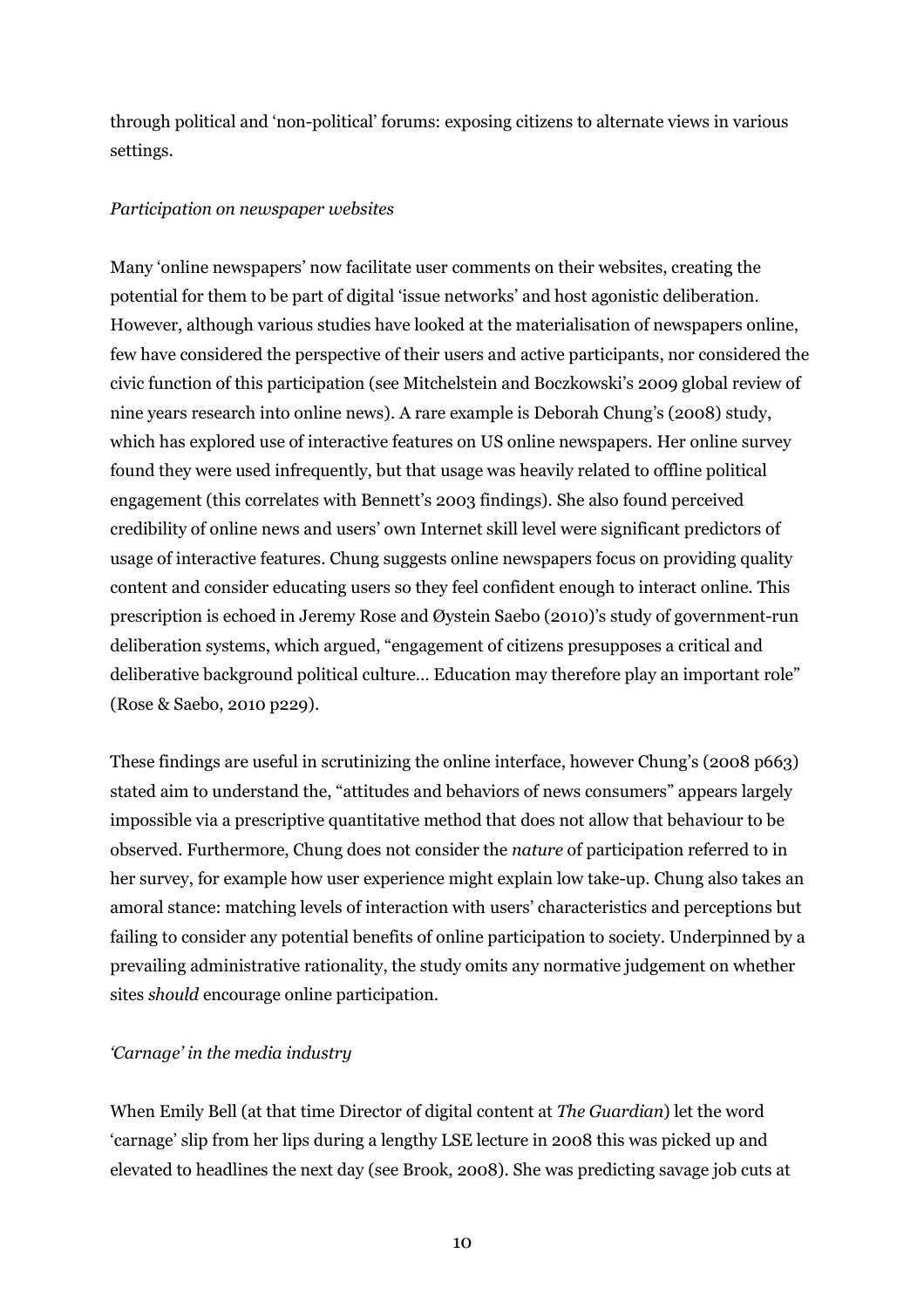newspapers – many of which are happening now. On a similar note, Charlie Beckett, former Channel Four broadcast journalist and editor, recently blogged about the media industry's agony. However his analysis referred only to employment and production, omitting the media's role in society. "…50% of jobs could be churned through and possibly lost. Meanwhile, many others will show the kind of creativity and enterprise that wasn't even possible with the old hard metal presses and broadcast paraphernalia and create something anew" (Beckett, 2010).

### Releasing control; becoming gate-openers

Resistance to digital change within journalism was documented in great detail in Pablo Boczkowski's (2004) case studies of the New York Times, The Houston Chronicle and New Jersey Online. His in-person observation at their offices found internal actors tried to output what was done offline, online, leading him to the conclusion that these newspapers achieved digital transition only through the relentless pursuit of permanence… "aiming to leave the core of what they do, and are, untouched." (Boczkowski, 2004, p71).

In a more recent evaluation of the British press online, via online survey and in-depth interviews, Hermida and Thurman (2008, p11) found, "news organisations were struggling to balance the resources needed to control – editorially - UGC initiatives with the commercial potential of user media." They also highlighted cultural challenges for journalists faced with user generated content. However, again, they did not speculate on the social significance of participatory media and suggest, "a gate-keeping approach may offer a model for the integration of UGC" (Hermida and Thurman, 2008, p1) without taking into consideration issues around editorial subjectivity.

Nico Carpentier (2006, p12) has said, "Journalists are often referred to as gatekeepers. They decide on what gets broadcasted, or on what gets published. Gate-openers are interested in providing the options, arguments and perspectives. Instead of closing the gate, it is actually a matter of opening the gate." Chantal Mouffe agreed, stating:

"Ideally, the role of the media should precisely be to contribute to the creation of an agonistic public space in which there is the possibility for dissensus to be expressed or different alternatives to be put forward."

Mouffe (2006 p11)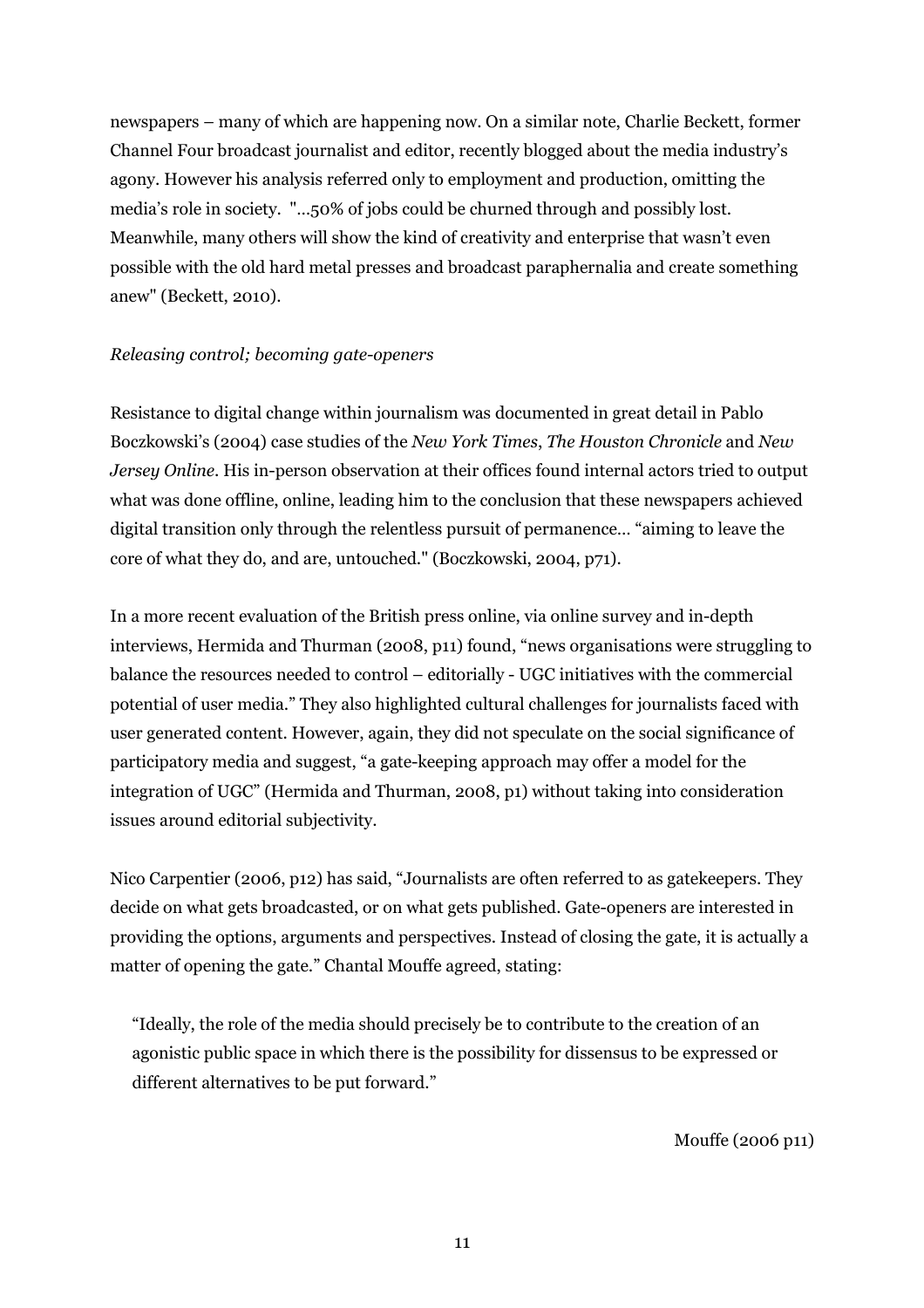But what is the experience of hosting such agonistic space, and, to connect it to the case at hand, newspaper comments? In her descriptive account of US newspapers online, Jennifer Saba (2009) quotes Keith Whamond (who oversaw several online newspapers) acknowledging the relationship between comments posted via 'Topix' and desirable levels of traffic but complaining of the huge work burden they create. In their defence Topix CEO Chris Tolles said comments really 'drive people' to web sites but, "Editors want control, and commentary challenges that control."

### Power, 'frames' and deliberation architecture

From a socio-technical perspective Angela Lin and Leiser Silva (2005, p49) have argued that information systems' adoption is a social and political process in which stakeholders attitudes are determined by their social and political 'cognitive frames.' A technological frame is defined as,

"assumptions, expectations, and knowledge used to understand technology in organisations" …going beyond, "the nature and role of the technology itself… [to] the specific conditions, applications and consequences of that technology" [my emphasis].

Orlikwoski & Gush, 1994 p178 quoted by Lin & Silva, 2005 p50.

Taking forward this argument in the context of newspaper organisations it follows that individuals will treat and construct technology and work processes according to cognitive frames influenced by awareness of the difficult economic times around their industry. Lin and Silva (2005, p58) also assert that attitudes towards information systems are continually framed and reframed through the exercise of power, indicating a need to consider how power (for example invested in organisational hierarchies and processes) affects individuals' frames and their consequent influence on websites and participation architecture.

Steven Lukes (2005) multi-dimensional critique on the nature of power is useful here. The 'first dimension of power' describes observable conflicts of interest and the second dimension draws from Barach and Baratz (1970 quoted by Lukes, 2005, p15) who believe power should be considered beyond decision-making, in terms of 'non-decision making.' This refers to the suppression and thwarting of both latent and manifest challenges to the values or interests of decision-makers. Here the powerful exert their interests by "confining the scope of decisionmaking to relatively 'safe' issues" (Lukes, 2005 p20-22). Lukes develops his framework by criticising both the first and second dimension of power as reliant on behaviourism – the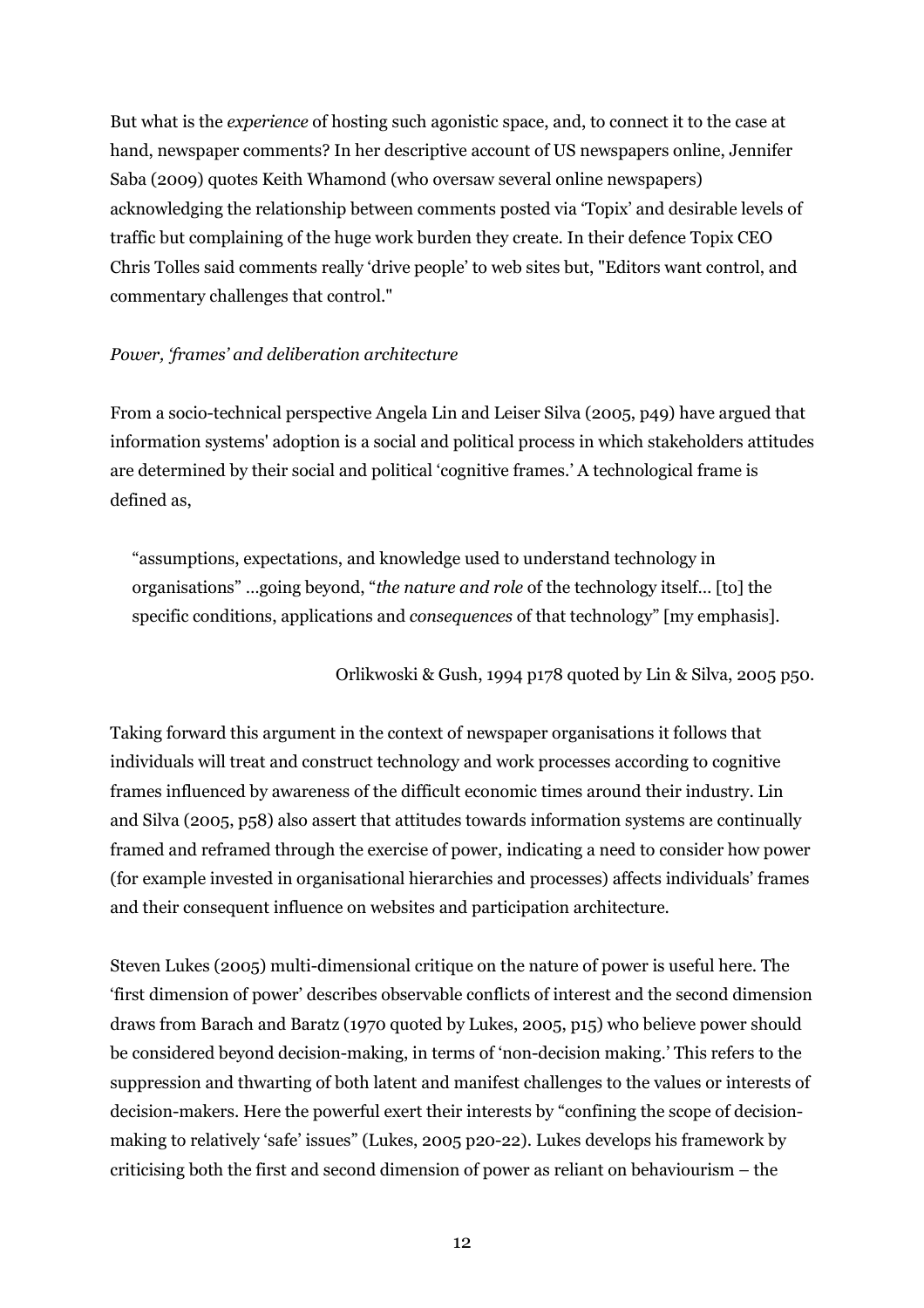obvious, overt things that people do. His 'third dimension' describes how it may be invested in people to the extent they are unaware of alternatives to the bias they work to maintain. This is true latent conflict, misunderstood by both parties, even the driving force, the decision-maker. However, this latent quality makes third-dimensional power difficult for researchers to identify, articulate and challenge.

## Conceptual framework

Any evaluation of agonistic discourse online requires a theoretical framework beyond political communication: this study of guardian.co.uk thus builds upon contributions from disparate academic fields. I have outlined and sketched connections between research on democratic discourse, the facilitation and user adoption of online interaction and criticisms of, and pressures on the media industry, before focusing in upon theories of power and human responses to technological change. Emerging from this literature are questions around the facilitation of agonistic space online, and how established media might provide it.

This research is framed overall by the normative contention that it is of benefit to our political systems that citizens' views are developed, exchanged, understood and taken account of by political decision-makers. It is through this theoretical lense that I examine guardian.co.uk – exposing the practicalities of digital deliberation, with the aid of this threepronged conceptual framework:

1. Online media may provide agonistic spaces: where staff and technical architecture serve as 'gate-openers' within issue networks.

2. Civic culture and civic preparedness may be cultivated by encouraging citizens to participate in debate within both political and non-political forums.

3. Power flows and social and political 'frames' influence the implementation and use of participatory technology and online deliberation systems.

## Research objectives

The objective of this research is to develop a layered perspective of online participation on guardian.co.uk. I build this by considering the views of online participants, journalists or 'Contributors', editors, sub-editors, commercial and production staff at The Guardian.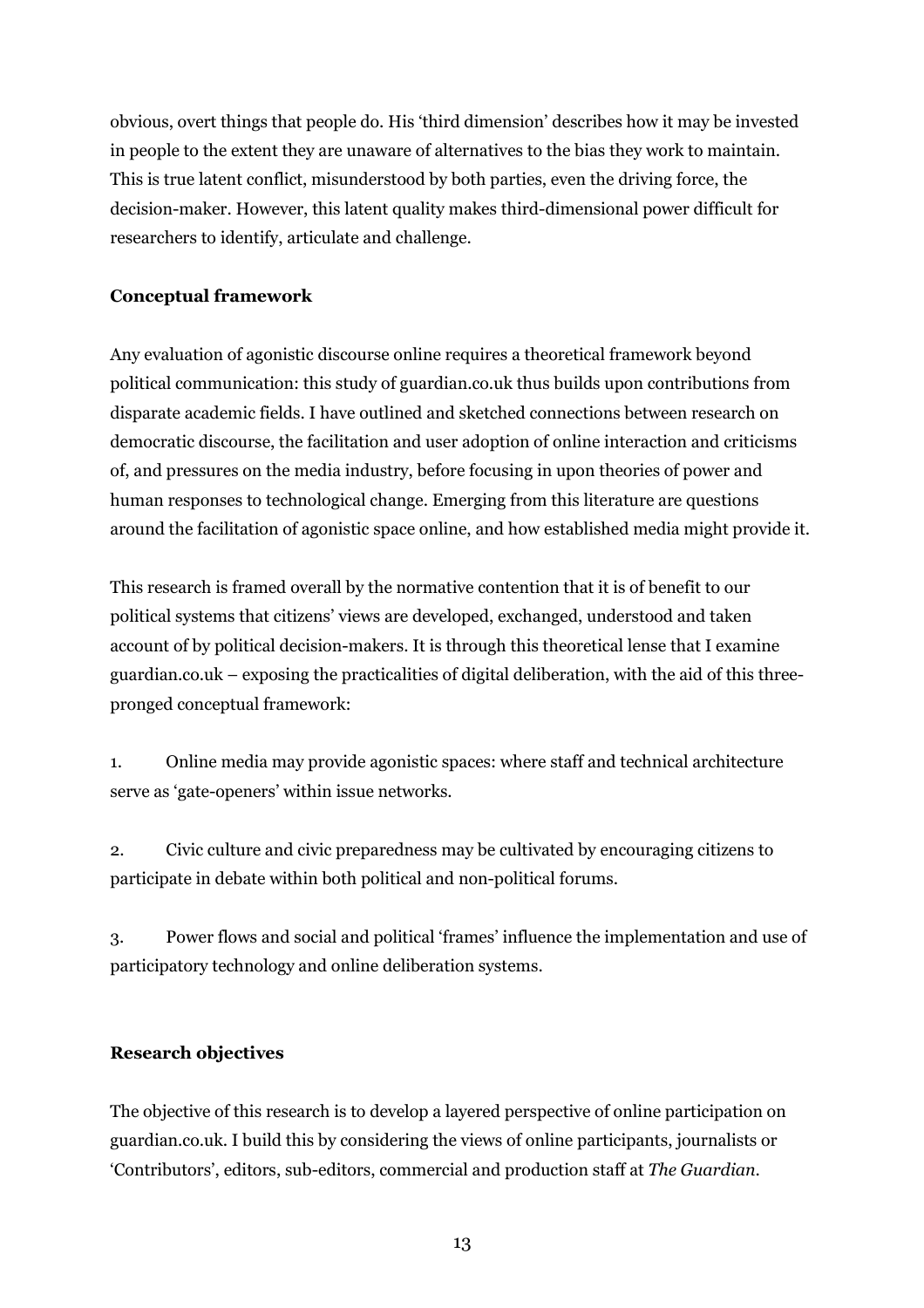Firstly, this is split into two major perspectives: inside and outside guardian.co.uk. The view from inside is based on observations at the office, and the view from outside on comments posted by online participants: meeting the call above for an empirical consideration of online newspaper participation from the view of users.

Having described the views and behaviours of actors involved, I then seek to identify and analyse important themes, with a view to informing the reader how The Guardian fits or might fit within democratic, pluralistic online discourse. During this analysis I will explore links between the experience on guardian.co.uk and the social objective of providing agonistic spaces where citizens' contributions may find a platform from which to influence political decision-making. To achieve this I first seek to answer these questions:

### Research questions

RQ1: How do Guardian staff view online participation and 'mutualisation'?

RQ2: How do users on-site view the participation experience?

Through exploring these different perspectives the objective of this research is to identify major themes within my overarching research question:

How can and does guardian.co.uk facilitate agonistic pluralism online?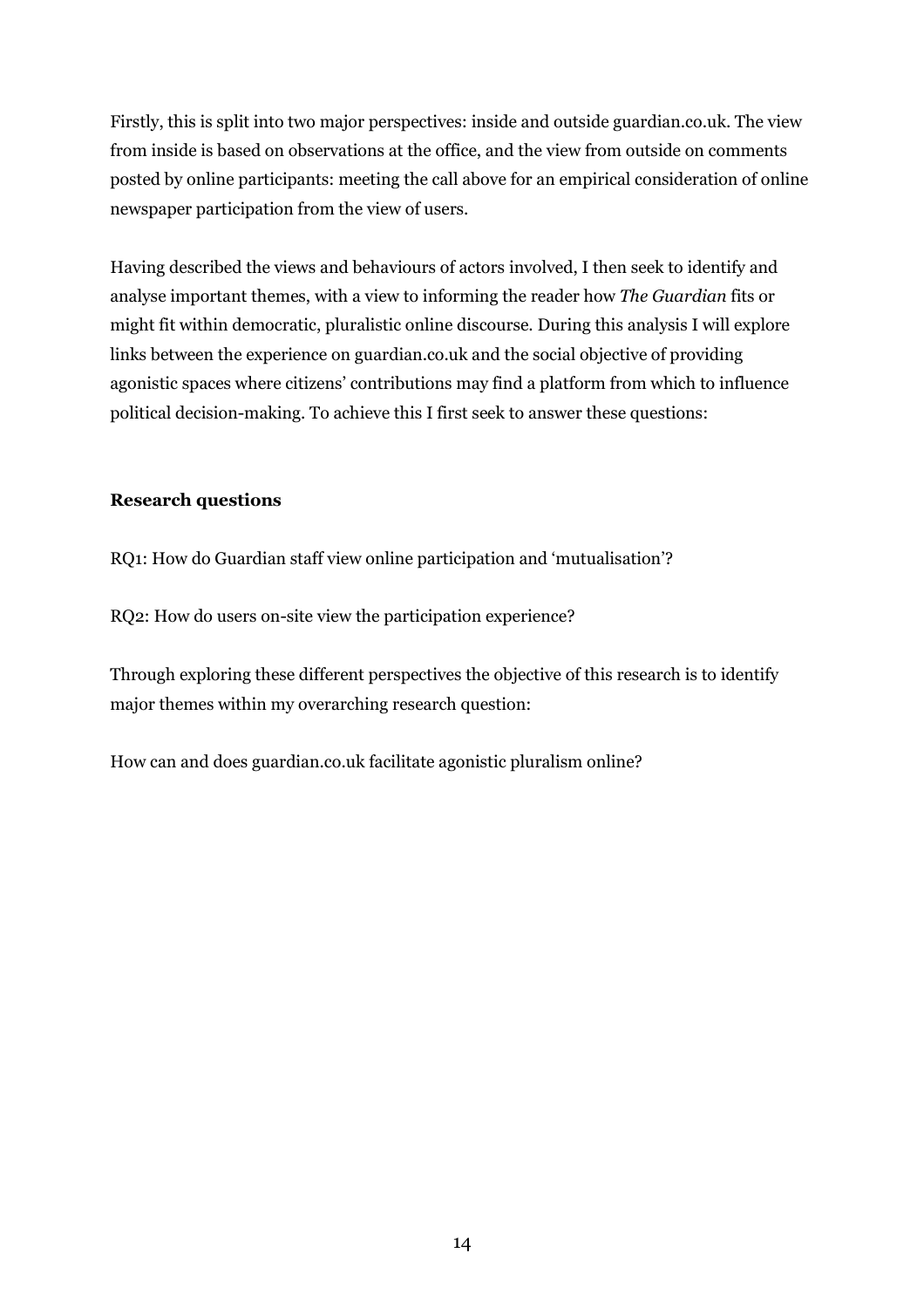#### CHAPTER TWO: RESEARCH METHODOLOGY

### Research Strategy and Methodological Reflections

#### Online, offline; inside, outside

 $\overline{a}$ 

This ethnographic study utilises online and offline research techniques. The offline (realworld) component is based upon observations and materials gathered between October 2009 and March 2010 during my employment with *The Guardian* as Interaction Manager.<sup>2</sup> This was an experimental role based on an editorial desk: comprising editorial development, community development and social media development, and carried out four days a week whilst I studied part-time for this MSc. The online component consists of observations from comment threads – some of which involved participant-observation – i.e. writing an article and participating in comments below it. The desk I was based on was described internally at The Guardian as one of the more digitally 'progressive,' and so was an ideal case for exploring attitudes and practices in relation to interactive media. I also observed and participated on Comment is Free (Cif), from which the commenters' views in this account are drawn.

In common with most ethnography my research questions evolved during my time at The Guardian; I had initially intended to explore the online 'issue network' around the Trafigura story.<sup>3</sup> However following conversations at work and university I began to develop the related, but far wider question at the core of this account. As I was an active participant online and also hired to develop interaction at The Guardian, this ethnography can be considered to have participatory action research (c.f. Kemmis & McTaggart 2005) features, namely that I draw upon experiences and insights gathered in the process of moving among and attempting to influence my research subjects.

guardian.co.uk is a large, busy website, hosting thousands of comments, produced by multiple editorial 'desks' employing hundreds of staff, so there will be nuances that apply to

<sup>2</sup> This was a fixed term 3 month contract (extended to 6) to help develop how The Guardian approaches engagement with users at the desk level. ('Desk' is a journalistic term, and can be understood as a team of correspondents, editors and sub-editors within The Guardian that focuses on a certain subject area – the largest 'desk' is the news desk.)

<sup>&</sup>lt;sup>3</sup> This involved *The Guardian* being subject to a 'super-injunction' in 2009 preventing it publishing details on its investigation into Trafigura's activities in the Ivory Coast: which was then thwarted by millions sharing on the story on Twitter, the micro-blogging platform.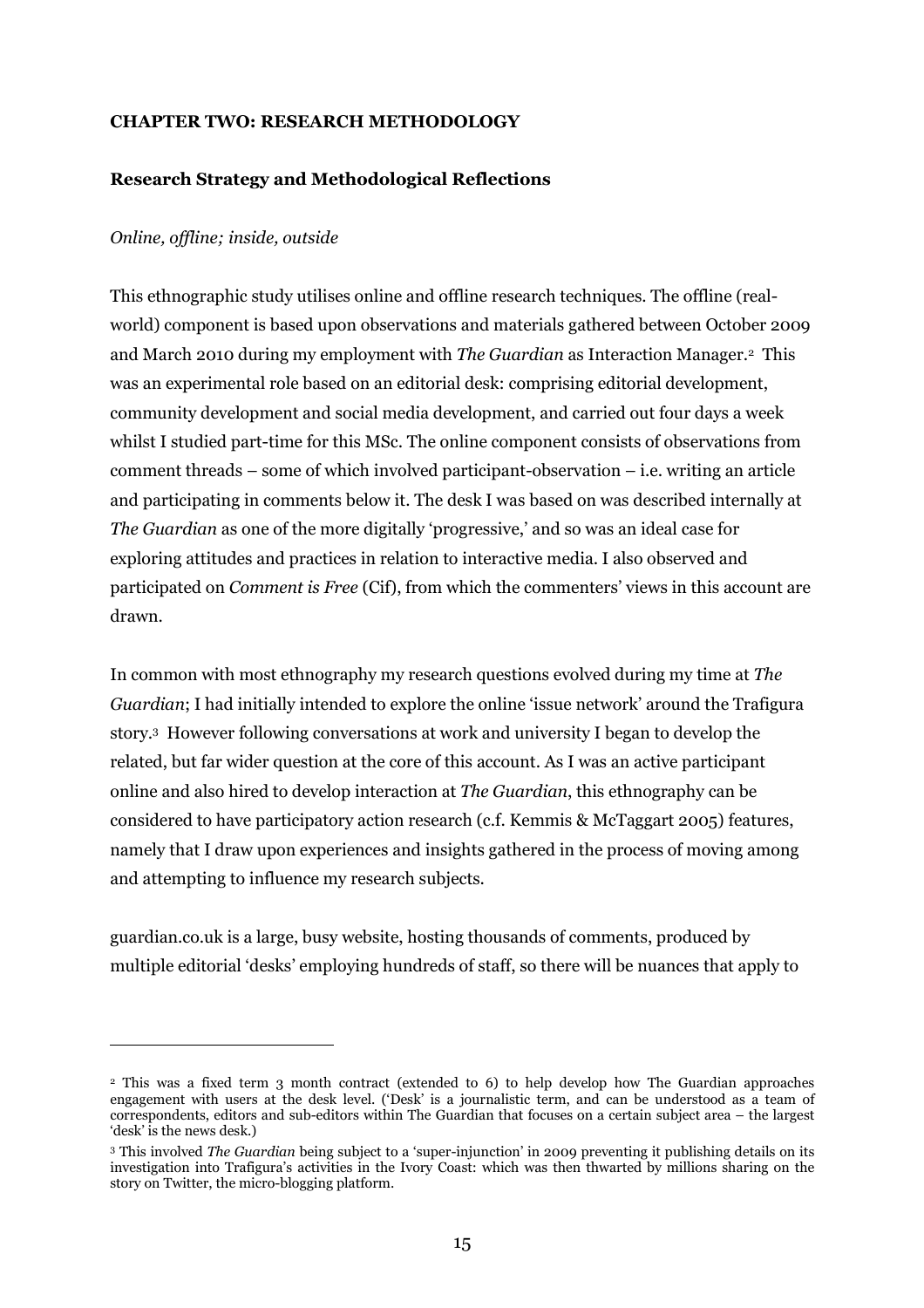different site areas that could not be captured in this account. These two factors, however, have helped me to mitigate the risks this suggests for my analysis:

1. Conversations with other staff in the building – editorial on other desks, non-editorial, and also journalists that attended Cif's engagement seminar.

2. The process of sharing this thesis with staff who have a view across the organisation.

## Online observation

During online observations I found the view articulated by Warren Sack (2005) to be accurate: researchers must make difficult choices when analysing 'Very Large Scale Conversations (VLSC).' Deep discourse analysis must be lost if wider inference across multiple threads is carried out. Sack (2005, p254) has argued that there is both a methodological and philosophical "micro-macro problem: how can a large number of individual interactions add up to a larger social or political force and vice versa, how does a large social force act on small-scale, even intimate interactions?" I have conducted my analysis with this question in mind: observing threads over many months I have drawn upon user quotes representative of the discourse I have observed overall.

This study is carried out in light of lessons learnt from a (Comment is free focused) pilot conducted for my methods assignment, during which I found the volume of data collected from the online archive of commenters' discussions difficult to manipulate. In view of this, instead of attempting a chronological account, for this study I have organised observations under themes from the outset. Another lesson drawn from the pilot was to carry out a supporting content analysis, which helped to identify patterns in the online interaction taking place, such as how many commenters were responding directly to the article above the thread.

#### Access and consent

As mentioned, the nature of my study changed during the course of my employment as Interaction Manager. To ensure I was not breaking my employment contract or in breach of research ethics, once I had determined to write my thesis, in part using the field diary I had kept, I sought senior colleagues who could authorise it. However this was fraught with circumstantial complications, and aside from these once the process began staff raised concerns about how I had gathered observations, on the basis that if they had known I was conducting research they might not have hired me into that role, or would at least have set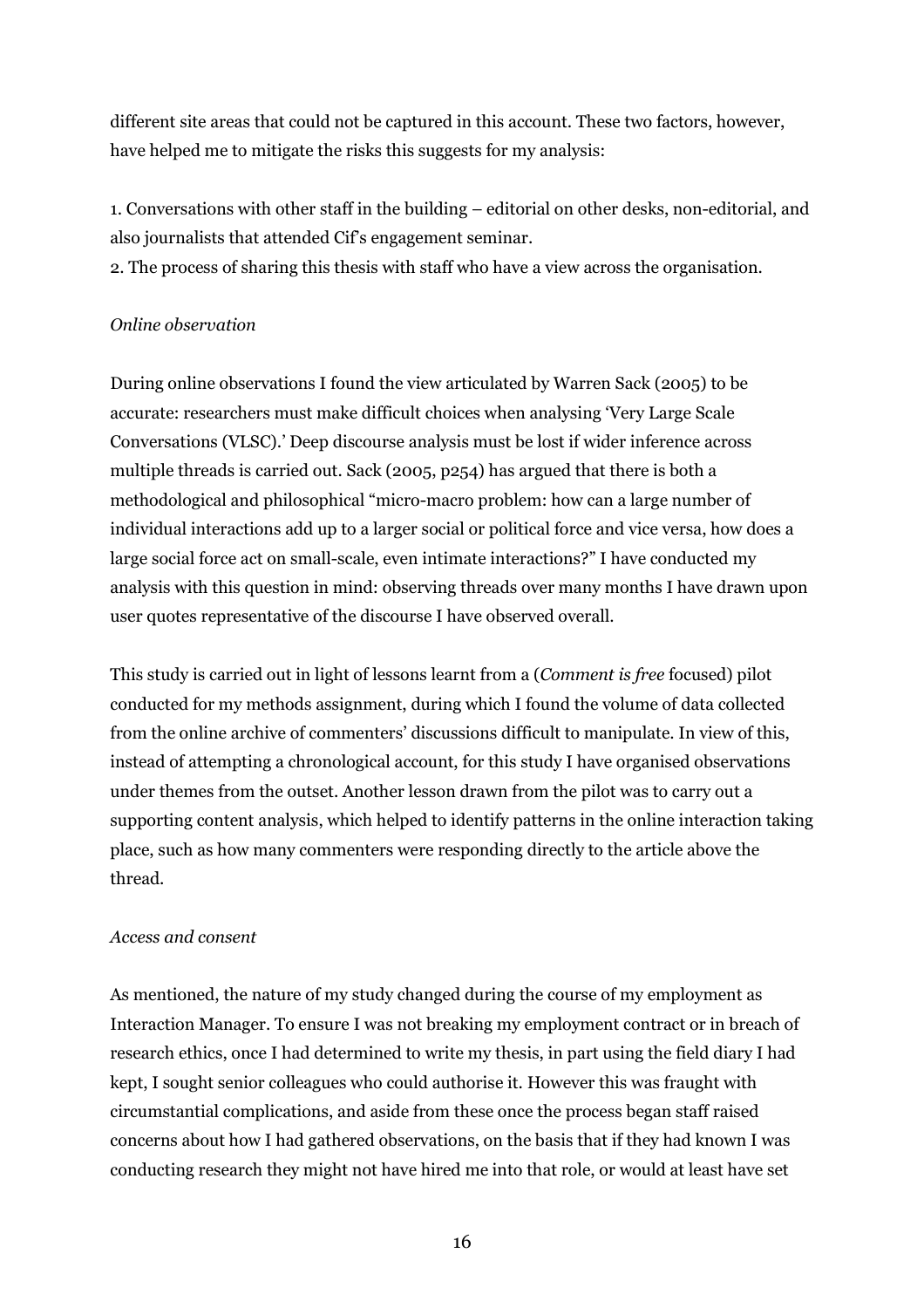guidelines around what was on and off the record (as is commonplace with other research permitted at The Guardian).

In terms of gaining consent from other subjects on the desk I worked, over my time there I had told some individuals about my Guardian dissertation. But only after gaining permission at a senior level did I tell the desk site editor in detail of my dissertation plans. He was very supportive of this, as were the rest of my workmates on the desk when I formally announced my ethnography of The Guardian. However the approach I have taken – gaining 'consent after the fact' - has significant drawbacks. Subjects may misunderstand the nature of ethnography, and even though they agree in principle, may be uncomfortable with its implications later (as also experienced by Radhika Gajjala, 2002 in the 'Sawnet refusal'): my review period was indeed fraught with such tension.

By obtaining materials as a 'complete participant' I was party to many conversations I might not have been otherwise; some academics, "have described this as the ideal to which researchers should aim" (Hammersley & Atkinson, 2007, p82). Yet using covert research techniques has put this study in jeopardy, and at times, in common with many similar studies (Hammersley & Atkinson, 2007 p89-94) been very stressful to conduct, and caused distress for some of my research subjects. Revealing my research intentions beforehand would probably have avoided much of this conflict. (Although this was not possible in this case as it was only during my time at The Guardian, that I decided upon this particular inquiry). On the other hand seeking prior consent may also have reduced or altered the information I had access to.

To ensure my former colleagues are not compromised professionally by this research, as well as anonymising staff quoted from my field diary I have removed all features that identify the desk I worked on. I have also collaborated with two colleagues in particular to gain consent: Janine Gibson, Editor of guardian.co.uk, and later Meg Pickard, Head of Social Media Development, who has requested several notes to be added. This review process has been difficult but rewarding: helping ensure relevant observations could be retained while removing particularly sensitive elements. It has also been useful for my own reflexivity – forcing me to continually re-evaluate my own positionality as employee, colleague and researcher. For example, I was keen to deliver an early draft to a Guardian reviewer so they understood the nature of the work – but they expressed immediate concerns on reading it about anecdotes and overheard conversations I was drawing upon. And even though I believed I had made sufficient efforts to anonymise individuals, on seeing it she felt uneasy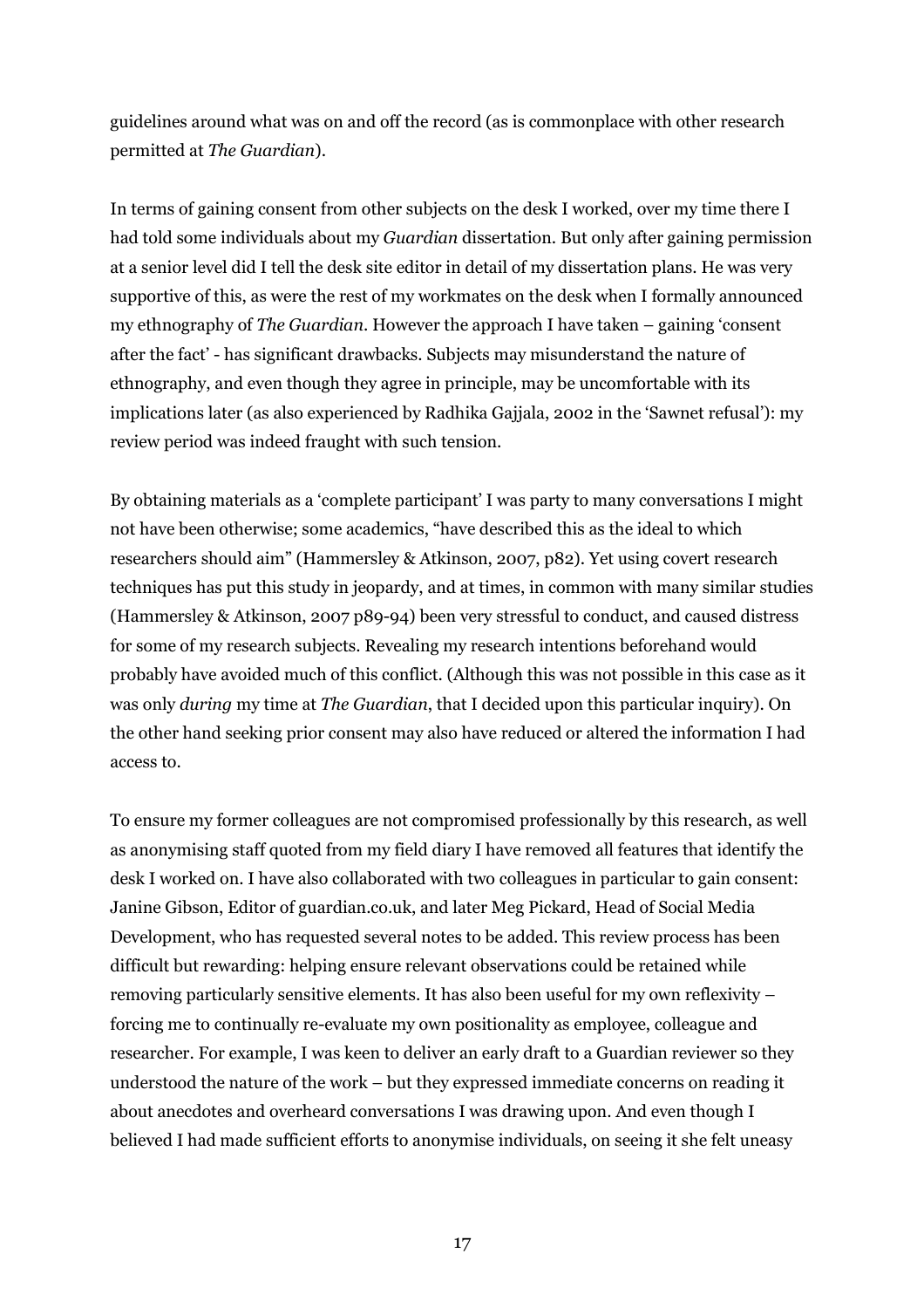that she could work out who some of them were. I, in turn, felt uncomfortable upon learning she had shared the draft with someone on my former desk who felt betrayed by its content.

### A reflexive disclosure of my role in the field

"You are free not to think as I do; your life, your property, everything shall remain yours, but from this day on you are a stranger among us."

### Tocqueville quoted by Adorno & Horkheimer (1972).

Radhika Gajjala (2002) has suggested reflexive ethnography includes examining the roles we are assigned as well as the locations from which we speak. Therefore it is fitting to acknowledge that although I may have been 'a stranger' in the Tocquevellian sense, in fact, perhaps even because I was an outsider, The Guardian brought me in for their new 'Interaction Manager' role. I entered with a particular 'outsider' status: I had never been a journalist, or worked in 'mainstream media' before. I have made my career online: first programming and then managing digital communications and communities for many years, as well as being an online and offline protagonist and activist.

I bring as a researcher an undergraduate education in information systems and a (perhaps) related tendency towards problem-solving and implementation. Bearing this potentially positivist inclination in mind I have been especially conscious of pulling back from prescription in constructing this account (whilst maintaining a normative stance on agonistic deliberation online).

The 'Interaction Manager' role was the first of its kind at The Guardian: with responsibilities that were experimental in nature. As the organisation was beginning to articulate its 'mutualisation strategy;' my role was an attempt to put it into practice. I was therefore playing the part of 'insider' as an 'interaction' change agent within an editorial team; but also remained an 'outsider', in terms of having a unique position, a non-journalistic background, and considering guardian.co.uk from an academic perspective. Hammersley and Atkinson (2007) have warned the greatest danger in conducting ethnography is, 'going native.' However, given my status it might be considered I was more at risk of going 'observationalist' – that is, "failing to understand the orientations of participants" (Hammersley & Atkinson, 2007 p87). To counter this I have been most conscious of seeking out the views and motivations of my colleagues.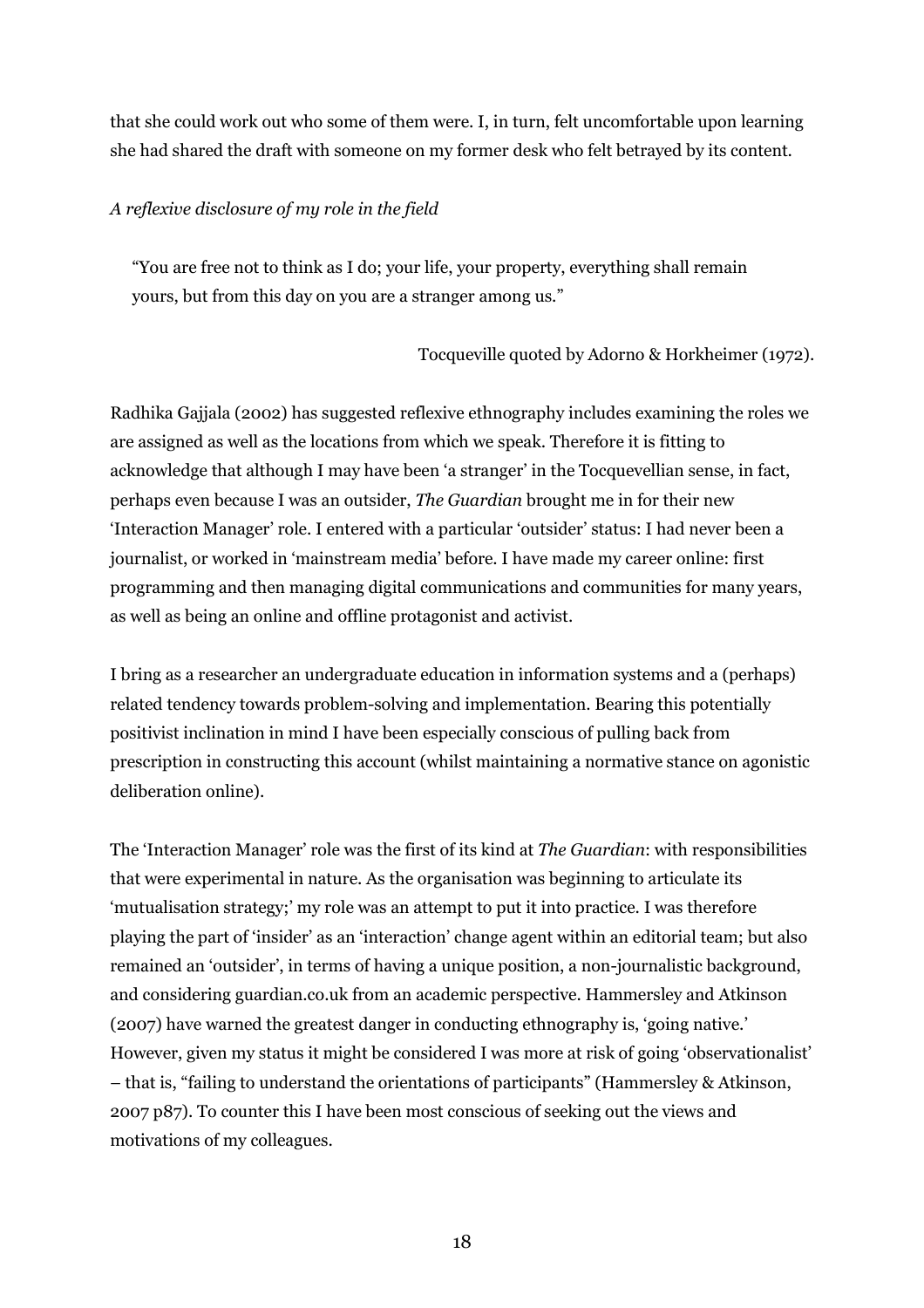This account is not about my Interaction Manager role, although exploring my research questions from this perspective has been most apt. I did not take the job to conduct this study, but rather because my career aspirations include researching, developing and harnessing web technology towards the achievement of global social justice. I believed of all British 'newspaper websites' guardian.co.uk fit best with pursuing these ambitions – firstly due to its large, popular and highly-regarded online presence and secondly to the 'progressive' stance of some of its coverage on issues I care about. My experience on the desk was difficult and challenging (perhaps unsurprisingly), but I communicated much of this to those I worked with - and left on fairly good terms in March 2010. This was important to me from a personal and professional perspective and I have been conscious during completion of this thesis of maintaining that good will.<sup>4</sup>

#### Research Data and Procedures

The data analysed for this account is as follows:

Field notes / diary: A diary of my time at *The Guardian* from February to March 2010. This was kept in Google Docs, an online word processing tool (so it could be accessed quickly and easily from 'the cloud' from wherever I was at work or home). It was then organised thematically.

• Online observation: Observations from comment threads beneath guardian.co.uk articles on Comment is free. The focus on Comment is free for online observation was apt as a) Comment is free is the busiest area of the site in terms of number of comments b) I was able to write and participate there on subjects I know of (i.e. online communities / digital culture).

- In defence of anonymity online
- The true worth of online communities
- Read Cif, but never post?

 $\overline{a}$ 

<sup>4</sup> Shortly after I sent the first draft of this thesis to The Guardian, I was hired on another short-term contract, to build online networks in advance of a new site section on the Millennium Development Goals. This has given me the advantage of being able to discuss my thesis with colleagues more easily but exacerbated the conflict between my status as critical researcher and employee. However, I have remained reflexive in taking account of this problematic positionality and feel ultimately that the review process has not impacted my core findings or conclusions and has been beneficial to the robustness of this account.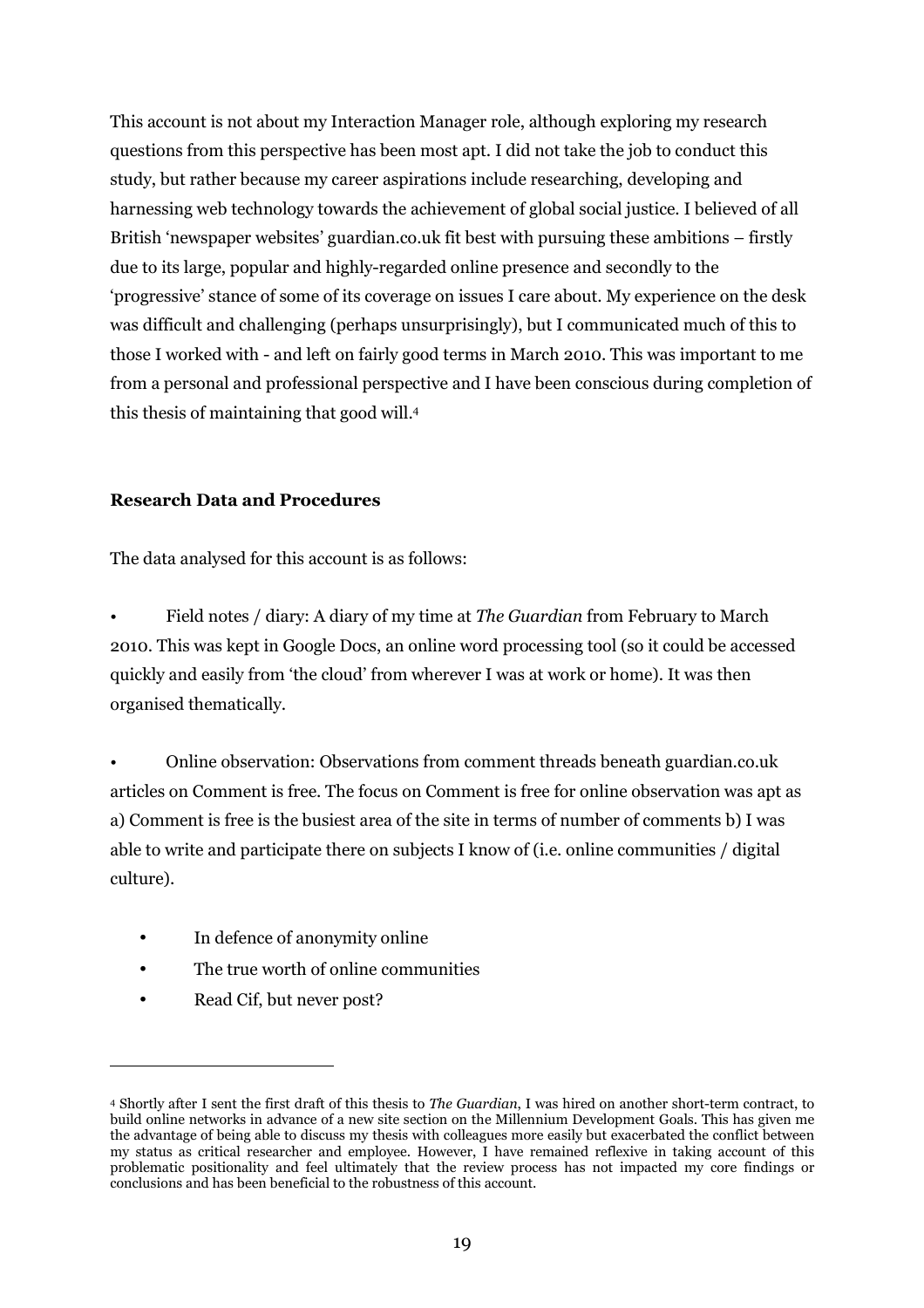• Content analysis on discussions: Following lessons learnt from earlier Cif observations, for data collection on the Read but never post? thread I conducted a simple content analysis categorising reasons given for not participating – during my analysis I needed to add another category: commenters explaining why they started posting.

• Interview with Alan Rusbridger: Carried out when I was intending to write my dissertation on Trafigura, I have drawn upon parts of this interview relevant to this account.

• Ten possible principles of 'mutualisation: A reproduction of items discussed at the mutualisation breakfast on 1st April 2010.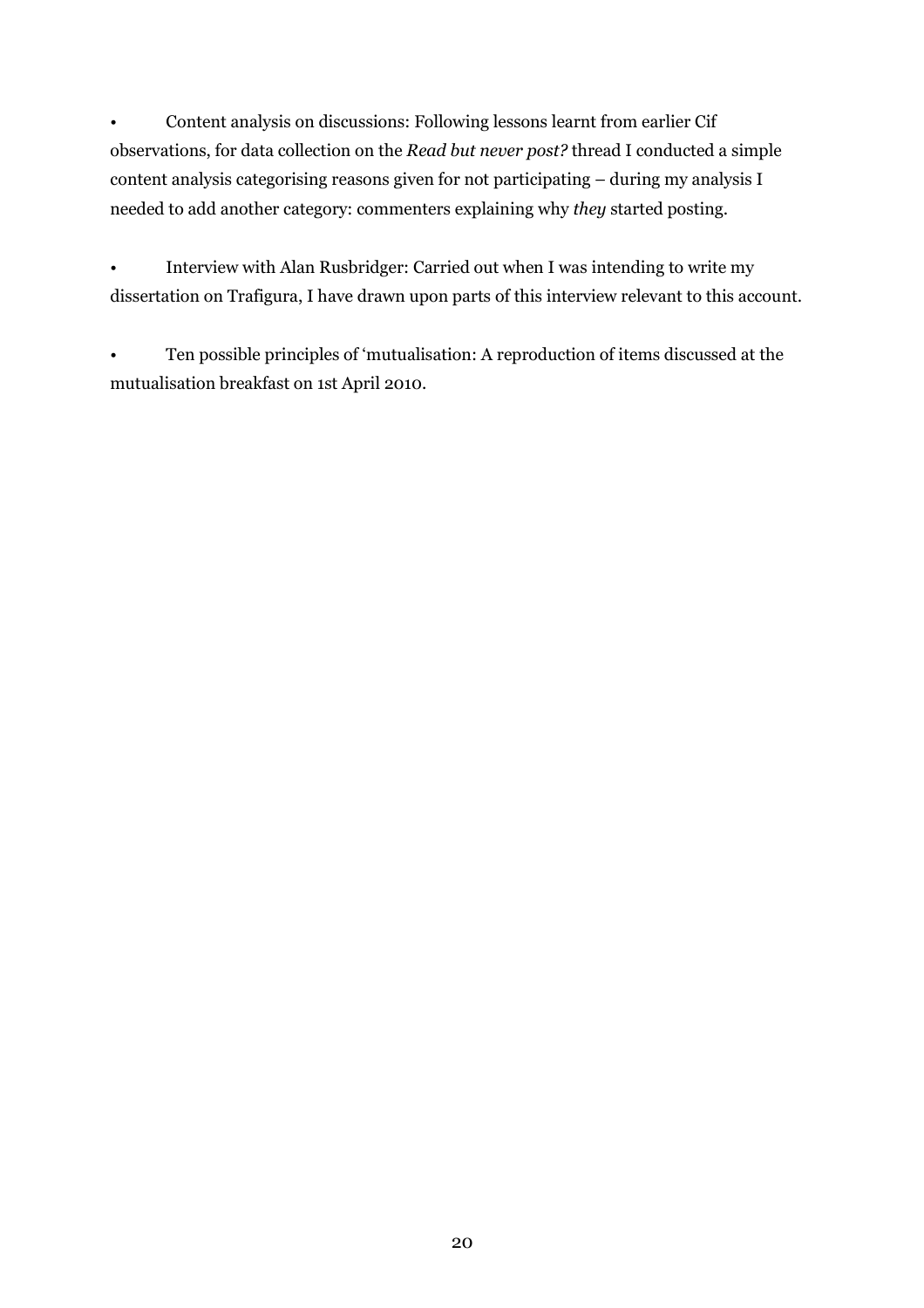#### CHAPTER THREE: OBSERVATION AND ANALYSIS

The core participatory offer to registered users on guardian.co.uk is posting comments 'below the line' - beneath published items. (An illustration of 'the line' is included in the appendix). 'Above the line' can be found editorially selected content in the form of news articles, features, blog posts, and video. Most content above the line is published with its author's real name, whereas most commenters post under pseudonyms such as 'zounds'.

"Adaptive interactivity, much like the blending of medium and human interactivity, allows the users' experiences to have consequences on site content"

Deuze 2003, quoted by Chung, 2008 p661.

A major aim for my time on the desk was for opinions of Guardian participants to influence its output. On this subject Alan Rusbridger's commentary might warm the hearts of digital utopians,

"If we went into this thinking we as journalists will lead and you as readers will follow and we will allow you to comment on the bottom of our articles – that's not going to work… we have to find ways of allowing people to say – 'well [just because] you're not interested in this sphere of human activity because you're living in your ivory tower in Kings Cross - well *we're* going to put this on the agenda..."

Interview with Rusbridger, 2010

Here he refers to users, the 'online crowd,' setting, or at least inputting into, The Guardian's agenda. If ideal civic culture indicates heteroglossia (many voices and views) should form public discourse – Rusbridger's intentions are in line with guardian.co.uk hosting the deliberation necessary for the development of critical public opinion and for this to work its way into 'the agenda' of the powerful. But, practically, on the editorial floor I found social, practical and technical barriers to such efficacious participation.

## RQ1: How do Guardian staff view online participation and 'mutualisation'?

When I began work at *The Guardian* in October 2009 I had the impression its web offer was highly sophisticated and the organisation was keen on developing engagement. However from early on during my time on the desk I realised that interaction, 'mutualisation,' and any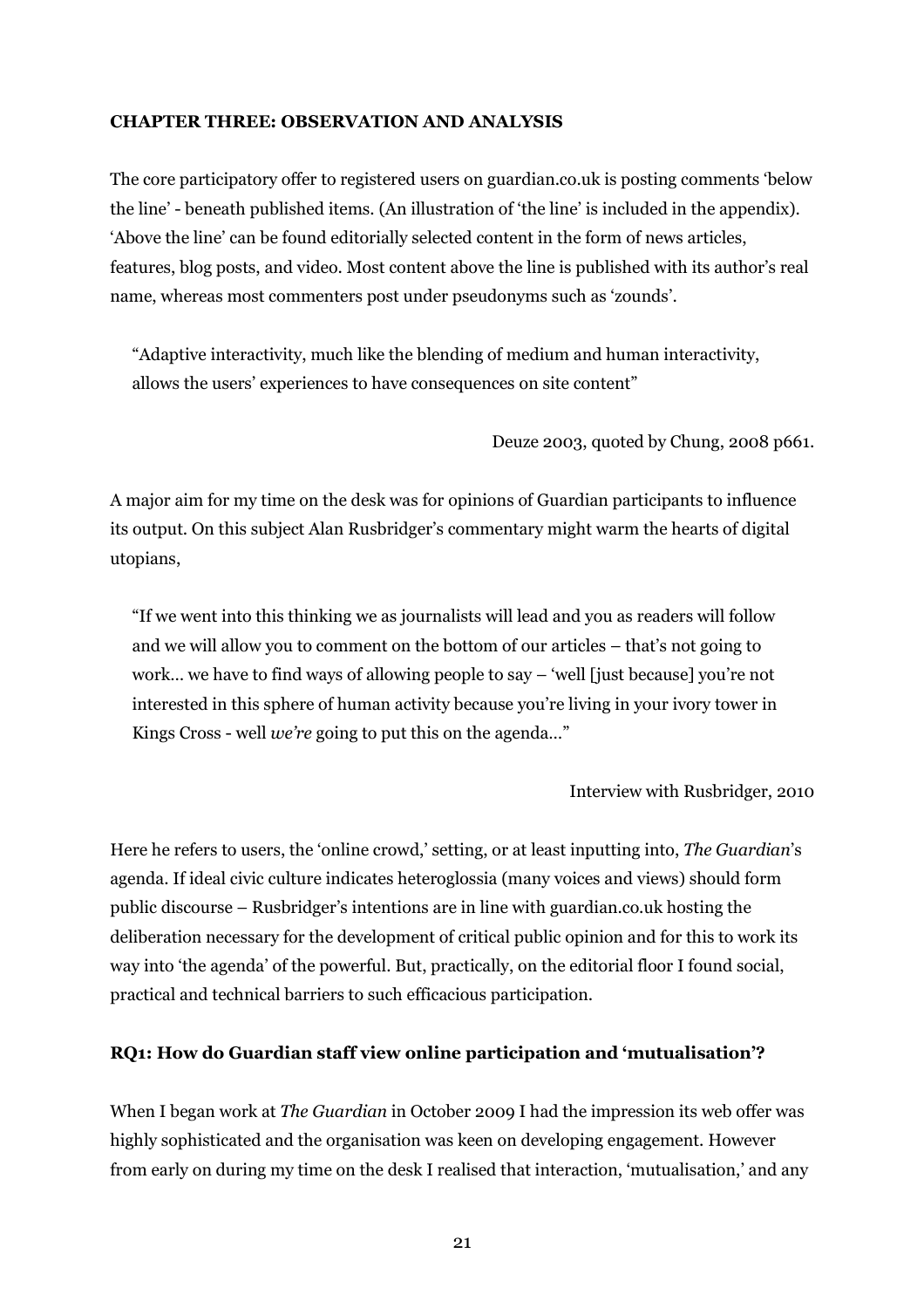philosophy behind it were yet to be articulated to many editorial staff. Although staff had begun using the word, it was only later, in January 2010, that the 'Mutualisation' strategy was announced publicly by Rusbridger as the organisation's move towards more collaborative journalism.<sup>5</sup>

After starting work in 2009, one of the first mentions of this concept I heard on the desk was, 'he (meaning Rusbridger) keeps talking about mutualisation but no one knows what it means.' Later on that year a sub-editor laid out her understanding thus:

"Alan has this vision where there will be these huge great mechanical jaws that scoop up what is coming from out there - from bloggers and other sites – and there will be just a few executive editors here making it happen."

The dramatic articulation of this metaphor conjured images of web technology as mechanical menace supplanting the people who craft news. It deftly illustrated the threat to journalism as a profession I felt palpably among those on the editorial floor- where uncertainty and fear gripped many staff. A sub-editor asked me in hushed tones over the desk, "do you think jobs like mine will exist in future?" I knew from other conversations she was concerned about diversifying her skills to keep a job. At another time a group of students were shown around the office, prompting a contract sub-editor to jokingly remark, "there aren't any jobs here." A permanent site editor joined in - "I'm hanging on to my chair." Later on in more serious conversation a sub-editor who had opted for voluntary redundancy stated, "I just don't think there's a future in journalism anymore." Although senior staff have assured me the timing of these redundancies and the introduction of mutualisation overlapped, rather than being linked, many editorial staff connected 'digital progress' and loss of jobs, in line with Emily Bell's (2008) predictions.<sup>6</sup>

On arrival at The Guardian I was told of the organisational aim for all journalists to read user comments beneath their articles and post comments in response.<sup>7</sup> This edict was connected to accumulated Guardian experience: and later at the Cif Contributors seminar towards the end of my contract, moderators (who observe comments every day) informed attendees that comment threads where a journalist participates are almost always more civil and become

 $\overline{a}$ 

<sup>5</sup> Breakfast meetings to discuss mutualisation with staff took place between 4 March and 1 April 2010.

<sup>6</sup> The Guardian wished to state that there has not been a single compulsory redundancy in this department and that the wider context is the 'advertising recession' that was happening at the same time.

<sup>7</sup> Meg Pickard wished to add that there is not an organisational mandate, rather journalists are encouraged to participate.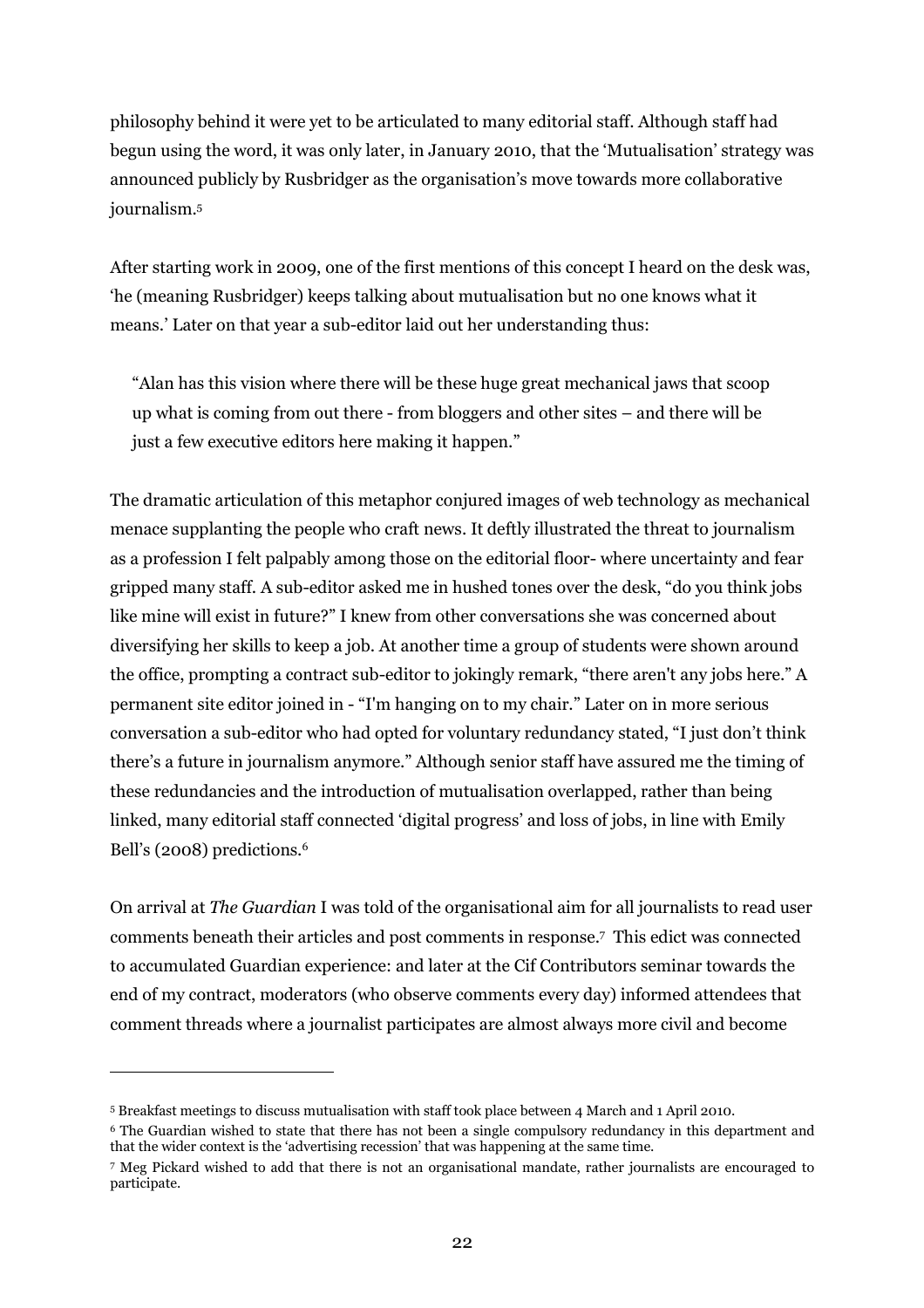'self-managing.' This concurs with Rose and Saebo's (2010, p230) findings in the context of government run deliberation forums where the, "presence of politicians was found to contribute to a respectful tone and to factuality in debates." However, one correspondent explained to me that up until recently they had never had to deal directly with public criticism online: 'Going into threads' meant both assimilating and interacting with it and many found the experience upsetting. Yet the Cif engagement seminar I attended was effective in pointing to how journalists can be supported to engage.

The journalist works alone in many ways. Gathering a network of contacts, seeking and storing away juicy tips, huddling in a corner somewhere and then, voila! a story is born – hopefully a 'scoop'. A correspondent confided with me, "you see journalists don't really want to work with one another collaboratively – this goes against owning the story." So the journalist protects 'their story', and the editor 'their' site – for which their prevailing drive was to get as much traffic as possible in the knowledge when budget decisions are made this will be taken into account. I noticed early on that this reduced the likelihood of editorial staff making great efforts to link to sites other than their own (a problem if a civic ideal is for users to travel between political and non-political discussion - as suggested by Wojcieszak and Mutz, 2009).

A theme at the Cif seminar and in conversations on the editorial floor was commenters behaving badly and attacking those 'above the line'. This view came from those who seemed to lack appreciation of the positive side of passionate political exchanges online. Participants' perceived inappropriate behaviour and the threat users represent to journalism seemed to temper every conversation I had as 'interaction manager': when trying to share users' insightful comments and ideas with editorial staff it was like being caught between two different worlds which could not interface. During the Cif Contributors seminar I glimpsed someone else used to playing that role when an editor was led to an impassioned outburst, 'we really must stop all this nonsense that all commenters are rude and abusive!'

Editors seemed to try and read comments – but without connecting this in any obvious way with subsequent stories. Was this driven by underlying fears that openly utilising outside suggestions meant supporting the supplanting of editorial judgement? I wondered at how editors' frames (see Lin and Silva, 2005) refracted the idea of bending their journalism to the crowd, or to 'outsiders' such as myself. I was told by a Guardian web editor one of the earliest things a journalist learns is what makes 'a good story.' This broaches an obvious problem – what if a commenter's idea for a 'good story,' is not the same as an editor's? How can the crowd help drive guardian.co.uk's agenda, when their contributions only filter up when they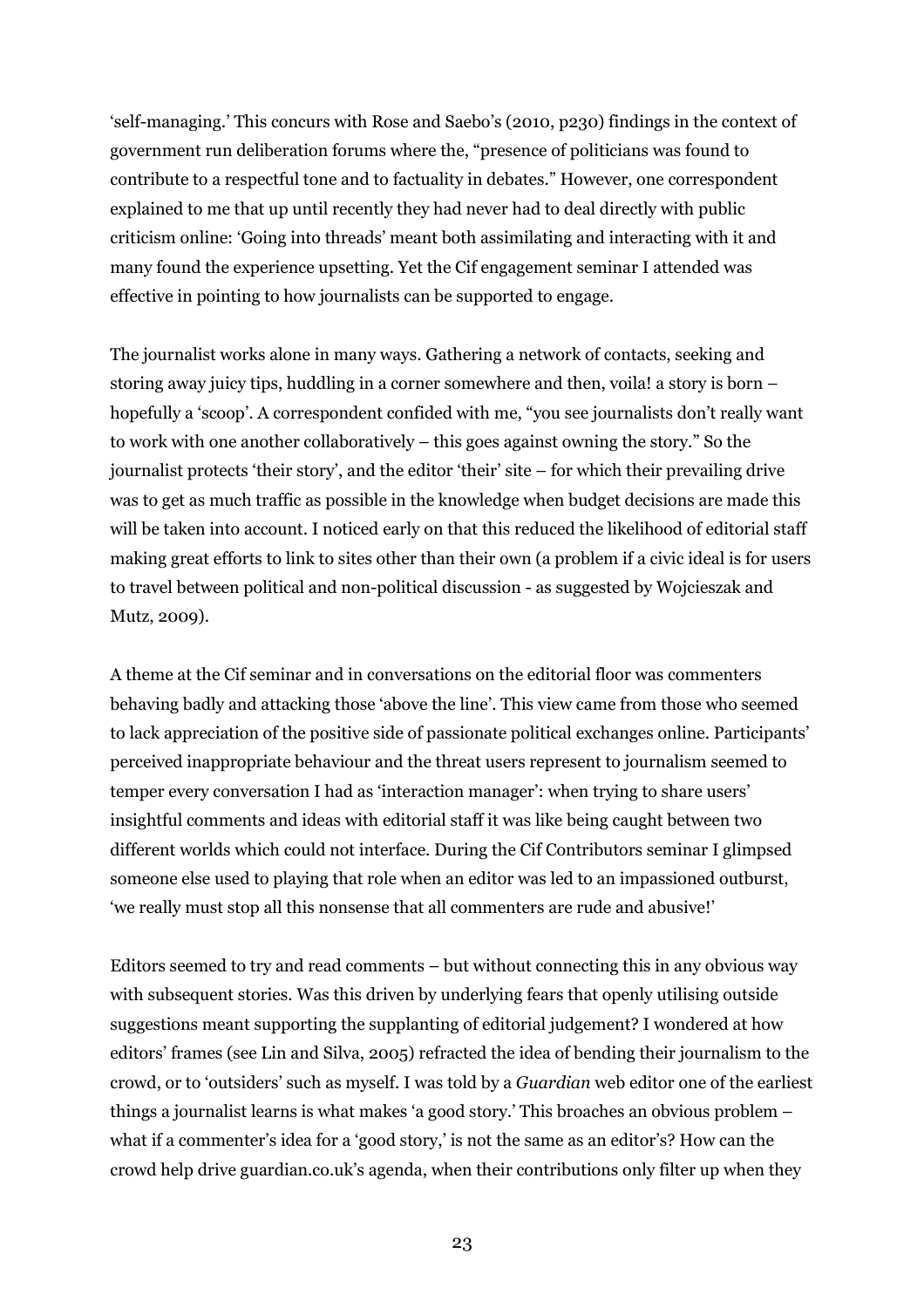correspond with editorial frames - cognitive frames which cannot possibly be understood by others when they are constructed during years of journalistic training and organisational enculturation?

The issue of the 'right type of conversation' came up over and over again in discussions with editorial staff. This may be deftly related to the dilemma of liberalism, or 'Democratic Paradox', as Mouffe (2000) has termed it: where in seeking absolute truth and 'common values,' we close down the space for alternative viewpoints. She warned that to avoid this there must be an awareness that, "no regime, not even a liberal one, can pretend to have a privileged claim on rationality" (Mouffe 2005, p223). The implications of this for participation are that it should not be hosted on the basis that superior morals exist. I considered whether the very 'liberal' nature of Guardian staff views - mixed with journalistic modes of operation - results in a media production process where those involved feel they have a certain privileged understanding of ideal discourse and worthy stories.

From the perspective of editorial staff, a concern in addition to what was being said, was who was saying it. Identity, user motivation and trust figured here. Discussing moderation with an editor, he said, "we can't just have an open platform, PR people would just come along and put up what they wanted." User anonymity was thus connected to unease around 'openness.' Indeed, when I made a case for crediting users' pseudonyms 'above the line' to encourage further participation a web editor said, 'I just think, why should I listen to people who are anonymous?' This seemed a core sticking point for some editorial staff and also for many external Cif Contributors - and motivated my first Cif article In defence of anonymity online (Cook, M, 2010a). After the piece was published the editor quoted above said he had reflected upon my argument but still thought there were issues around the expertise and authority of those participating.

As mentioned, shortly before I left the desk 'mutualisation' breakfasts started where Alan Rusbridger discussed the topic with staff. At the session I attended, apparently in deference to editorial sensitivities, the language used by Alan was incredibly cautious. But nonetheless it was refreshing to hear principles in line with the position of this thesis articulated to my colleagues. For example, of the ten 'possible principles of mutualisation' one read: "It recognises that journalists are not the only voices of authority, expertise and interest." As I have recounted earlier, before starting I had misunderstood staff enthusiasm towards outside engagement. But the conversation at the desk's mutualisation breakfast (six months later) indicated they may be changing the way they thought about their work. I was surprised at how positively my activities on the desk were profiled, concluding on reflection that although

24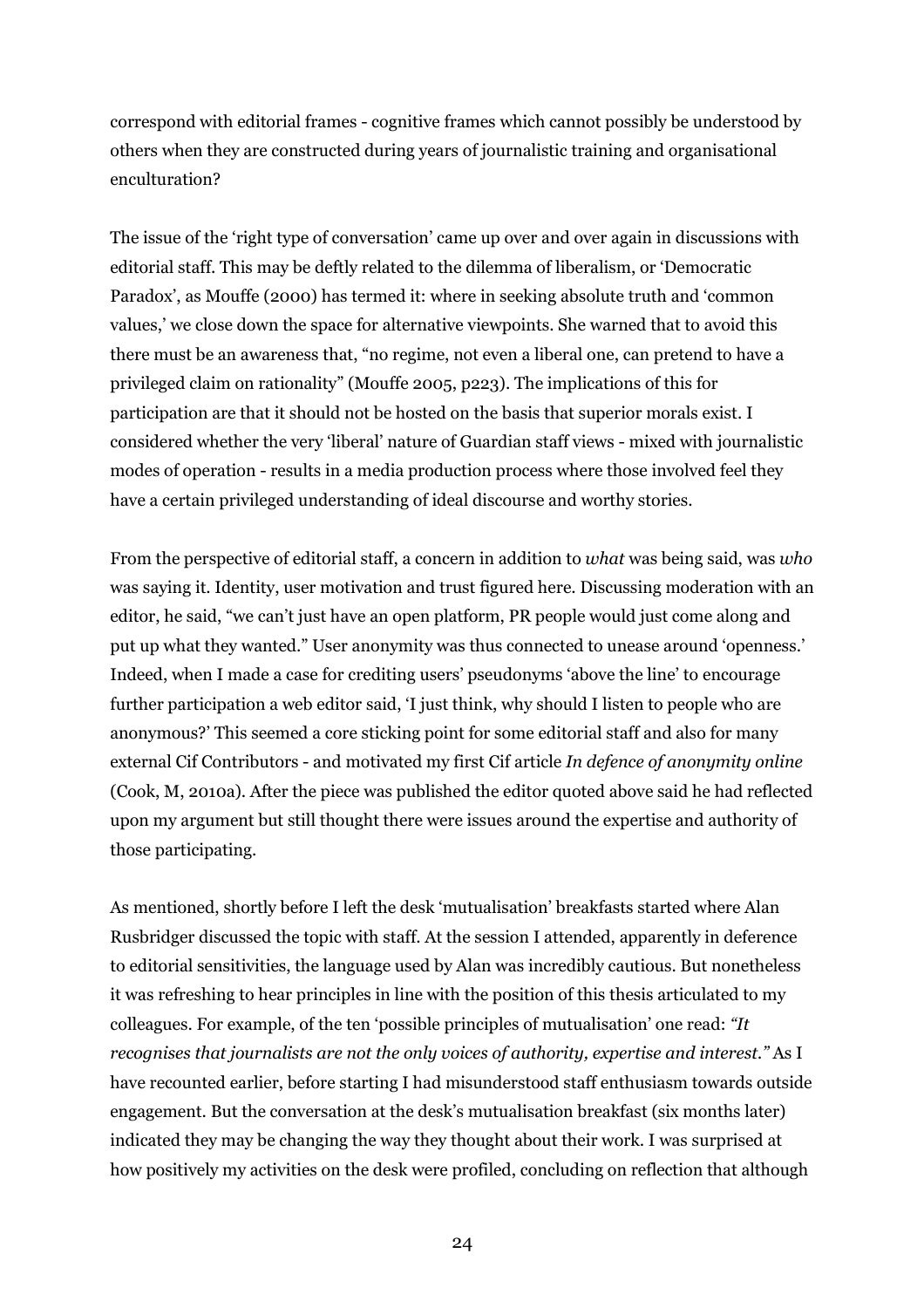their professional personas and established work processes had so often ran contrary to the goals for my role, my colleagues felt they should seem supportive of such work. Perhaps working alongside an 'Interaction Manager' had made more of an impact than I had realised.

#### RQ2: How do users on-site view participation?

guardian.co.uk attracts large volumes of comments beneath articles across a range of subjects from culture to Afghanistan to cycling. As described above, the tone and inappropriateness of this debate 'below the line' was a common cause for concern from 'above the line' staff and I did indeed observe that the strongest commenter jibes were directed at those above the line – and experienced some of this myself beneath my own two Cif articles. Online participants adjusted more graciously to language differences, education levels and even opinions more readily amongst themselves than in their treatment of above the line Guardian writers.

Beneath my second Cif article (Cook, 2010b) I discussed use of language and how those outside online communities seemed to find it so difficult to understand those inside. Later on in the comments I added to this, musing on whether this prevents deliberation online influencing institutional power. To this a somewhat cynical commenter posted a lengthy response - to the approval of others:

"The institutions have no intention of sharing power. They frame the debate, they omit the bits the don't like. The institutions are very selective as to who they let in. They have their own opaque internal politics… On-line communities feel and sound so different, as they're the public engaging the public, with little mediation.

Before on-line communities the discourse was limited by, and to the language of the established institutions. Even the so called anti-establishment was firmly embedded within the same institutions…. The grammar of on-line political communities is the grammar of outsiders. It's the gypsy language spoken in the wastelands beyond the palace walls."

The commenter argued those outside do not (and perhaps cannot) communicate in the same way as those inside. Later on another considered tensions between Cif participants and those running the site. S/he and stated that guardian.co.uk encourages message board type engagement, which it wants to drive page impressions, but…"here's where the tensions start to creep in." Was The Guardian provoking user ire because it sets up expectations of a certain type of interaction, but provides another, more restricted one? The commenter objected to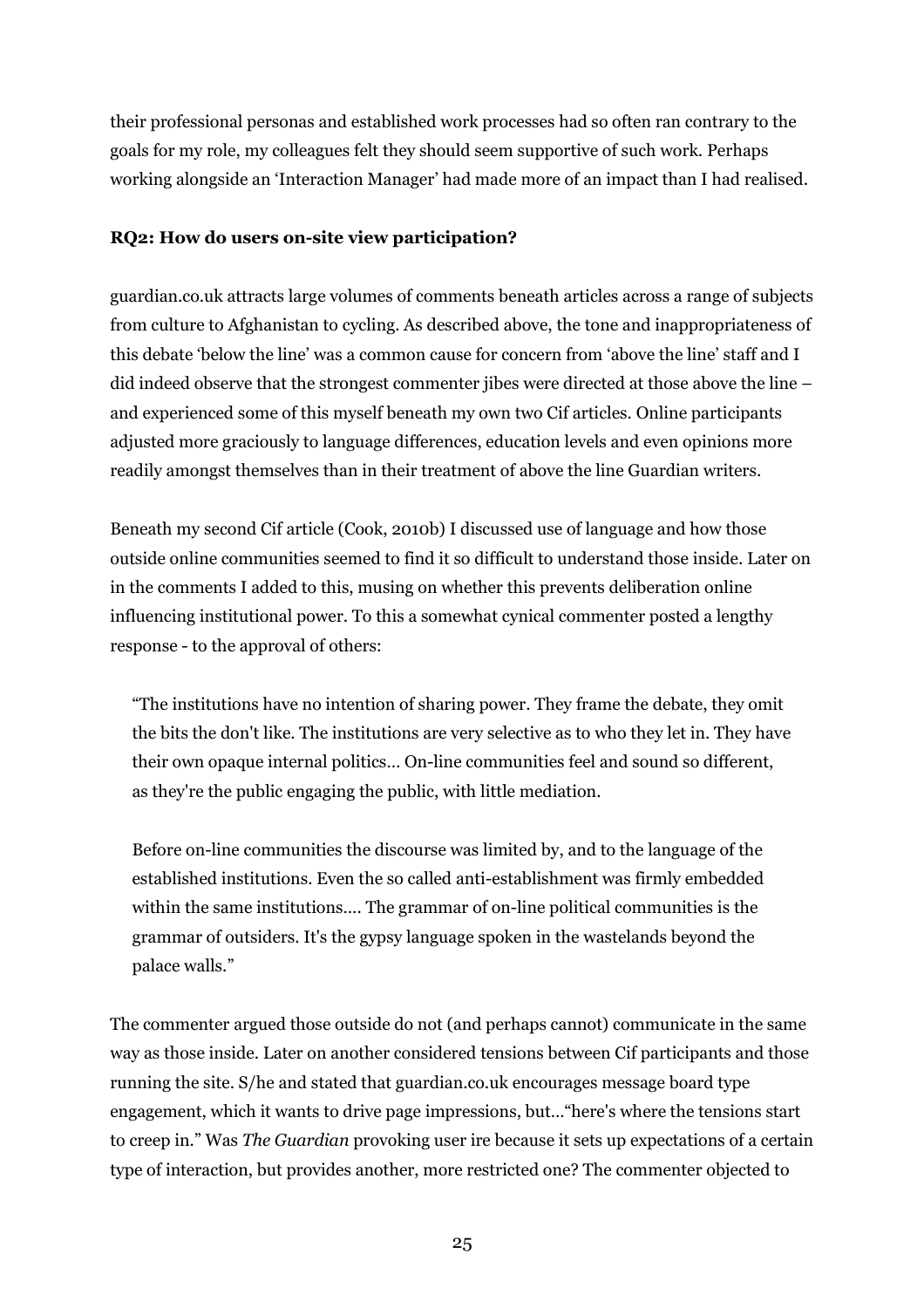being described by a staff member as a 'guest' and went on to state The Guardian needs its users and therefore the,

"comparison isn't between a tweedy home-owner and the necessity of a guest to remain gracious, it's closer to that of a restaurant or a shop and customers who are there to be served….. The Guardian may be hosting the site, but the readers and advertisers are paying for it."

This exchange was sparked by the topic of moderation - a frequent cause for consternation among commenters:

"…I remember posting the following comment (under an article by Moazzam Begg): "the moderation on this thread has been astonishing". That's it, not a word more. It was deleted. What on earth standard did that breach? It's like a moderation superinjunction... It creates a long-term malaise that's bound to come out."

It is specified in The Guardian's community standards that commenters should refrain from discussion about moderation decisions, so it is within these for such deletions to be carried out. However, some users obviously felt they have the right to publicly challenge this authority. Conversely, many wrote in support of moderation: but appealed too for consistency, right of appeal and to know why certain decisions had been made. There is no obvious public place for this at the moment, however I was witness to a heavily contested banning of a user, which was eventually overturned by moderators – showing that given enough user dissent on the threads The Guardian will take outside views into account and even reverse decisions.

As part of the Cif engagement seminar, moderators stated that commenters will behave more and more 'outrageously' if they feel no one is listening. They told writers that the lack of an 'above the line' presence helped cultivate an unpleasant tone – chiming with Dalgren's (2005 p152) analysis: "there must be some semblance… that the political talk of citizens has consequences, or else disengagement and cynicism can set in." I also observed users commenting in line with this, for example, "It's an infrequent event to 'interact' with columnists here. Some have the wit and the balls to engage BTL and fight their corner. Your more controversial writers don't sadly." This use of language suggested a battle – that you need a certain aggressive parlance to make it 'below the line.' I wondered as I read this if I was just comfortable with confrontational discourse. Did I find it difficult to appreciate the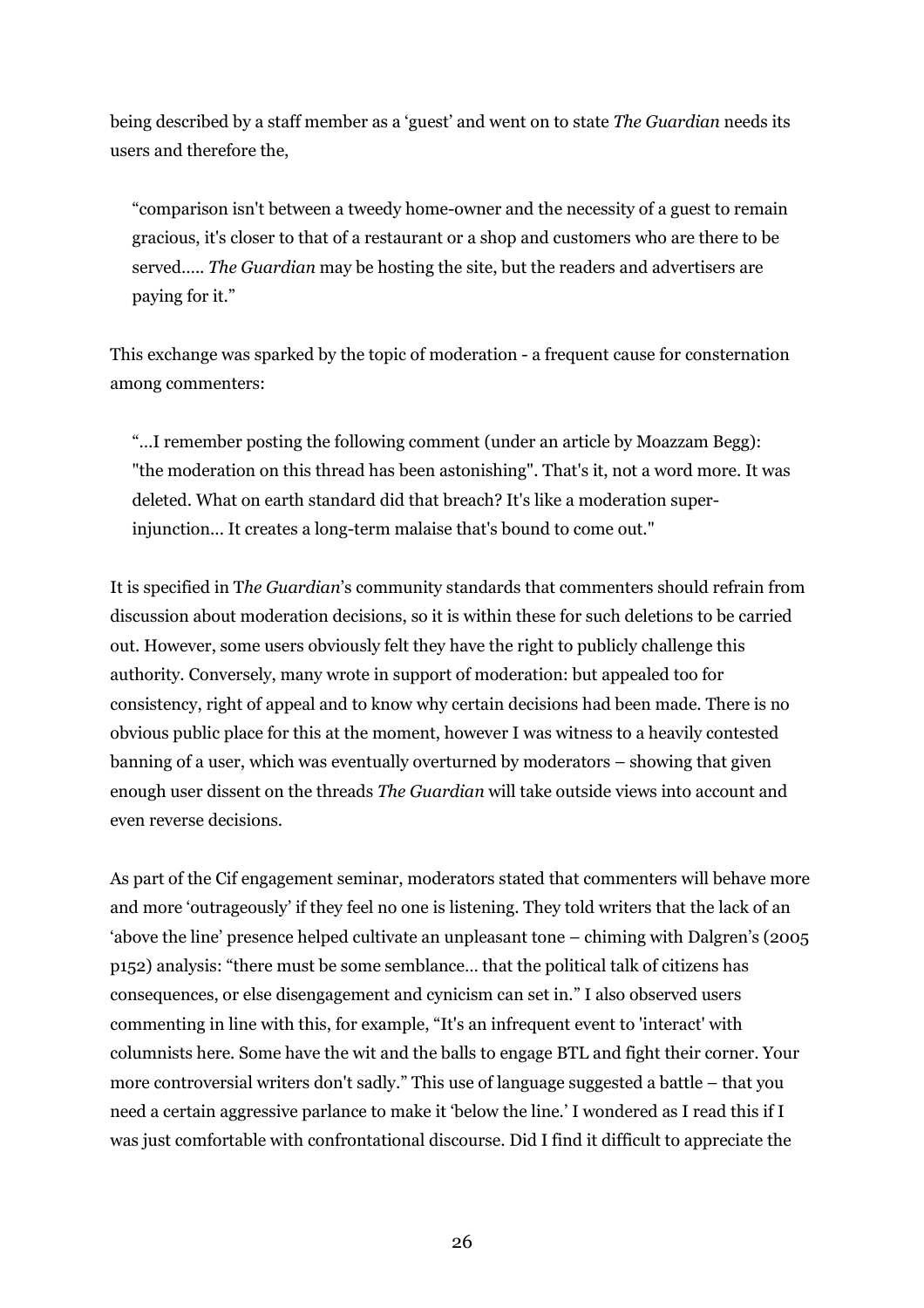view from above the line because I had entered The Guardian and remained more aligned with the anonymous angry commenter than the serene, successful journalist?

On the subject of commenter / editorial interface, one of the ways I attempted to bring these parties together as Interaction Manager was by rounding up activity in a newly conceived weekly 'community blog' that included comments from several articles. Although this seemed useful to demonstrate to the crowd that someone was reading their contributions the editorial process confounded and diminished the range of perspectives I included. Editorial suggestions on it also went against my instincts - for example choosing a 'best comment.' This highlighted to me how far the web architecture meant editorial control and selection could be easily reverted to by staff, even when bringing in the views of others. Commenter reaction was fairly quiet, with some positive and some negative comments: site participants did not seem to know what to say underneath; one commented, "Great summary but it feels weird commenting on comments on articles." Dissenting voices objected to the top-down selection process, similar to experience reported with, 'My Telegraph' on telegraph.co.uk - where when a 'featured blogger' was chosen participants objected to the selection process and there was 'a huge conspiracy' around who was chosen (Beckett, 2010 p7-8). So the blog did not seem to work either with users or the editorial team: it seemed to trivialise the week's user activity, with its 'above the line' standard format: condense, summarise, show the most 'interesting' bits.

The Cif team put a Read Cif, but never post? article online during my time at The Guardian – to encourage lurkers to 'say hello' underneath. Many site users do not comment and this thread represented an opportunity to understand their lack of engagement: in the discussion they gave a range of reasons. Some cited frustration with moderation – for example, "I gave up posting when my comments were removed seemingly for disagreeing with the ideas being proposed in the piece." One confessed shyness, and another that language and location was a concern. Another commenter suggested how participation might be better structured:

"The New York Times has a facility that lets you view comments in order of reader recommendations, and also a kind of "editor's choice" selection. The latter option might be a nice way of promoting interesting comments that would otherwise get completely lost in, say 147th place on a long thread."

This argument for an 'editor's choice' seemed similar to the community blog – however the New York Times feature mentioned worked better as selected comments were directly attached to the article they were drawn from. So although it retained editorial selectivity it at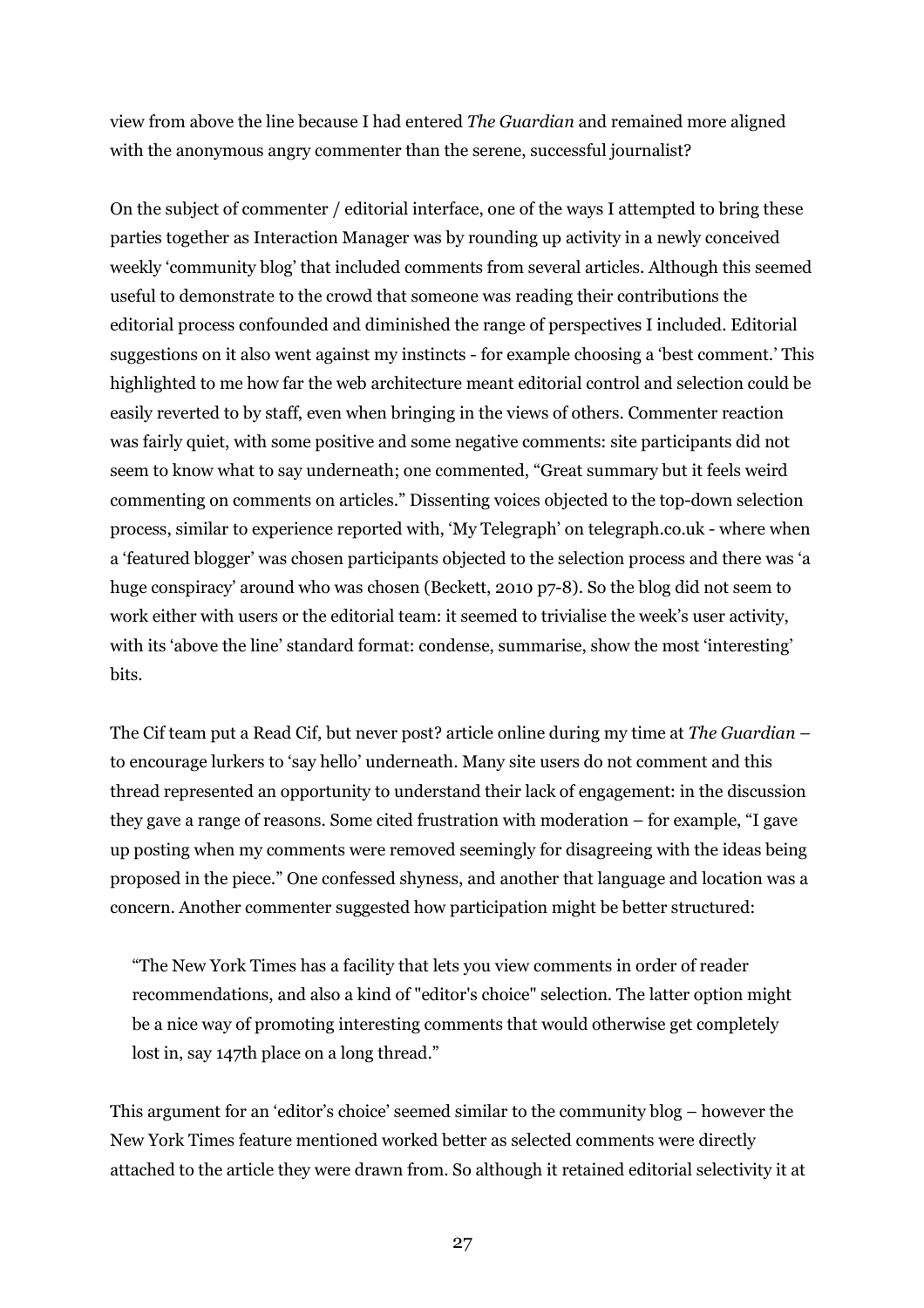least gave space for several 'selected comments' per subject. Perhaps curation that focused on just one conversation would have worked better for the community blog. Crucially, this commenter also suggested other users could decide which comments are promoted upwards.

The discussion went on with other posters considering the physical dimensions of discussion on guardian.co.uk:

"Is an online community scalable to that kind of size, and if so, do we need to look beyond the traditional threaded discussion to achieve it?"

"…It's almost impossible to be arsed getting into a 'debate' that's been going on for three hundred posts already… standard one-dimensional threads like this don't quite work on such an active website (for me). But I've no idea what the answer is. I suppose you could try letting users post their own threads beneath each article (as opposed to having one long thread)…"

"I tend not to post because I always get to the party too late. If there are over 100 or so posts on a thread I never have any hope of reading them all, so have to assume the same of others…"

Some were clearly driven by the combative side of the discourse: a frequent commenter explained, "I only started looking at the online Guardian to access news items… Then I saw a controversial article and the rest - as they say - is history." However there were three comments that gave disliking the content of comments as a reason not to post. Their objections were similar to the poor view some above the line staff have of commenters. This indicated various staff and users would respond to the cultivation of less antagonistic styles of interaction.

## How can and does guardian.co.uk facilitate agonistic pluralism?

#### Logic and logistics: the challenges of collaborative media

Yochai Benkler (2006) lights upon the *Babel objection* which is, "if everyone can speak – noone can be heard." How may journalists and editors hear 'the crowd'? In addition to communicating (in the traditional way) with a network of contacts from which they gather stories, correspondents and editors must navigate multiple internal information systems –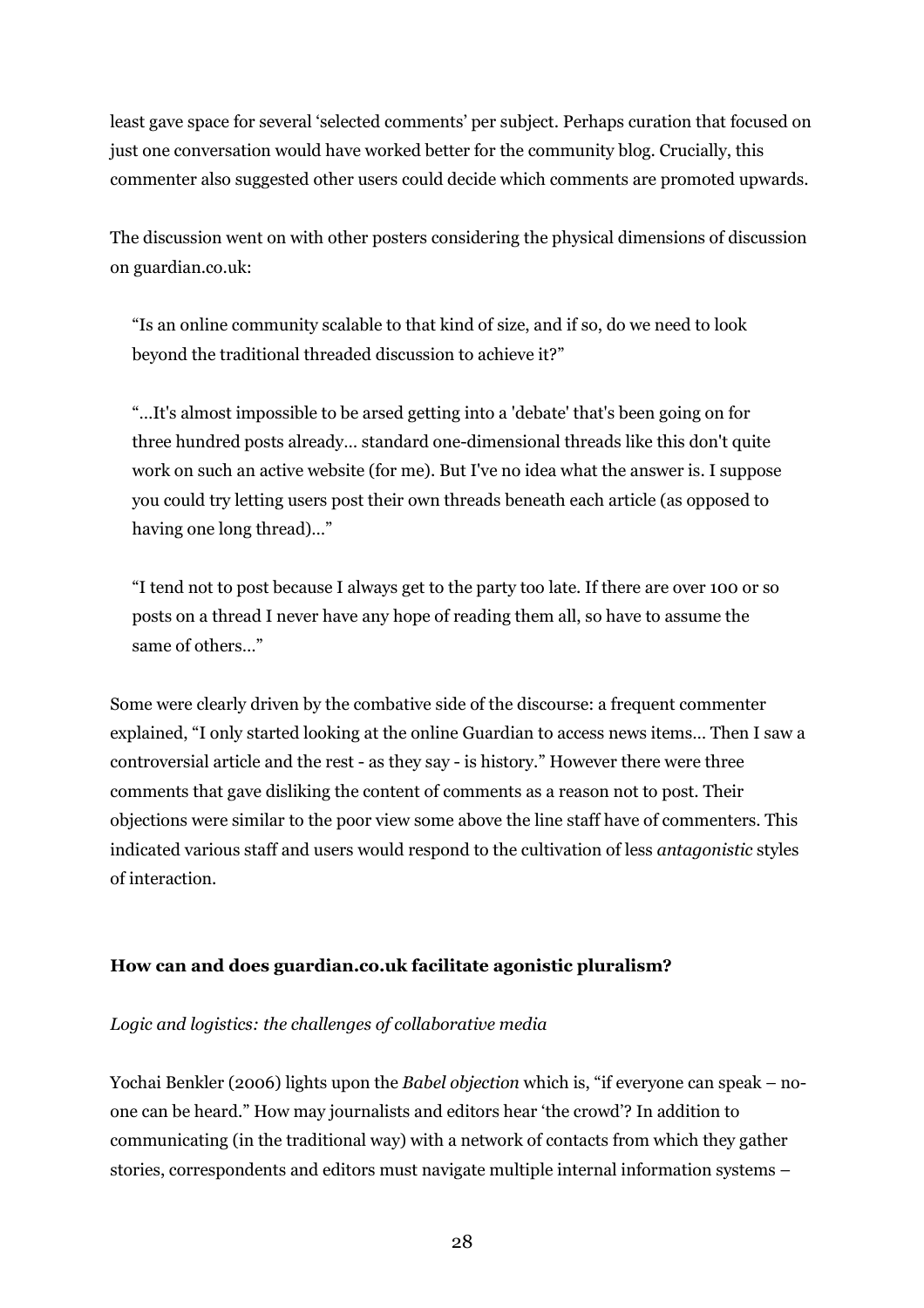how can they also incorporate consideration of hundreds or even thousands of comments – as well as external social media such as Facebook, Twitter and personal and specialist blogs? This new way of working is being embraced by some, but I spoke to journalists who struggled with the volume of emails they received and were unclear how they could incorporate even more information inputs.8 A non-editorial staff member shared with me his experience of trying to get people on various desks to include interactivity in what they do - he said it was incredibly difficult as they saw it as extra work. Correspondents needed to keep producing stories as they always had, but now to also listen and participate. This presented a practical challenge –working in a new way (engaging online) that impacts time available for what already gets them recognised (writing stories) – in an environment where holding onto ones own job is a priority.

As I tried myself to reconcile disparate comments into a weekly blog it became clearer that an ongoing 'community' conversation around subject areas is very different to 'traditional' news journalism, where a journalist creates a story – to reach as many eyeballs as possible (and impress their editor) – and then moves on to the next one. I began to see the underlying problem as contrasting flows of information. The news cycle around event peaks and controversies – and how citizens (i.e. commenters) understand subjects – as 'news' but also as sustained interest areas, daily life choices or even ongoing activism. In relation to this, I spoke to some editorial staff about beginning to think of news subjects as 'social objects,' (Engeström, 2005) – however this was not received well. It seemed in addition to workplace culture many individuals were still wedded to an older industrial media logic – even when they had a genuine desire to work interactivity into their work. Lukes's third dimension of power is useful to assess this phenomena as it describes how latent power and conflict can result in invisible, or in this case barely visible, contradictions. These surfaced in attempts to produce collaborative media while trying to retain approaches suited to mass print media, echoing what Boczowski (2004) referred to as trying to leave 'the core of what they do untouched.'

My time at the Cif contributors engagement seminar and on the desk revealed a lack of engagement by correspondents and Contributors could be attributed (by varying degrees for different individuals) to lack of confidence, lack of awareness or acceptance of the importance of engagement, to a general cultural disdain for commenters, or to a lack of time or skills to participate in the conversation. However the Cif session showed an inclination to listen and

 $\overline{a}$ 

<sup>8</sup> I presented on this at the site-editors meeting under the heading, 'incorporating engagement at every stage of a story's evolution.'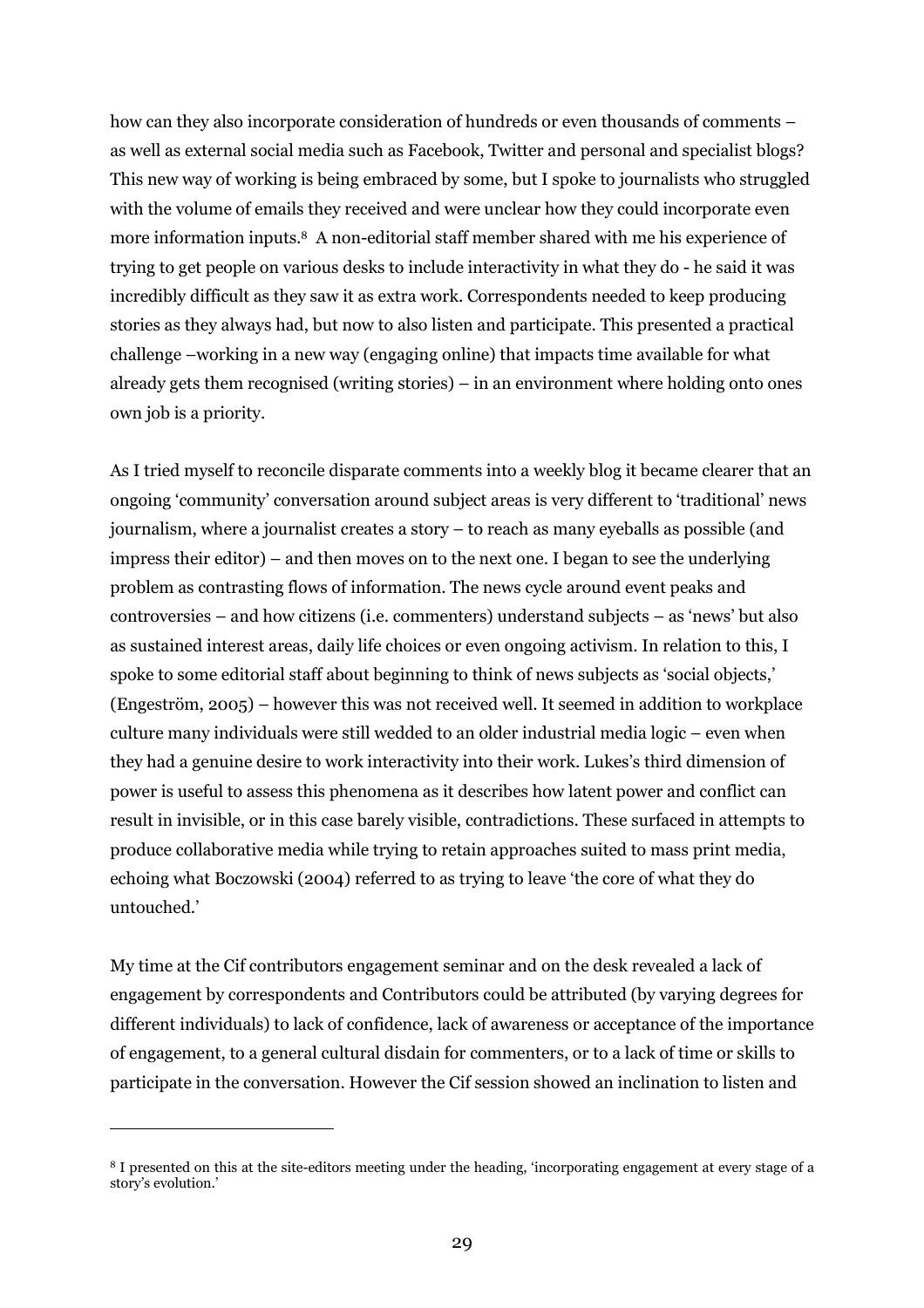engage could be built – if accompanied by appropriate motivation and work loads. During reviews of this thesis Meg Pickard, Head of Social Media Engagement told me, "gradually journalists within this organisation and elsewhere are – with encouragement and support – discovering for themselves there may be value, insight and even enjoyment in participating in an online conversation sparked by their work." But the question of work roles and job insecurity in the digital age clouded attitudes towards this – as did the problem that what is 'civil' to one person (below the line) may not be so to another (above the line) – and vice versa.

To motivate a shift in attitudes, it is imperative staff can themselves answer the crucial question, 'why bother to engage?' My account suggests that communicating benevolent motives to staff (such as laid out in my presentation to the Cif seminar) would work well for Guardian staff in particular, given the notion the organisation has of being a 'troublesome' part of the establishment. Individuals would then be persuaded towards making their media more 'mutualised' by developing: a) an appreciation of the civic value of participatory media, b) an appreciation of the crowds' perspective, c) practical skills to engage with 'readers' and d) an understanding that developing their professional personas in this way is valuable to their careers, now at The Guardian, and in future.

## Hosting, educating, encouraging the crowd

As guardian.co.uk publishes popular material across a vast array of subject areas, it has the potential to facilitate multiple agonistic spaces within spaces – and encourage its users to travel between political and non-political content. (In line with Livingstone, Bober, and Helsper's 2005 recommendation that young peoples' civic participation online could be supported by designing links from popular/ entertainment sites to civic/ political sites.) But internal competition between 'sites' for traffic runs contrary to making great efforts towards this. Site editors might be persuaded to become more involved in facilitating such user flows if made accountable for them, however during my time on the desk internal referrals did not figure in web reports.

If The Guardian can achieve work processes to take account of many voices, it follows that encouraging further participation, even to the extent of educating potential new participants, would be conducive to more registering and commenting. My user observations have confirmed Chung's (2008) findings that barriers to participation include a lack of user confidence. I have also identified that elements of site design are off-putting – long comment threads organised over multiple pages were deemed by users to be less than ideal on such a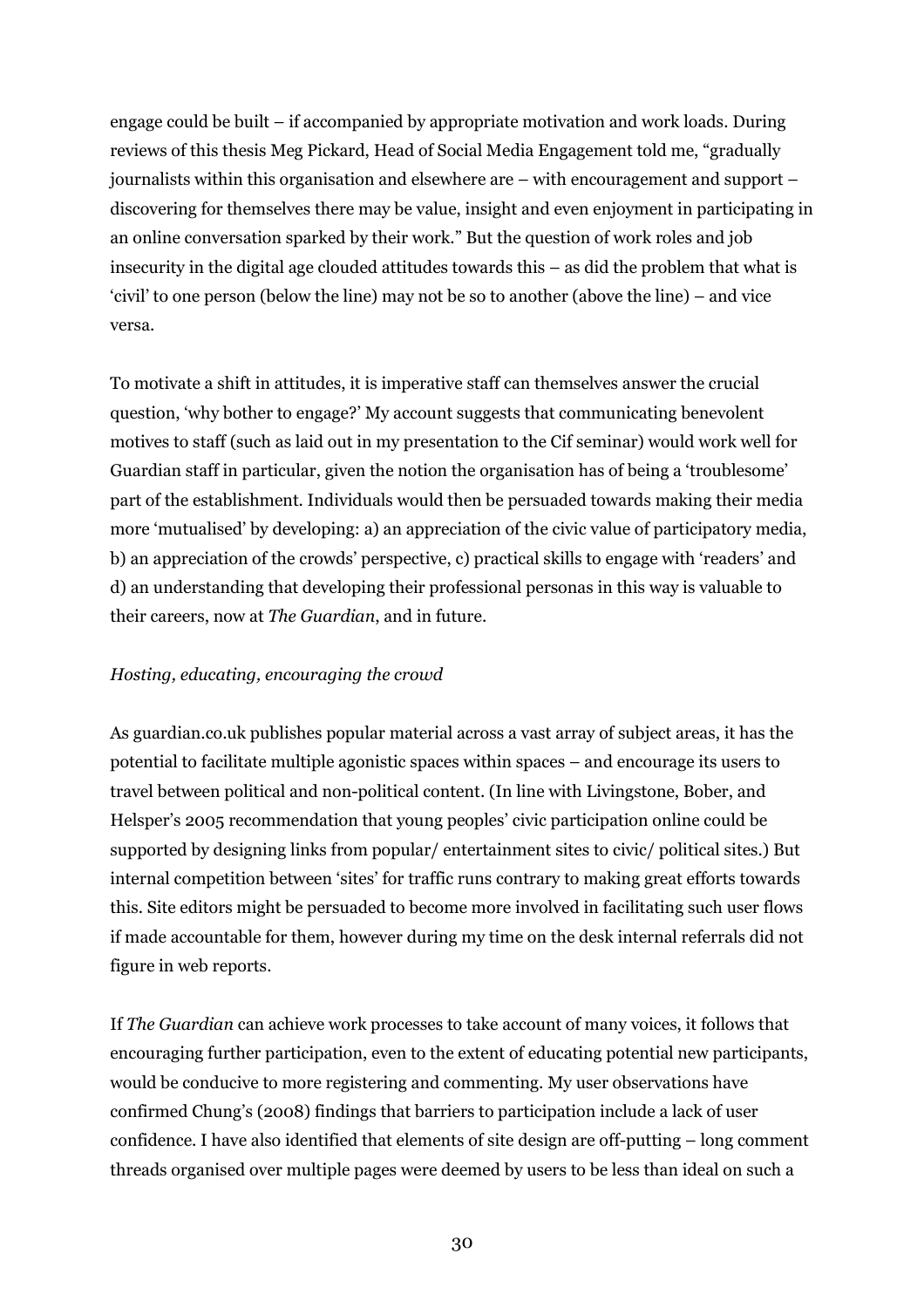busy website. Furthermore, commenters also desired more transparency about the moderation process. I was led by both commenters and staff to the conclusion that Shirky (2008) is right, that to 'publish, then filter' makes it possible for more to be heard on social websites. The alternative is editorial censorship, requiring heavy moderation resource and creating user disillusionment. Making the flood of participation manageable and enabling important insights to filter upwards implies coding online space for citizens' ideas to be written, searched, rated, and tagged, sorting and showing what is preferred by different individuals and groups: for example the wider crowd, experts, or those most trusted by user or their selected online peers.

#### Gate-opening: routes up from the bottom

Consideration of what is interesting to its users, combined with a willingness to elevate it, is key to The Guardian providing constructive forums for agonistic pluralism online, and being a key node in 21st century issue networks (see Marres, 2006). But tone and language norms often differ across 'the line' - is this a significant barrier to citizens entering into the establishment conversations of which they are part? In conversation with a senior noneditorial member of staff they mused that there is too much emphasis at The Guardian on how things are written, rather than what is being written. It seemed this emphasis made commenters' crudeness jump out at editorial staff with every single 'unsuitable' word.

"I had no chance to show them how clever I was because wit is communicated by language and I hadn't yet learned theirs."

#### Maya Angelou, 1974, p40

Carpentier (2006) has suggested the need for journalists to become 'gate-openers.' But what if they speak a different language to those outside? My account suggests the need for people and tools that can mediate between inside and outside large deliberation spaces: as a bridge between commenters' passionate exchanges and items 'fit' for publication. Aside from hybrid roles such as 'Interaction Manager' perhaps this is where the sub-editing process can play a vital role, turning external ideas into stories acceptable according to Guardian style.

It is Rusbridger's (2010) description of David Leigh, with the weight of Guardian resources behind him, delving into the heart of the Trafigura story that shows most clearly what mass media offers. And if harnessing the means, skills and experience to turn a lead into a wellcrafted story are where The Guardian may still bring great value: in the digital age this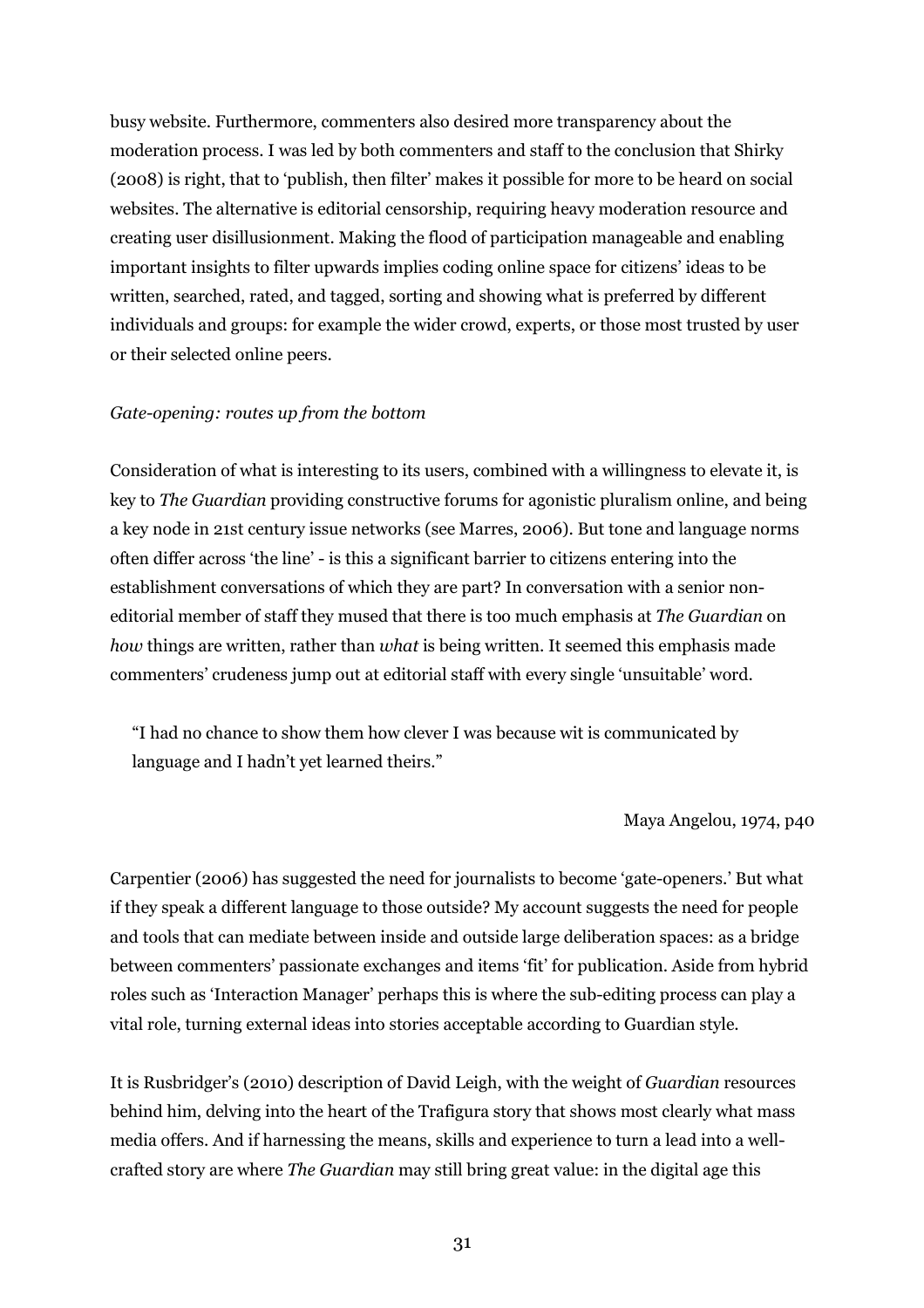extends to taking account of what online users think from an initial idea, through to its evolution post-publication. Journalism's value to society, then, remains in carrying out investigations in the 'public interest,' but where the public are increasingly able to articulate and define what that is.

This transformation process: taking the expressed concerns of citizens and converting them into material that may be taken account of by those in power, (given current guardian.co.uk architecture), means channelling user contributions into top profile articles – enabling site participants to influence policy via Guardian journalists and editors, elevating user opinions from comments to web articles, right up to the coveted front page (website or newspaper) slot. It was thus encouraging to see (although from an internal perspective it launched almost in secret) – this very transition starting on Comment is Free – where participants are invited to request pieces in 'What do you want to talk about' – and articles are commissioned from this. Users from below the line have also started writing above the line via this feature. Thus, working with 'top-down' technology Cif staff members are managing to bring in a more 'bottom-up' type of publishing. But although this conduit for user feedback was a step in the direction of more 'mutualised' media it still required a commitment to listen and act and furthermore, a Cif editor still ultimately decided what made it up from the bottom.

#### Identity, tension and influence

Part of the tension between those above and below the line can be attributed to the asymmetry of what is known about each party. The journalist's identity appears with their work for all to see, making them publicly accountable for what they write. In contrast the commenter can use a pseudonym and be untraceable. Journalists and editors struggle with the knowledge what they publish will determine their professional reputation. Commenters struggle to be taken seriously because they post under pseudonyms. John Dewey (1927, quoted by Marres, 2006 p11), argued that 'political communities consisted of actors indirectly implicated in a common issue… they are strangers.' If this is the case, it is not necessary for online participants to reveal themselves to one another. However even if anonymity is better for generating 'issue definitions' (as suggested by Marres 2006), this presents a problem for consequent policy formation:

a) when democracies are made up of citizens with names and

b) national governments take account of their citizens and not 'global citizens' who have opinions but do not live within their territory.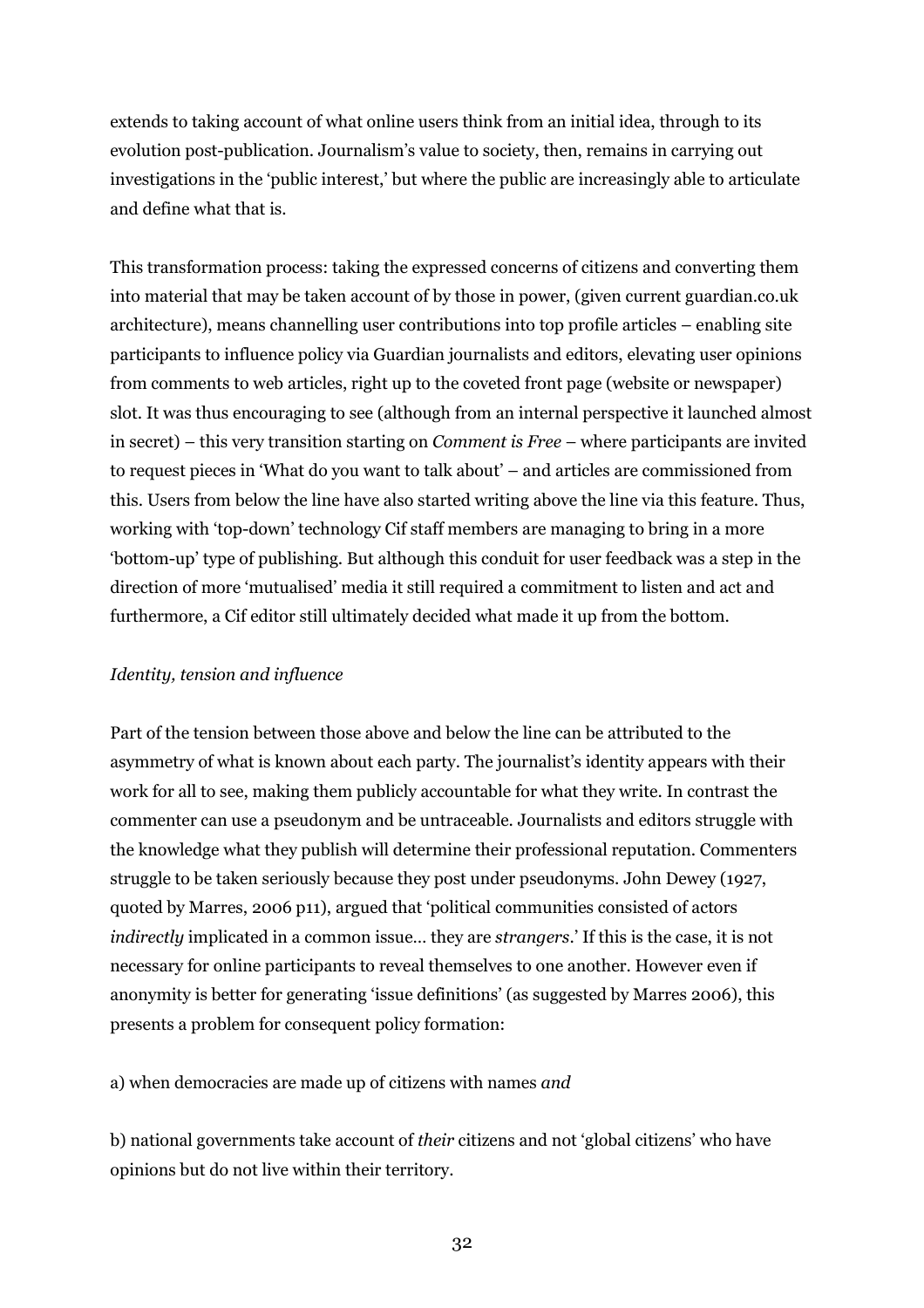### **CONCLUSION**

This ethnographic account has empirically tested theories on deliberation online by observing views from inside and outside guardian.co.uk. The insights I have gathered are highly relevant to aims articulated by Mouffe, Marres, Dahlgren, Benkler and others, for agonistic online spaces where issues may be deliberated and consequentially influence institutional power.

I have considered users' frustrations, such as the inability to publicly challenge moderation decisions, the difficulty of getting into long, linear conversations, and the feeling of being ignored above the line. This perception of being unheard cultivates a particular type of 'othering' (Hall, 1997 p223) by commenters of those above them - creating different norms for how they behave towards article authors in comparison to other commenters. It also leads to an ever-perpetuating cycle whereby users are belligerent, making writers wary of interacting with them, leading to further frustration below the line. This 'long-term malaise' might be compared to Mouffe's analysis of the rise of the far right under liberal democracies, where she says a "lack of 'agonistic channels' for the expression of grievances tends to create the conditions for the emergence of antagonisms which can take extreme forms" (Mouffe, 2005 p231).

I have recounted the technical means by which participation is hosted and the consequences of this. The (legacy) 'article at the top' – comments at the bottom architecture means editorial power may be retained, even when trying to bring in others i.e. the deliberation space which current actors work within has the characteristics of a 'technology of power' that entrenches existing social and political interests (see Sack 2005, p266): where more powerful individuals decide what is 'interesting' and may keep the views of others, literally, on another level.

Through relating my experience curating a 'Community blog' I have shown the difficulty of representing multiple community conversations in a 'traditional' article format. I have, however identified how this type of editorial filtering of user generated content may work better if focused upon one subject or conversation; and even better, if supplemented or even replaced by the online crowd determining which comments are most worthy of elevation. This has also led onto consideration of the difference between journalism conducted according to a news cycle of 'interesting' stories and 'community' conversations around ongoing interest areas.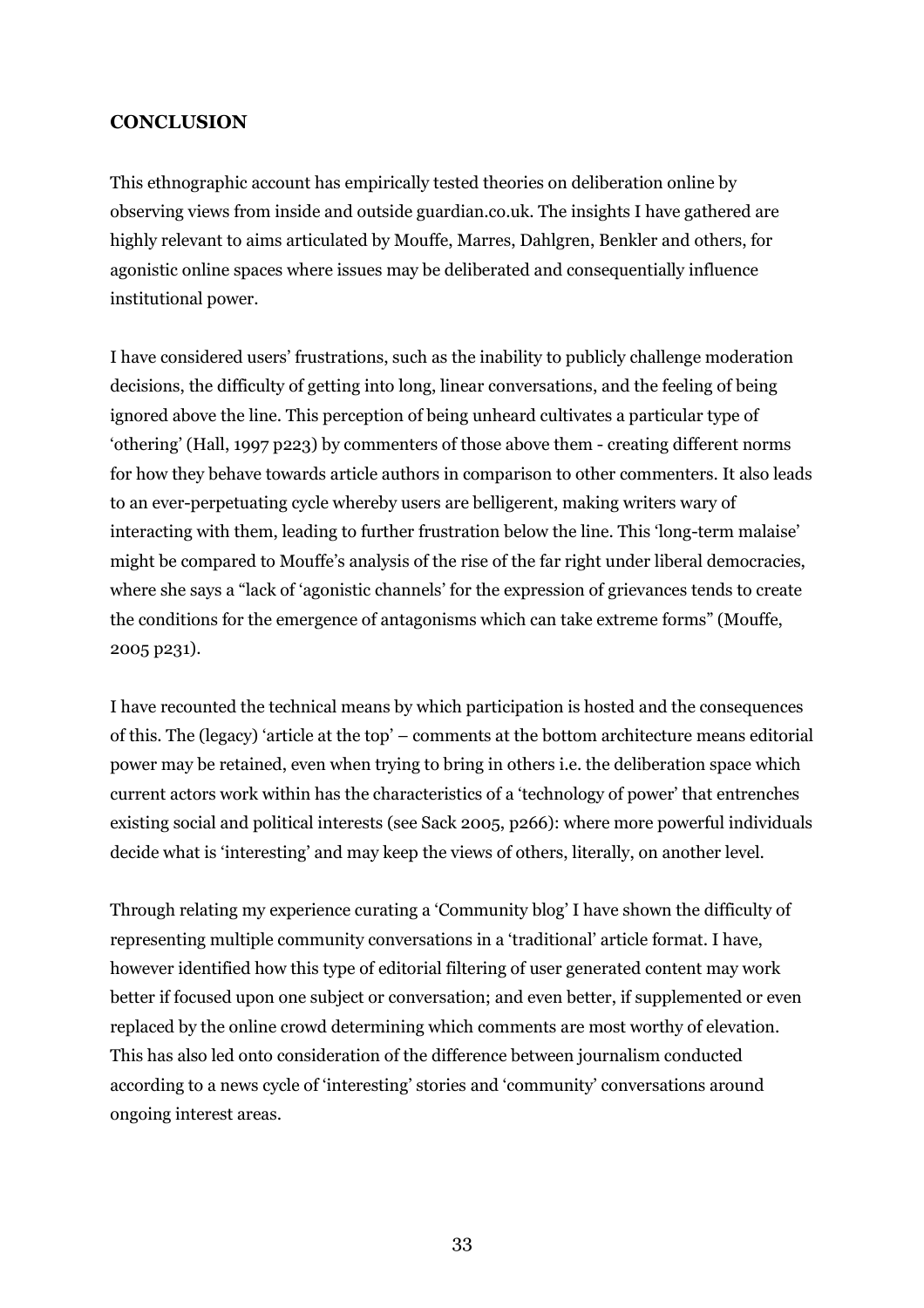My analysis has thus revealed the path upwards for ideas, even via the new 'What do you want to talk about' feature, is reliant on editorial selectivity. However the principles of 'mutualisation' are conducive to this altering. There is a philosophical shift required for staff with a more traditional journalistic mind-set to achieve this end: from understanding their roles as having media power, privilege and authority to filter – to having the social responsibility of facilitating, aggregating, and elevating the views of others. This evolution will require continued changes to job roles, work practices, internal information management and the user web interface. More broadly, I have identified a need for 'online newspapers' to commit to the motivation, education and empowerment of staff, users and participants, if they are to be progressive nodes in tomorrow's issue networks.

My account has also raised a related question on how publicly accountable journalists can be made to appreciate, and hold as equally important, those who post under pseudonyms – particularly when they are so accustomed to using identity and expertise to judge who best to listen to. It has also asked how we can expect anonymous online deliberation to influence policy, when policy makers within democracies are accountable to named citizens.

Further research into the themes raised in this thesis could look at how online newspapers' comments fit into wider issue networks, using network mapping tools and extending ethnographic observation across many websites – tracing how the online deliberation experience differs depending on the website, its commercial structure and technical architecture. Combining the notion of issue networks with the objective of filtering user opinions up to the most prominent positions researchers could look also at the cycle of an issue hosted on an online newspaper – where online comments and investigative journalism work together to construct and tell a story – to ascertain how far this succeeds in connecting citizens with political decision-making. Furthermore, as the world becomes more globalised, another research inquiry suggested is an exploration of how agonism is experienced when online participants implicated in common issues come together from different geographical locations – bringing cultural and linguistic differences with them.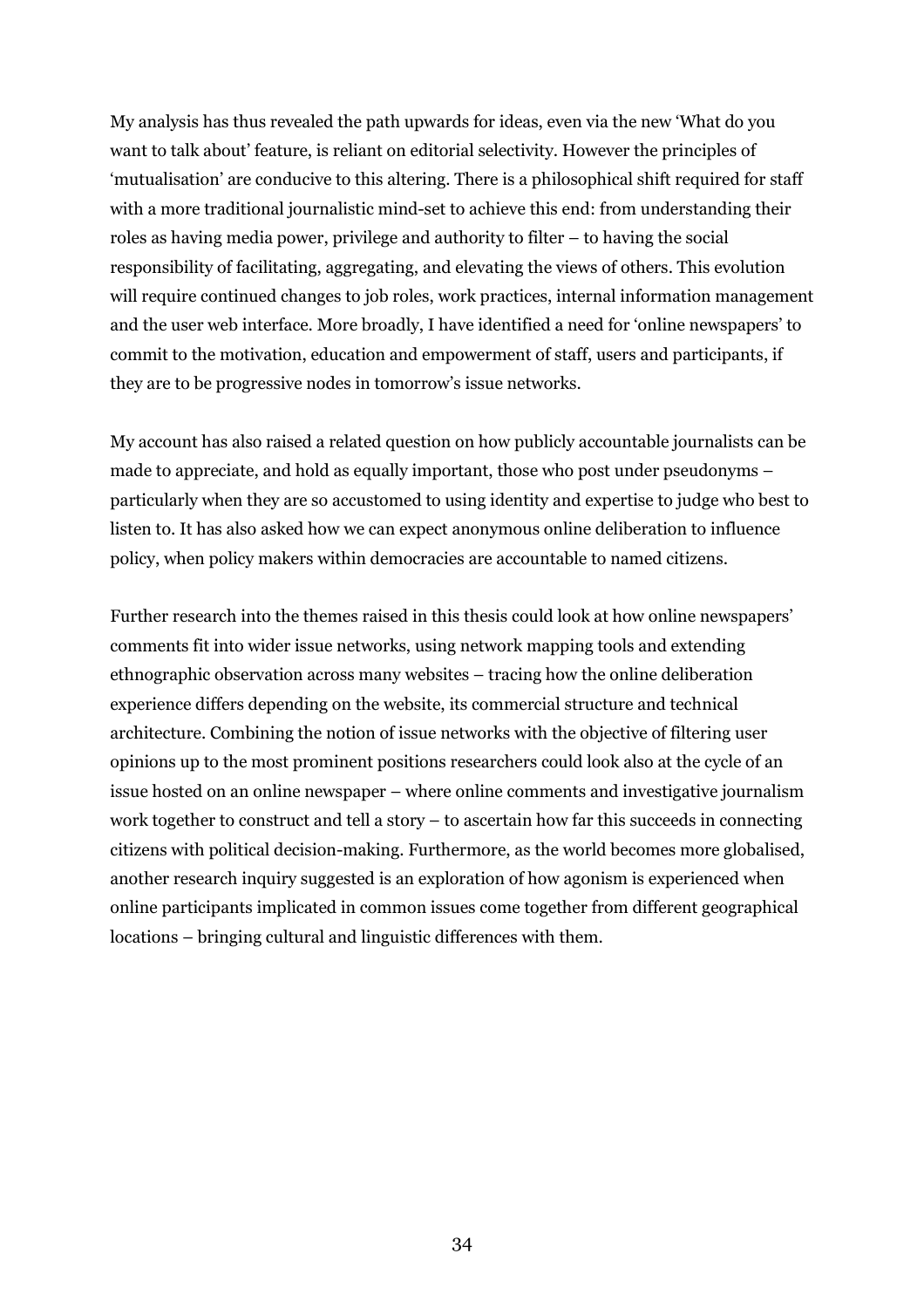## ACKNOWLEDGMENTS AND DISCLAIMER

I am grateful to my colleagues at The Guardian for their support in conducting this research: in particular Janine Gibson and Meg Pickard for their time, patience and contributions.



Research made possible by funding from the AHRC: Arts & Humanities Mariam Cook won the 2008 AHRC Professional Preparation Master's Scheme competition

The Guardian has asked for the following note to be added to any publication of this paper:

Mariam Cook's dissertation was researched while she was on a short-term contract with the Guardian in an experimental new role between September 09 and March 2010. Her findings are based on exposure to a relatively small section of the company in a period of transition and against the backdrop of a changing media landscape. Since she shared the research and findings with us in July 2010, we have worked with her to ensure she contextualises individual comments and experiences. Nevertheless, the work is not endorsed by Guardian News & Media as a true reflection of the attitudes, behaviours and practices of the organisation as a whole.

Meg Pickard (Head of Social Media Development, Guardian News & Media) Elisabeth Ribbans (Managing Editor, The Guardian)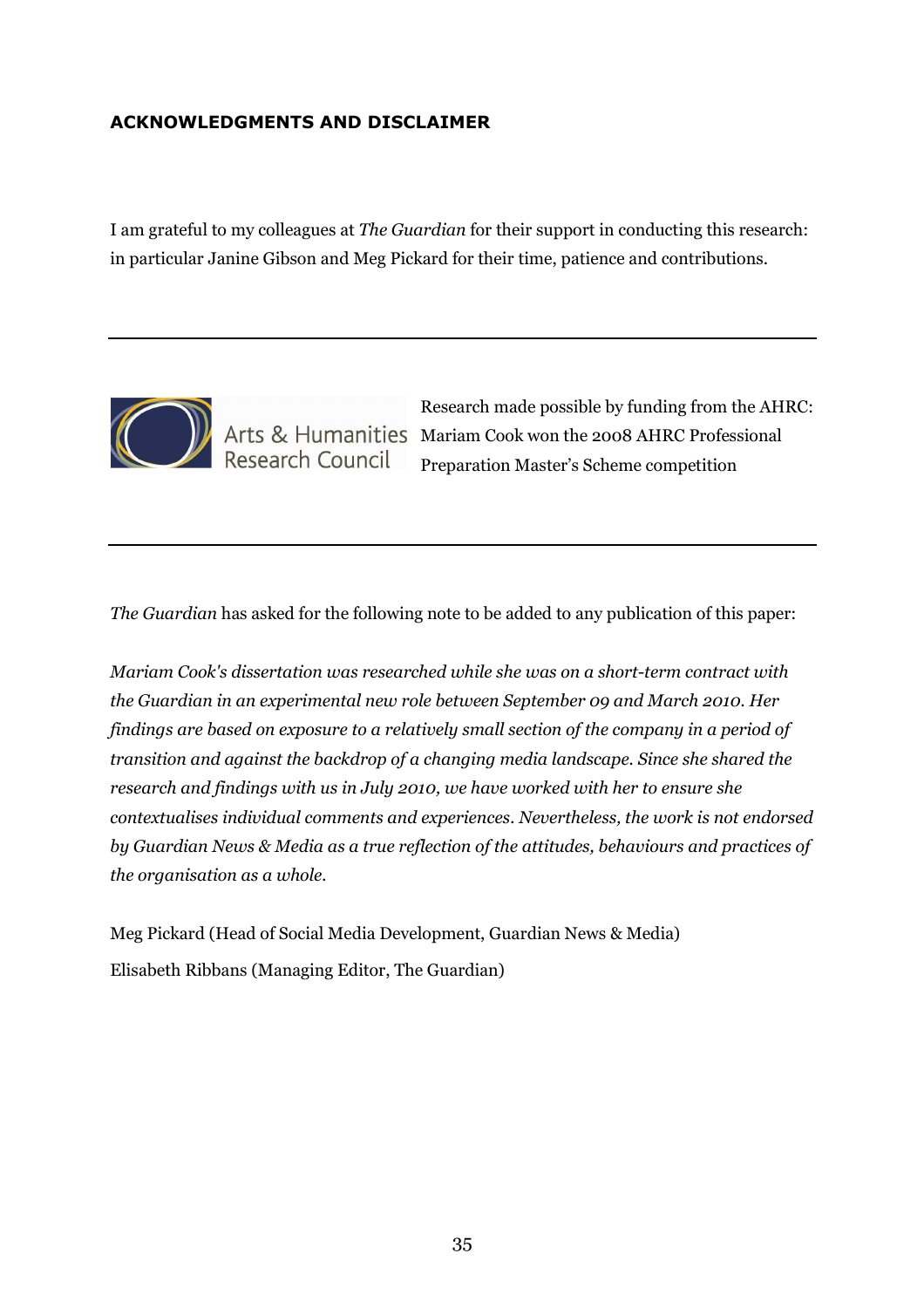#### **REFERENCES**

Adorno, T. & Horkheimer, M. (1972). 'The Culture Industry: Enlightenment as Mass Deception', Dialectic of Enlightenment. New York: Seabury Press, (pp120-167). Retrieved Jun 13, 2008 from the Marxists Internet Archive: http://www.marxists.org/reference/archive/adorno/1944/cultureindustry.htm

Angelou, M. (1974). Gather Together in My Name. USA: Bantam Books.

Beckett, C. (2010). Supermedia: UK: saving journalism so it can save the world. Blackwell/Wiley.

Beckett, C. (2010). Back To The Future: Why Journalism Pay Must Fall? Retrieved online: http://www.charliebeckett.org/?p=2454 [Last consulted 8<sup>th</sup> June 2010].

Beckett C. (2010). The Value of Networked Journalism. Report published at The Value of Networked Journalism conference on 11th June. UK: LSE & Polis (Journalism & Society).

Bennett, W. L. (1990). Toward a Theory of Press-State Relations in the United States. Journal of Communication. Vol. 40, pp 103–127. doi: 10.1111/j.1460-2466.1990.tb02265.x

Bennett, W. L. (2003). Communicating Global Activism: Strengths and Vulnerabilities of Networked Politics. Information, Communication & Society. 6(2): pp143 – 168.

Bennett, L. W., Breunig, C and Givens, T (2008). Communication and Political Mobilization: Digital Media and the Organization of Anti-Iraq War Demonstrations in the U.S. Political Communication, 25  $(3)$ , pp 269 – 289. DOI: 10.1080/10584600802197434

Bennett, L. W., Regina, L. G. & Livingstone, S. (2007). When News Fails: Political Power and the news media from Iraq to Katrina. Chicago: University of Chicago Press.

Benkler, Y. (2006). The Wealth of Networks: How Social Production Transforms Markets and Freedom. New Haven and London: Yale University Press.

Boczkowski, P, J. (2004). Digitizing the news: innovation in online newspapers. Cambridge, MA: The MIT Press.

Brook, S. (2008) Media facing 'carnage', warns Emily Bell. The Guardian, 15 October [Online]. Available at: http://www.guardian.co.uk/media/2008/oct/15/downturn-pressandpublishing [Last consulted April 17th 2010]

Burrell, I. (2010). Guardian chief paid £143,000 bonus despite group reporting £171m loss. The Independent. 11 June [Online]. Available at: http://www.independent.co.uk/news/media/press/guardian-chief-paid-163143000-bonus-despitegroup-reporting-163171m-loss-1997331.html [Last consulted 14th June 2010].

Carpentier, Nico and Cammaerts, Bart (2006). Hegemony, democracy, agonism and journalism: an interview with Chantal Mouffe. Journalism studies, 7 (6). pp. 964-975. DOI: 10.1080/14616700600980728

Castells, M. (2001). The Internet galaxy: reflections on the Internet, business, and society. Oxford: Oxford University Press.

Chung, D, S. (2008). Interactive Features of Online Newspapers: Identifying Patterns and Predicting Use of Engaged Readers. Journal of Computer-Mediated Communication, 13, pp 658–679. DOI:10.1111/j.1083-6101.2008.00414.x

Cook, M. (2010a). In defence of anonymity online. The Guardian, 17 March [Online]. Available at: http://www.guardian.co.uk/commentisfree/2010/mar/17/protecting-online-anonymity [Last consulted April 12th 2010]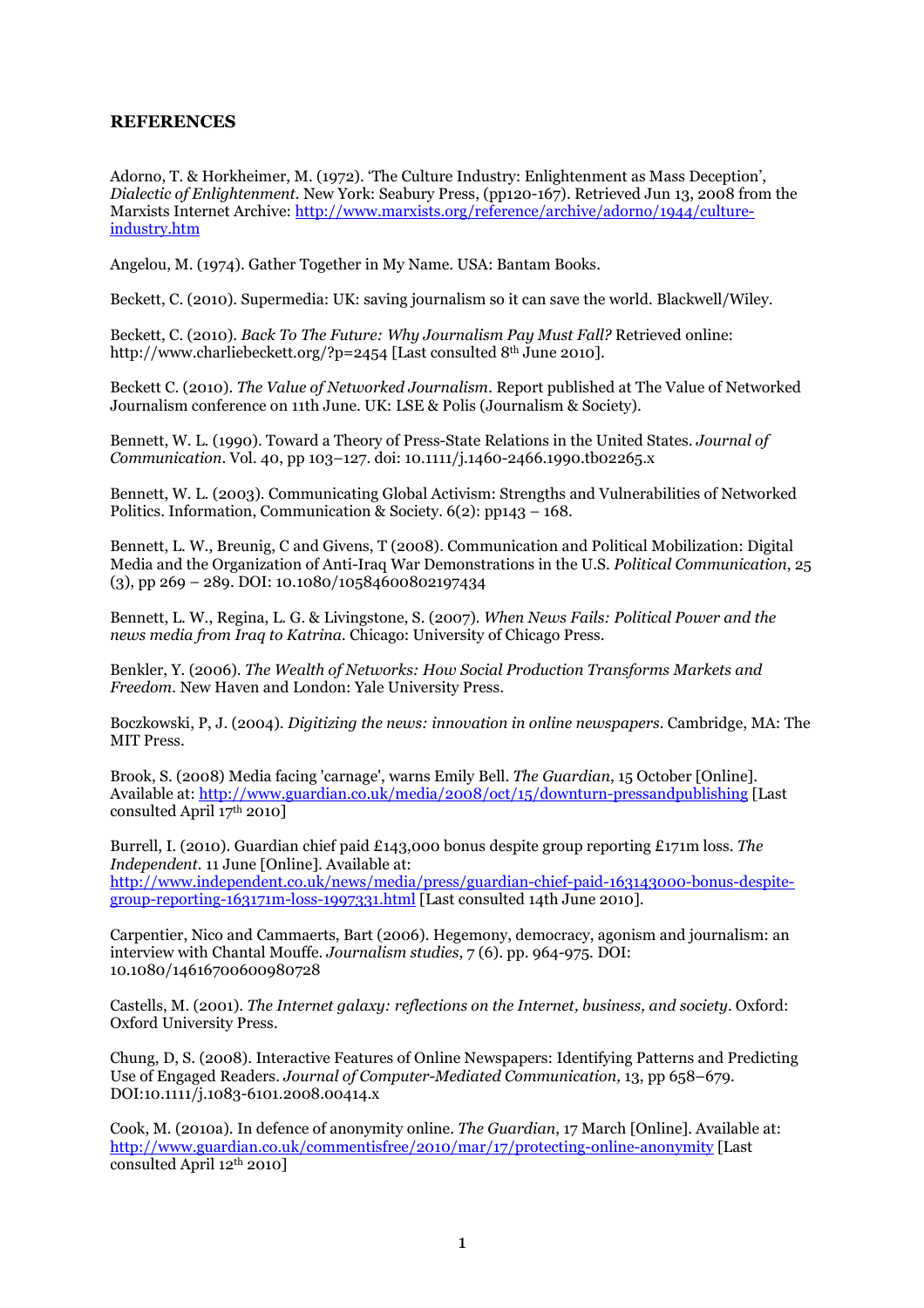Cook, M. (2010b). The true worth of online communities. The Guardian, 25 March [Online]. Available at: http://www.guardian.co.uk/commentisfree/2010/mar/25/online-communities-virtual-worlds [Last consulted April 12th 2010]

Dahlgren, P. (2005). The Internet, Public Spheres, and Political Communication: Dispersion and Deliberation, Political Communication, 22 (2), pp147-162 DOI: 10.1080/10584600590933160

Dahlgren, P. (2009). Media and political engagement: citizens, communication, and democracy. Cambridge University Press.

Engeström, J. (2005). Why some social network services work and others don't  $-$  Or: the case for object-centered sociality. Retrieved Aug 24th, 2009 from Jyri Engeström's website: http://www.zengestrom.com/blog/2005/04/why\_some\_social.html

Gaijala, R. (2002) An Interrupted Postcolonial/Feminist Cyberethnography: Complicity and Resistance in the "Cyberfield". Feminist Media Studies, 2(2), 177 - 193.

Gibson, J. (2010). Value of Journalism. 11 June. Discussion at LSE, London.

Guardian (n.d. a). History of the Guardian: A brief history of the Guardian newspaper. [Online]. Available at: http://www.guardian.co.uk/gnm-archive/2002/jun/06/1 [Last consulted 5th June 2010].

Habermas, J. (1989 [1962]). The Structural Transformation of the Public Sphere. Cambridge: Polity.

Habermas, J. (1974). The public sphere: an encyclopaedia article. in New German Critique 1(3). (pp. 49-55).

Hall, S. (1997). Representation: Cultural Representations and Signifying Practices. London: Sage.

Hammersley, M. & Atkinson, P. (2007). Ethnography: Principles in Practice. London & NY: Routledge.

Helsper, E.J., Dutton, W. and Gerber, M. (2008) To Be a Network Society: A Cross-National Perspective on the Internet in Britain. Oxford Internet Institute Research Report No. 17, University of Oxford.

Herman, E. and Chomsky, N. (2002). Manufacturing consent: the political economy of the mass media. Editor Noam Chomsky [Edition reprint] US: Pantheon Books.

Hermida, A. & Thurman N. (2008). A Clash Of Cultures: The integration of user-generated content within professional journalistic frameworks at British newspaper websites. Journalism Practice, 2, (3), pp. 343-356.

Ives, N. (2010) Mounting Web Woes Pummel Newspapers. Advertising Age. June 28th Available at: http://adage.com/mediaworks/article?article\_id=144684 [Last consulted 4<sup>th</sup> July 2010]

Internet World Stats (2010). Internet World Stats: Usage and population statistics. Available at: http://www.internetworldstats.com/stats.htm [Last consulted 1st July 2010].

Kemmis, S. & McTaggart, R. (2005). Participatory action research in N. K. Denzin & Y. S. Lincoln. (eds.) The SAGE handbook of qualitative research. California: SAGE.

Lessig, L. (2006). Code 2.0. New York: Basic Books.

Lin, A. and Silva, L. (2005). The social and political construction of technological frames. European Journal of Information Systems, Volume 14, Number 1, March 2005, pp. 49-59(11).

Livingstone, Sonia; Bober, Magdalena; and Helsper, Ellen (2005). Active participation or just more information? :young people's take up of opportunities to act and interact on the internet [online]. London: LSE Research Online. Available at: http://eprints.lse.ac.uk/1014 [Last consulted 4<sup>th</sup> July 2010]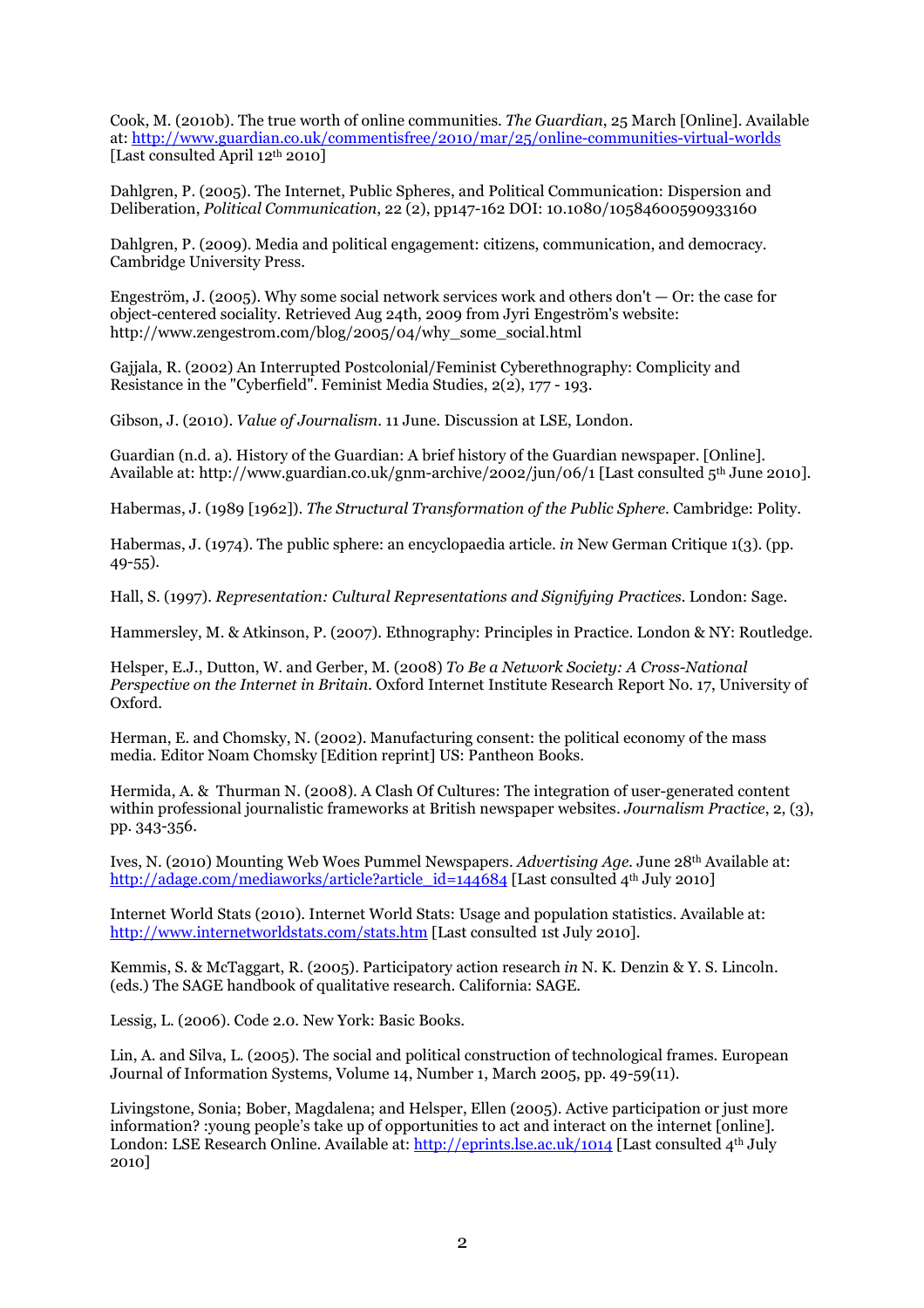Marcus, G, E. (1998). Ethnography through thick and thin. US: Princeton University Press.

Marres, N. (2006). Net-work is Format Work: Issue networks and the sites of civil society politics. In Asherson, J, Dean, J, Lovink, G (eds.), Reformatting Politics: information technology and global civil society. New York; London: Routledge.

McGrath, Rita (01/01/2010). "Business Models: A Discovery Driven Approach". Long range planning (0024-6301), 43 (2-3), p. 247.

Mitchelstein, E., & Boczkowski, P. (2009). Between tradition and change: A review of recent research on online news production. Paper presented at the annual meeting of the International Communication Association, Chicago, IL, May 21-25.

Mouffe, C (1999). "Deliberative democracy or agonistic pluralism?" Social research (0037-783X). 66 (3), p. 745

Mouffe, C. (2000). The democratic paradox. New York: Verso.

Mouffe, C. (2005). The Limits of John Rawls's Pluralism. Politics, philosophy & economics (1470- 594X), 4 (2), p. 221.

Quintas, P. (1996). Software by Design in Communication by design: the politics of information and communication. (pp 75 -102) eds. Mansell R. & Silverstone, R. Oxford: Oxford University Press.

Rheingold, H. (1993). The Virtual Community: Homesteading on the Electronic Frontier. US: Addison Wesley.

Robinson, J. (2010). ABCs: Post-election drama lifts all five quality dailies. The Guardian. 11th June. [Online]. Available at: http://www.guardian.co.uk/media/2010/jun/11/may-abcs-quality-dailies [Last consulted July 5th 2010]

Rose, J. & Saebo, O. (2010). "Designing Deliberation Systems". The Information society. (0197-2243), 26 (3), p. 228.

Rusbridger, A. (2010). The Hugh Cudlipp lecture: Does journalism exist? The full text of Guardian editor Alan Rusbridger's Hugh Cudlipp lecture. The Guardian, 25 January [Online]. Available at: http://www.guardian.co.uk/media/2010/jan/25/cudlipp-lecture-alan-rusbridger [Last consulted April 17th 2010]

Saba, J. (2009). New tools aid scrutiny of Web comments. (01/12/2009). Editor & publisher. (0013- 094X), 142 (12), p. 8.

Sack, W. (2005). Discourse Architecture and Very Large-scale Conversation. In Digital Formations: IT and New architectures in the Global Realm (pp 242 - 282) eds. Latham, R. and Sassen, S. New Jersey: Princeton University Press.

Schmidt, E (2010). Eric Schmidt talks about threats to Google, paywalls and the future. The Guardian, 2 July 2010 [Online video]. Available at: http://www.guardian.co.uk/media/2010/jul/02/activateeric-schmidt-google [Last consulted July 17th 2010]

Shirky, C (2008). Here Comes Everybody. London: Penguin Group.

Stromer-Galley, J & Muhlberger, P (2009). Agreement and Disagreement in Group Deliberation: Effects on Deliberation Satisfaction, Future Engagement, and Decision Legitimacy. Political Communication, 26: 2, (pp 173 - 192).

Sweney, M. (2010) ABCes: Mail breaks 40m monthly unique users and keeps daily lead. The Guardian, 27 May [Online]. Available at: http://www.guardian.co.uk/media/2010/may/27/aprilabces-mail-online [Last consulted July 1st 2010]

Tsoukas, H. and Chia, R (2002). On Organizational Becoming: Rethinking Organizational Change. Organization Science, 13 (5), pp. 567–582.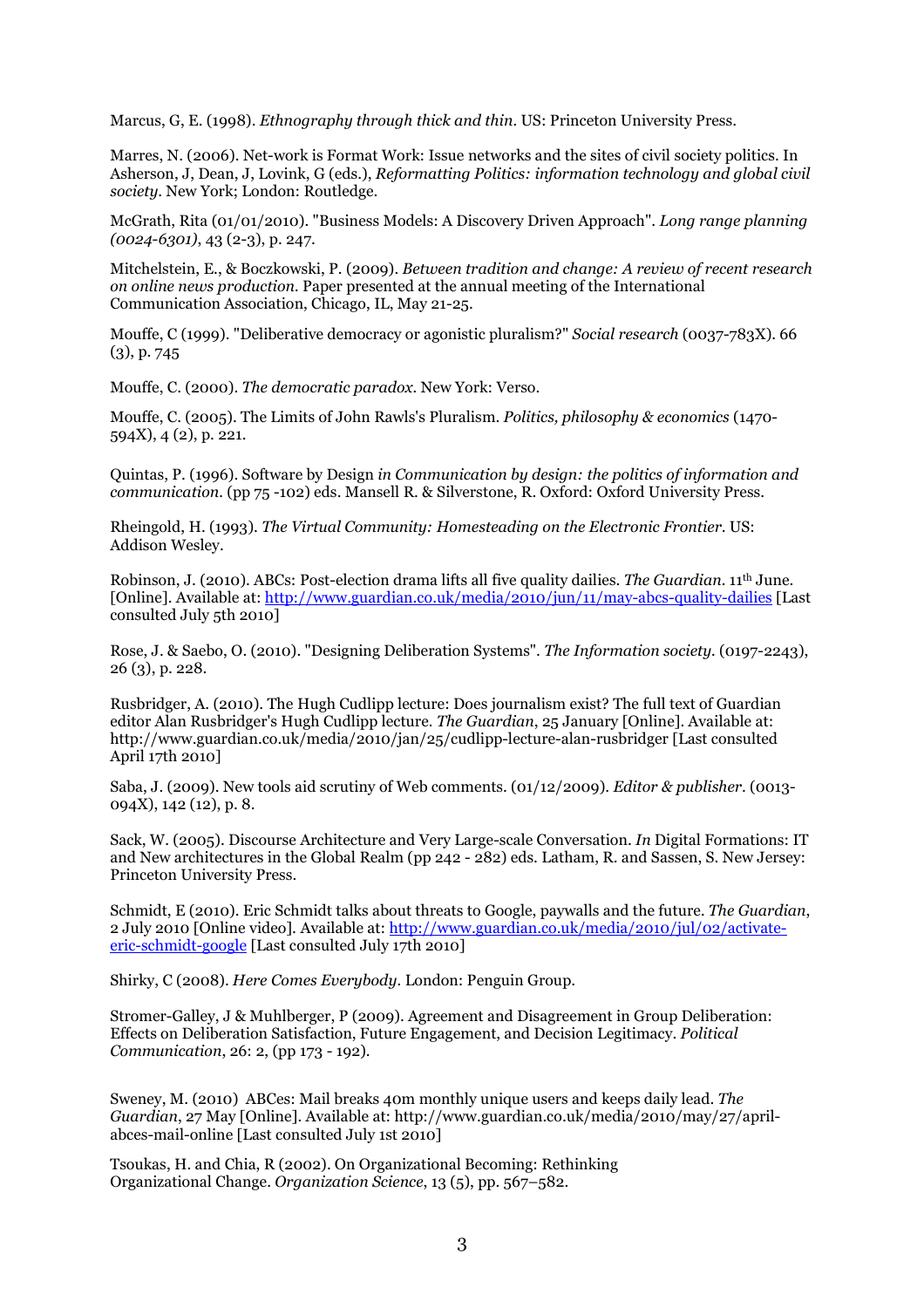Turner, F. (2006) From Counterculture to Cyberculture: Stewart Brand, the Whole Earth Network and the Rise of Digital Utopianism. Chicago, IL: Chicago University Press.

Van Dijk, J. & Nieborg, D. (2009). Wikinomics and its discontents: a critical analysis of Web 2.0 business manifestos. New Media and Society. (1461-4448), 11 (5), p. 855 – 874.

Wallace, R, Weaver, T & Embley, L. (2010) [Email re-published on Guardian website] Trinity Mirror job cuts: the editors' email to staff. Available at:

http://www.guardian.co.uk/media/2010/jun/10/trinity-mirror-job-cuts-email [Last consulted August 22nd 2010]

Wojcieszak, M. & Mutz, D. (2009). Online groups and political discourse: Do online discussion spaces facilitate exposure to political disagreement?. Journal of communication (0021-9916), 59 (1), p. 40.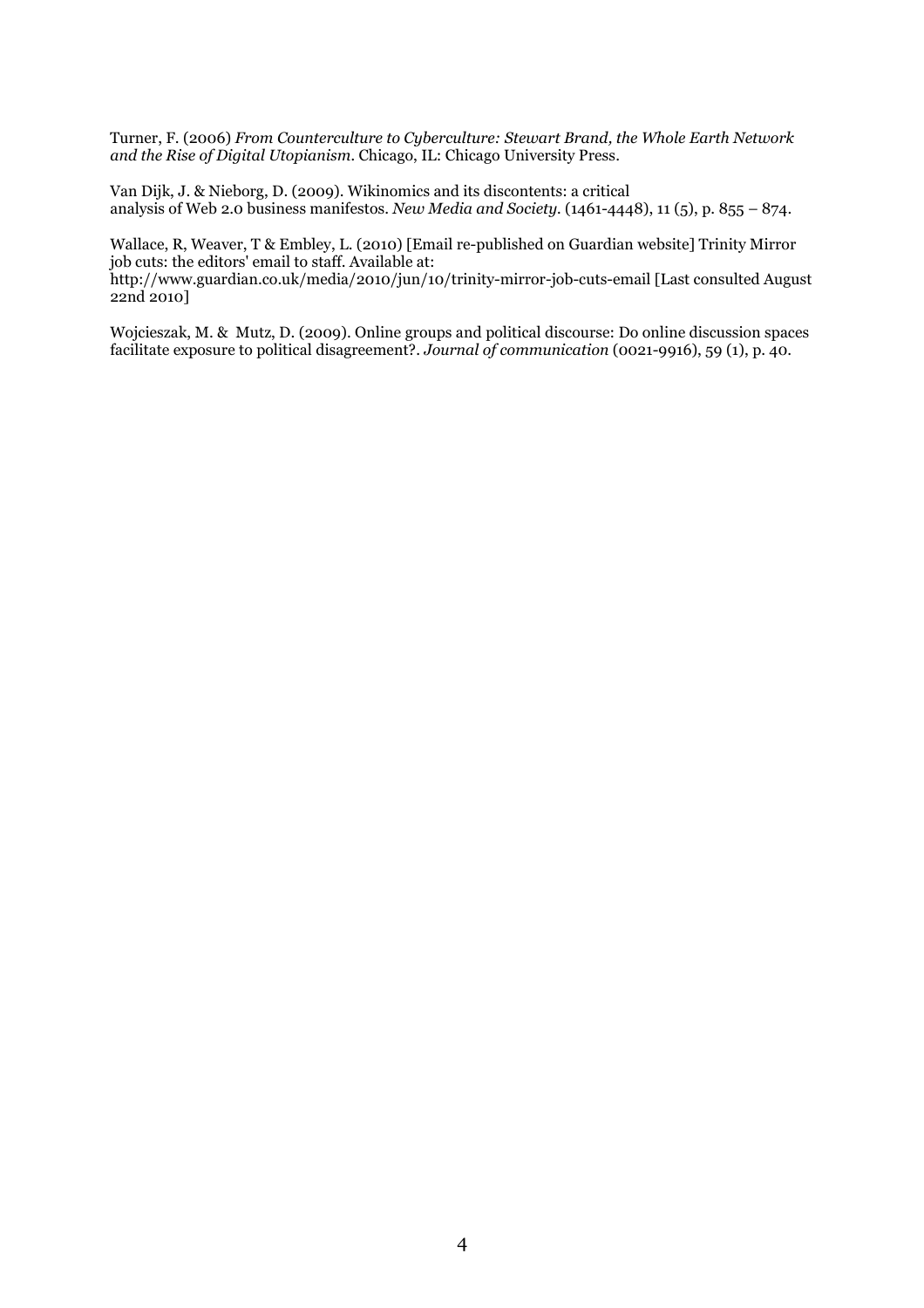## Appendix 1. Example Cif article, showing the line

A screenshot showing the much referred-to 'line' with an article above and comments below:

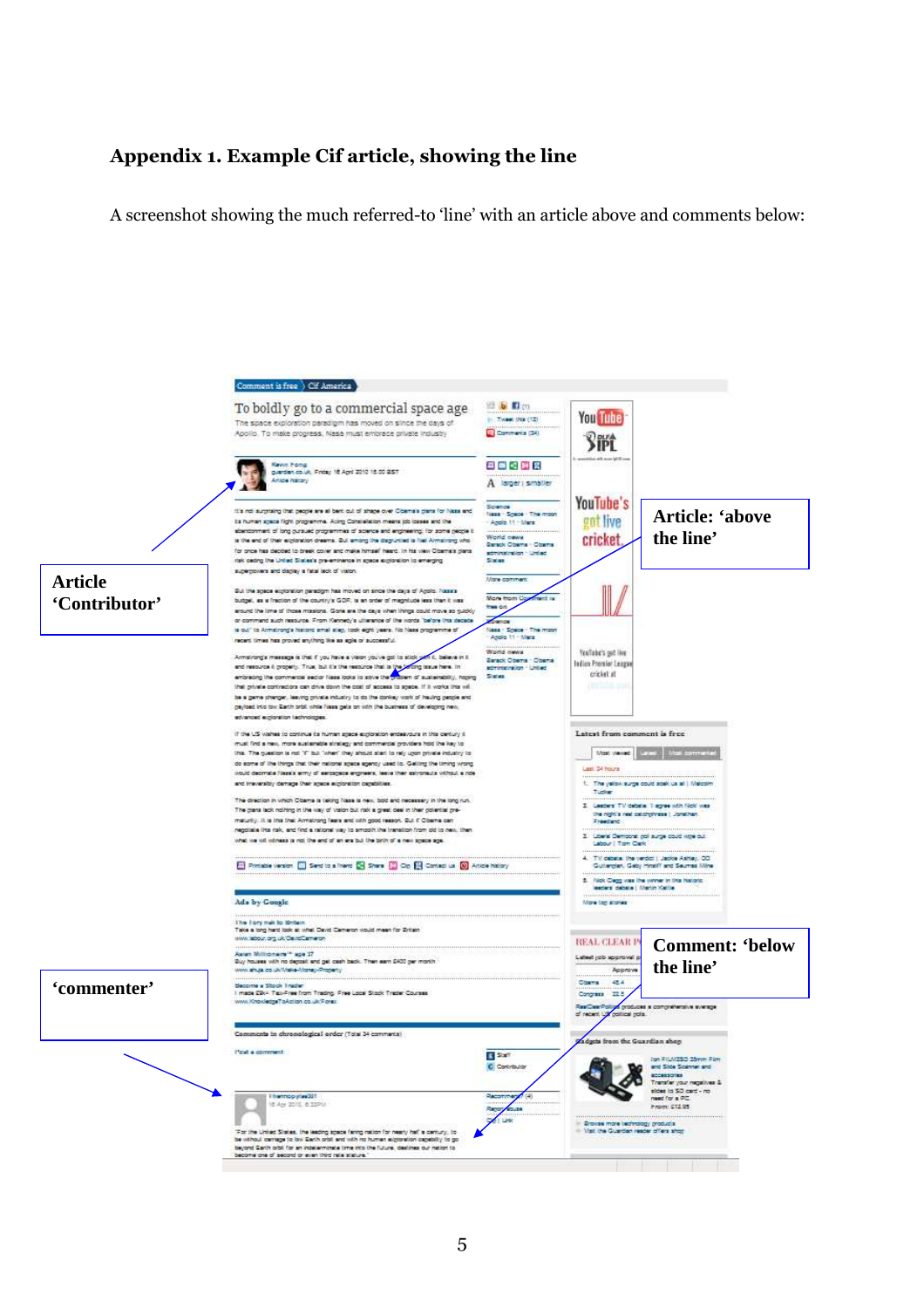### Appendix 2: 10 possible principles of 'mutualisation'

These were discussed at the mutualisation breakfast meetings hosted by Alan Rusbridger from April 2010:

1. It encourages participation, It invites and/or allows a response

2. It is not an inert "us" to "them" form of publishing

3. It encourages others to initiate debate, publish material or make suggestions. We can follow, as well as lead. We can involve others in the pre-production process

4. It helps form communities of joint interest around subjects, issues or individuals

5. It is open to the web and is part of it. It links to, and collaborates with, other material (including services) on the web

6. It aggregates and/ or curates the work of others

7. It recognises that journalists are not the only voices of authority, expertise and interest

8. It aspires to achieve, and reflect, diversity as well as promoting shared values

9. It recognises that publishing can be the beginning of the journalistic process rather than the end

10. It is transparent and open to challenge - including correction, clarification and addition